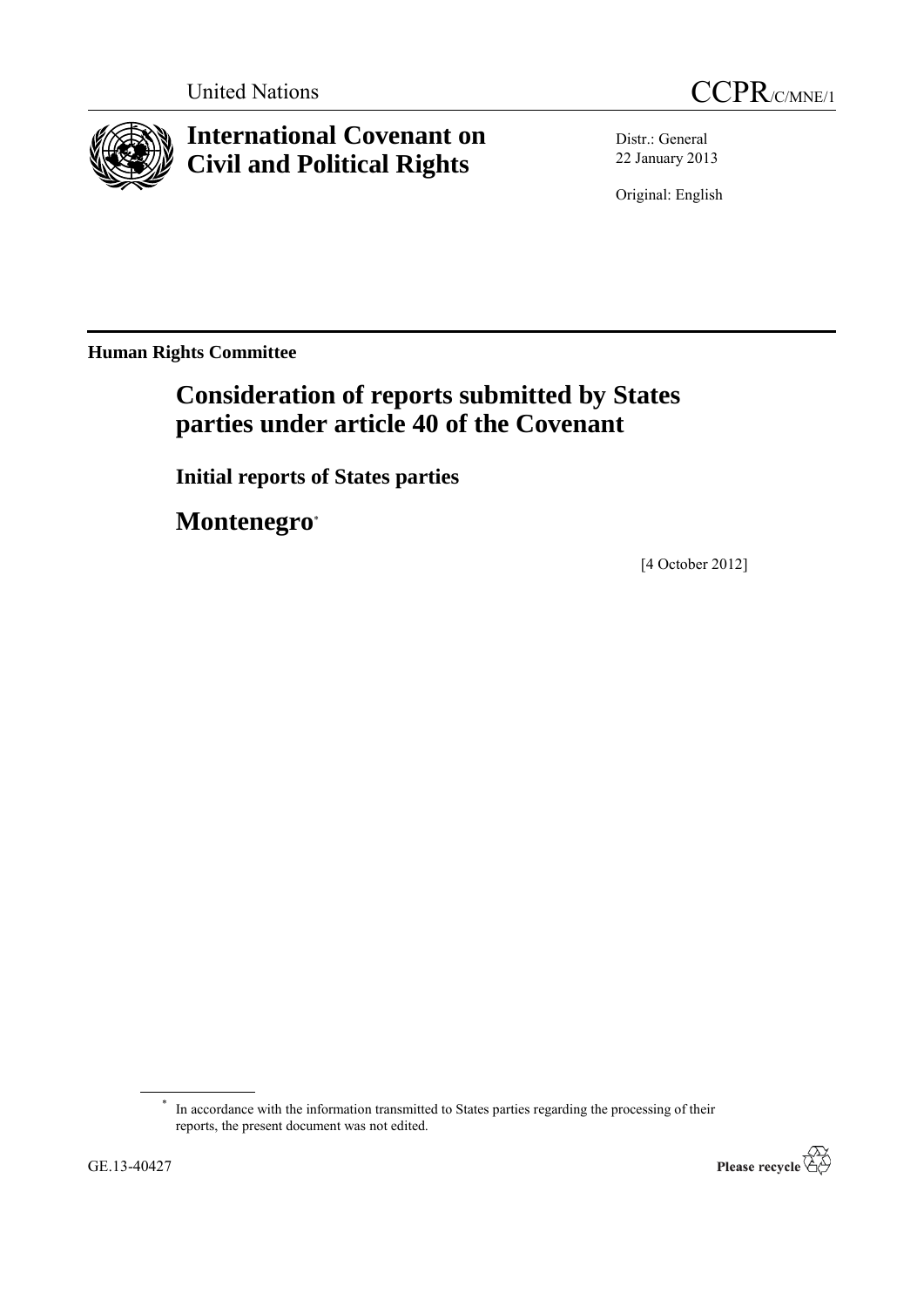# **CCPR/C/MNE/1**

# Contents

|      |                                                                                     | Paragraphs | Page           |
|------|-------------------------------------------------------------------------------------|------------|----------------|
| I    |                                                                                     | $1 - 4$    | $\overline{4}$ |
| II.  |                                                                                     | $5 - 18$   | $\overline{4}$ |
| III. |                                                                                     | 19-304     | 7              |
|      |                                                                                     | 19-23      | 7              |
|      |                                                                                     | 24-32      | 7              |
|      |                                                                                     | 33-40      | 9              |
|      |                                                                                     | $41 - 46$  | 10             |
|      |                                                                                     | 47         | 11             |
|      |                                                                                     | 48-61      | 11             |
|      | Article 7– Prohibition of torture, cruel, inhuman or degrading punishment or        | 62-81      | 13             |
|      |                                                                                     | 82-93      | 17             |
|      |                                                                                     | 94-110     | 19             |
|      |                                                                                     | 111-140    | 23             |
|      |                                                                                     | 141-143    | 28             |
|      |                                                                                     | 144-151    | 28             |
|      |                                                                                     | 152-156    | 29             |
|      |                                                                                     | 157-189    | 30             |
|      | Article 15- Prohibition of violation of the principle of legality                   | 190-195    | 36             |
|      |                                                                                     | 196-198    | 37             |
|      |                                                                                     | 199-206    | 37             |
|      |                                                                                     | 207-214    | 39             |
|      |                                                                                     | 215-229    | 40             |
|      | Article 20 – Prohibition of the propaganda for war or racial, national or religious | 230-235    | 42             |
|      |                                                                                     | 236-240    | 43             |
|      |                                                                                     | 241-250    | 44             |
|      |                                                                                     | 251-262    | 45             |
|      |                                                                                     | 263-269    | 47             |
|      |                                                                                     | 270-281    | 48             |
|      |                                                                                     | 282-292    | 50             |
|      | Article 27- Rights of minorities to culture, religion and language                  | 293-304    | 51             |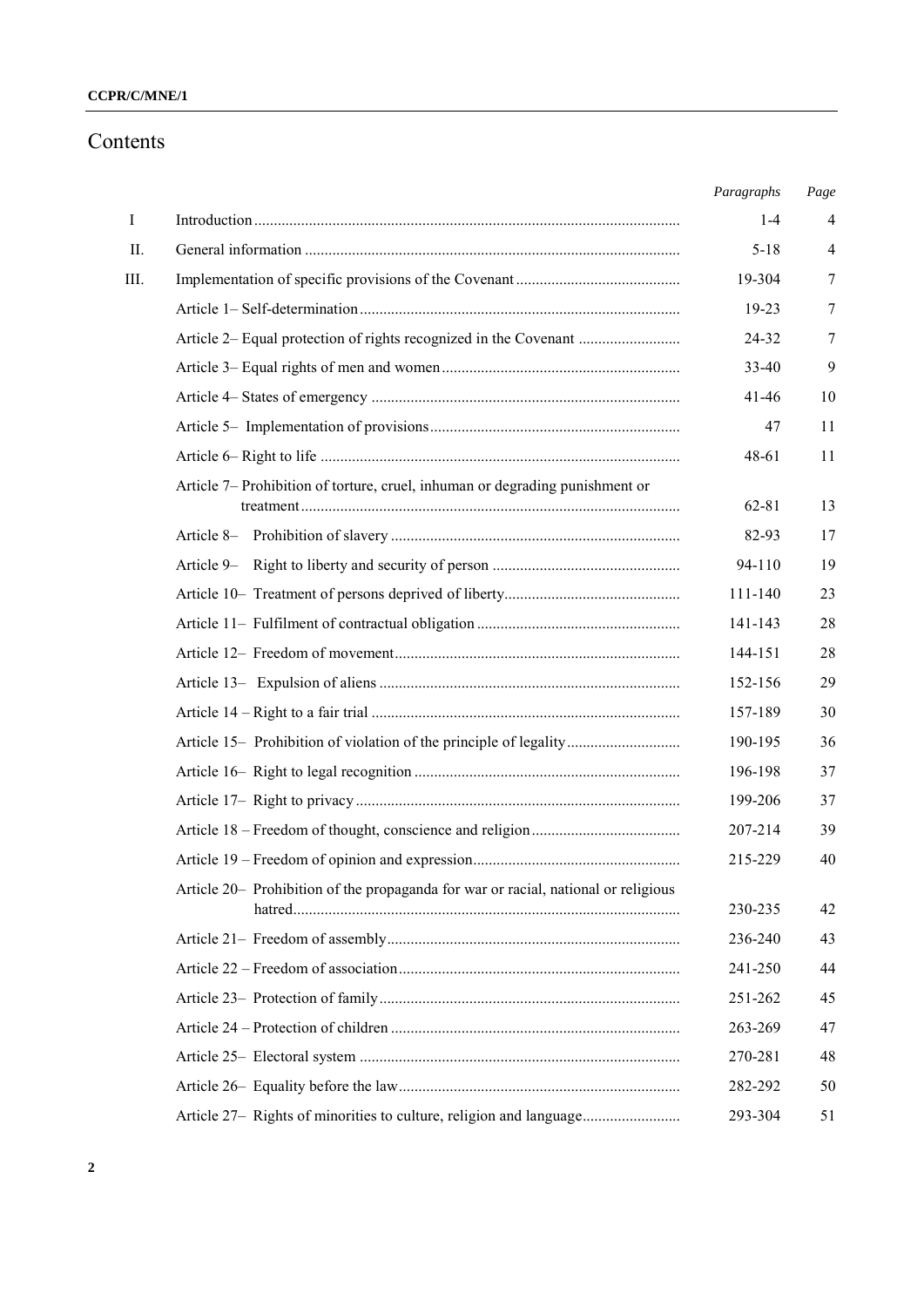| IV. | Summar             | 305-310 | 54  |
|-----|--------------------|---------|-----|
| V   | <b>Conclusions</b> | 311-313 | -55 |
|     | Anney              |         |     |

<sup>&</sup>lt;sup>\*</sup> The annex can be consulted in the files of the Secretariat.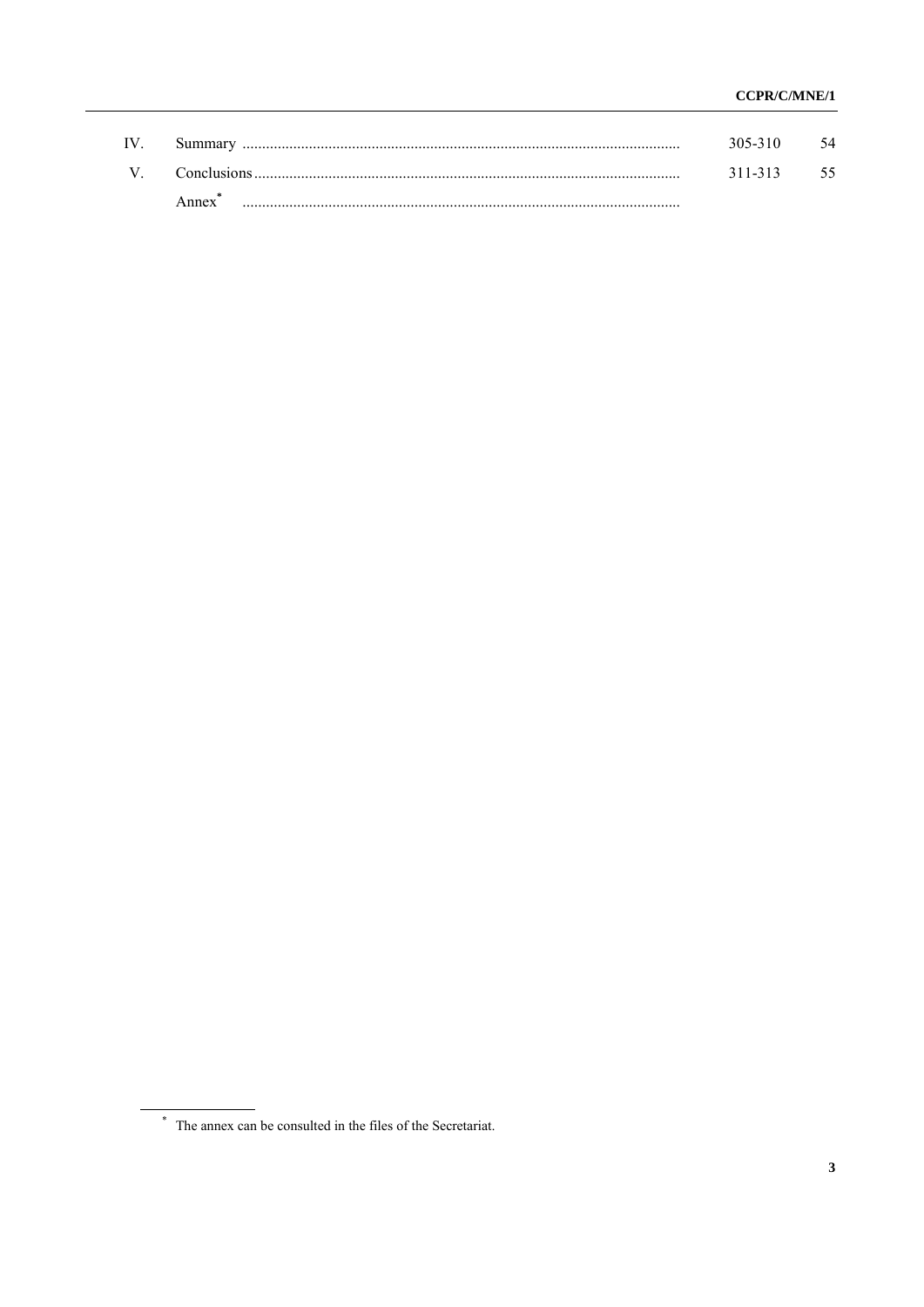# **I Introduction**

1. Since the proclamation of its independence on 3 June 2006, Montenegro has implemented and assumed all the international treaties and agreements it had concluded and acceded to as the State Union of Serbia and Montenegro and which refer to Montenegro and comply with its legal order, pursuant to the Decision on Proclamation of Independence of the Republic of Montenegro (Official Gazette of RMNE 36/2006) adopted by the Parliament of Montenegro.

2. Montenegro is a State party to the International Covenant on Civil and Political Rights and additional protocols thereto: Optional Protocol to the International Covenant on Civil and Political Rights (Official Gazette of FRY – International Treaties 4/01) and Second Optional Protocol to the International Covenant on Civil and Political Rights, which aims at abolishing death penalty (Official Gazette of FRY – International Treaties 4/01).

3. Pursuant to article 40, paragraph 1, of the International Covenant on Civil and Political Rights (Official Gazette of SFRY 7/71), the initial report on implementation of the International Covenant on Civil and Political Rights was prepared, including measures taken with regard to the rights recognized in this Covenant, as well as the results achieved in the exercise of such rights.

4. The following participated in preparation of the initial report on implementation of the International Covenant on Civil and Political Rights: Ministry of Justice and Human Rights, Ministry of Minority Rights, Ministry of Interior, Ministry of Labour and Social Welfare, Ministry of Health, Ministry of Culture and Ministry of Foreign Affairs and European Integration. The report also incorporates data on activities and results of the Supreme Court of Montenegro, Police Directorate and Protector of Human Rights and Freedoms. Contribution to this report was also made by numerous non-governmental organizations active in the fields of protection of human rights and judicial system. In addition to the statistical data of competent departments, the report also contains data of the Statistical Office of Montenegro – Monstat.

# **II. General information**

5. The Constitution of Montenegro (Official Gazette of Montenegro 1/07) stipulates that Montenegro is an independent and sovereign State, with the republican form of government. Montenegro is a civil, democratic, ecological and a State of social justice, based on the rule of law. Bearer of sovereignty is the citizen of Montenegrin citizenship. The citizen exercises power directly and through the freely elected representatives.

6. The power not stemming from the freely expressed will of the citizens in democratic election in accordance with the law can neither be established nor recognized. Power is regulated in the Constitution by following the principle of the division of powers into: legislative, executive and judicial. The legislative power is exercised by the Parliament, the executive by the Government and the judicial by courts. Power is limited by the Constitution and the law. The relationship between powers is based on checks and balances.

7. Montenegro is represented by the President of Montenegro. Constitutionality and legality are protected by the Constitutional Court. Army and security services are under democratic and civil control. The official language in Montenegro is Montenegrin. Cyrillic and Latin alphabet are equal. Serbian, Bosniac, Albanian and Croatian are also in the official use.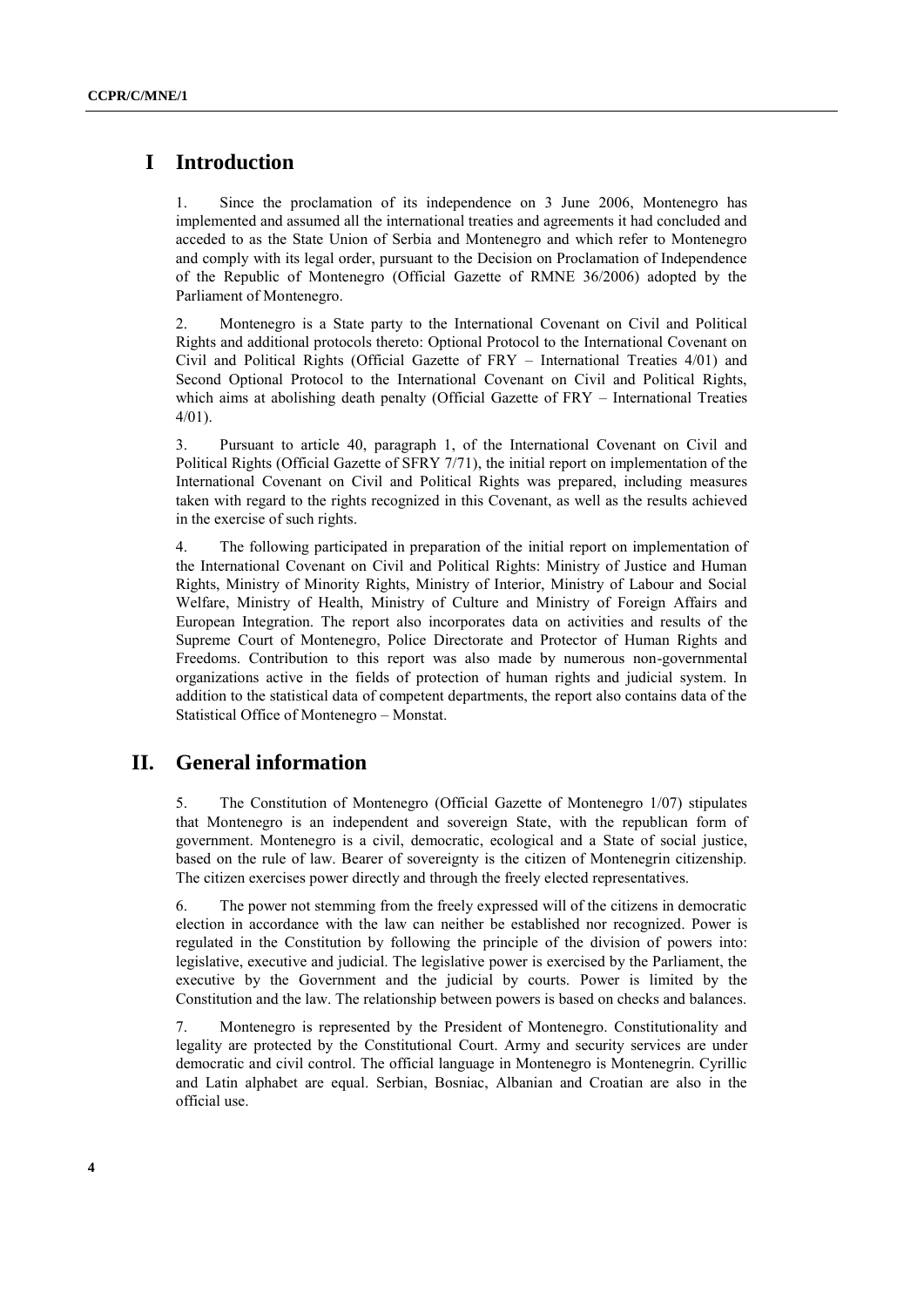8. Montenegro cooperates and develops friendly relations with other States, regional and international organizations, based on the principles and rules of international law. Montenegro may accede to international organizations. The Parliament decides on the manner of accession to the European Union. Montenegro may not enter into a union with another State by which it loses its independence and full international recognition.

9. Montenegro guarantees and protects rights and freedoms. The rights and freedoms are inviolable. Everyone is obligated to respect the rights and freedoms of others. The Constitution of Montenegro prohibits infliction or encouragement of hatred or intolerance on any ground, as well as any direct and indirect discrimination on any ground. The ratified and published international agreements and generally accepted rules of international law make an integral part of the internal legal order, have supremacy over the domestic legislation and are directly applicable when they regulate the relations differently from the domestic legislation.

10. Under the Constitution, anything not prohibited by the Constitution and the law in Montenegro is free. Everybody is obligated to abide by the Constitution and the law. Religious communities are separated from the State. Religious communities are equal and free in the exercise of religious rites and religious affairs.

11. The Constitution of Montenegro guarantees human rights and freedoms. Fundamental constitutional principles of human and minority rights include: grounds for the exercise of rights and freedoms and equality before the law, gender equality, right to equal protection of rights and freedoms, right to legal remedy against the decision ruling on a right or legally based interest thereof, right to legal aid, right to local governance, right to a healthy environment. Guaranteed human rights and freedoms may be limited only by the law, within the scope permitted by the Constitution and to such an extent which is necessary to meet the purpose for which the limitation is allowed in an open and democratic society. Limitations may not be introduced for any other purposes except for those for which they have been stipulated. During the proclaimed state of war or emergency, the exercise of certain human rights and freedoms may be limited to the necessary extent. The limitations may not be introduced on the grounds of sex, nationality, race, religion, language, ethnic or social origin, political or other beliefs, financial standing or any other personal feature. There may be no limitations imposed on the rights to: life; legal remedy and legal aid; dignity and respect for a person; fair and public trail and principle of legality; presumption of innocence; defence; award of damages for unlawful or unjustified deprivation of liberty and unjustified conviction; freedom of thought, conscience and religion; entry into marriage. There may be no abolishment of the prohibition of: inflicting or encouraging hatred or intolerance; discrimination; trial and conviction twice for one and the same criminal offence (*ne bis in idem*); forced assimilation. Measures of limitation may be in effect at the most for the duration of the state of war or emergency.

12. The Constitution guarantees protection of individual rights and freedoms through: prohibition of death penalty; right of a person and dignity of a human being with regard to the application of biology and medicine, prohibition of any intervention aimed at creating a human being that is genetically identical to another human being, living or dead; prohibition to perform medical and other experiments on human beings, without their permission; dignity and security of a person; right to personal freedom, respect for human personality and dignity in criminal and other proceedings in the event of deprivation of liberty or restriction of liberty and during the execution of imprisonment sentence; right to a fair and public trial; principles of legality, more lenient law, presumption of innocence, the *ne bis in idem* principle; right to defence; right to the award of damages for unlawful action; right to freedom of movement and residence; right to privacy, inviolability of home, confidentiality of correspondence, personal data protection and right to asylum.

13. The Constitution guarantees protection of political rights and freedoms: electoral right, freedom of thought, conscience and religion, freedom of expression, conscientious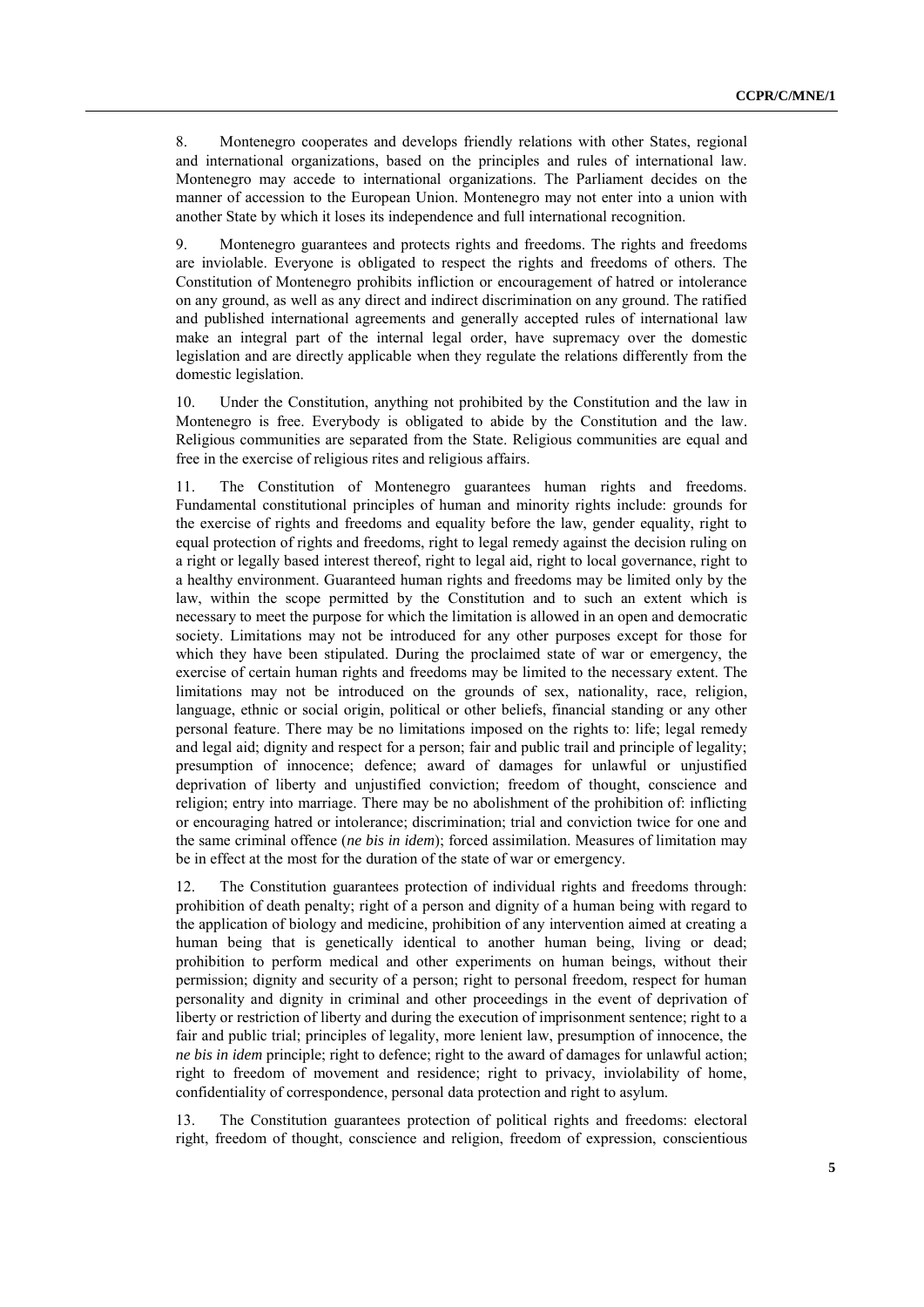objection, freedom of press, prohibition of censorship, right to access to information, freedom of assembly, freedom of association, right to address international organizations, as well as the grounds for limitation on rights and freedoms.

14. The Constitution guarantees protection of economic, social and cultural rights and freedoms: property right, freedom of entrepreneurship, right to succession, right of foreigners, right to work, prohibition of forced labour, rights of the employed, right to strike, social insurance, special protection of persons with disability, healthcare, consumer protection, protection of mother and child, child rights, right to education, freedom of creation.

15. The Constitution also guarantees protection of special minority rights. Persons belonging to minority nations and other minority communities are guaranteed the rights and freedoms which they can exercise individually or collectively with others, as follows: right to exercise, protect, develop and publicly express national, ethnic, cultural and religious particularities; right to choose, use and publicly post national symbols and celebrate national holidays; right to use their own language and alphabet in private, public and official use; right to education in their own language and alphabet in public institutions and right to have included in the curricula the history and culture of persons belonging to minority nations and other minority national communities; right, in the areas with significant share in the total population, to have the local government bodies, Sate and court authorities carry out the proceedings in the language of minority nations and other minority national communities; right to establish educational, cultural and religious associations, with the financial support from the State; right to write and use their own name and surname also in their own language and alphabet in the official documents; right, in the areas with significant share in total population, to have traditional local terms, names of streets and settlements, as well as topographic signs written in the language of minority nations and other minority national communities; right to authentic representation in the Parliament of Montenegro and in the assemblies of the local government units in which they represent a significant share in the population, according to the principle of affirmative action; right to proportionate representation in public services, State authorities and local government bodies; right to information in their own language; right to establish and maintain contacts with the citizens and associations outside of Montenegro, with whom they have common national and ethnic background, cultural and historic heritage, as well as religious beliefs; right to establish councils for the protection and promotion of special rights.

16. The Constitution prohibits forced assimilation of persons belonging to minority nations and other minority national communities and lays down the obligation of the State to protect persons belonging to minority nations and other minority national communities against all forms of forced assimilation.

17. Under the Constitution of Montenegro, the Protector of Human Rights and Freedoms of Montenegro is an autonomous and independent body that takes measures for protecting human rights and freedoms. The Protector of Human Rights and Freedoms discharges duties on the basis of the Constitution, the law and ratified international treaties, while observing the principles of justice and fairness.

18. Under article 145 of the Constitution, the law must be in compliance with the Constitution and ratified international treaties, while another piece of regulation must be in compliance with the Constitution and the law.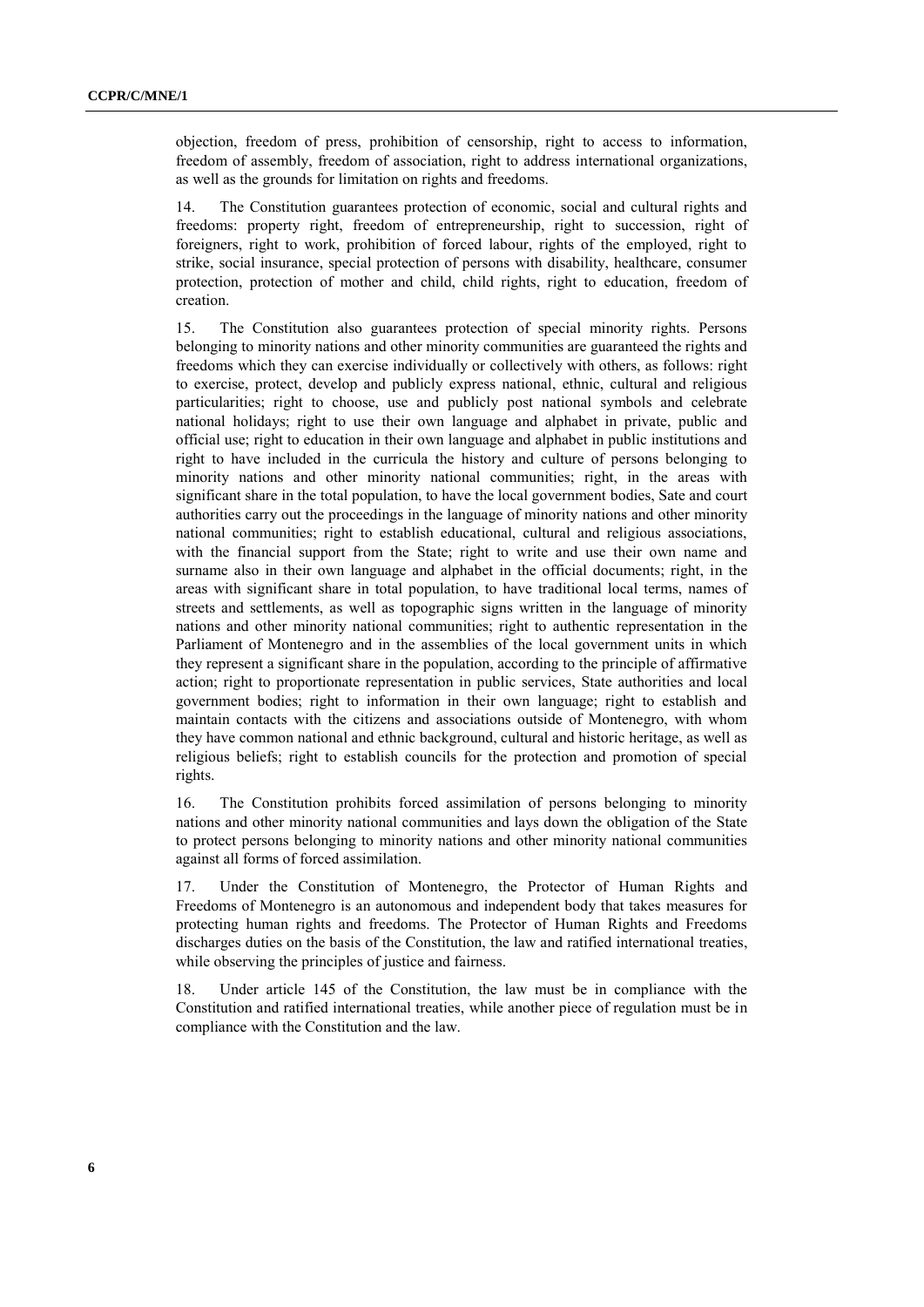# **III. Implementation of specific provisions of the Covenant**

# **Article 1 – Self-determination**

19. Under the Constitution, Montenegro is defined as a civil State. The territory of Montenegro is pursuant to article 3 unified and inalienable. The Constitution of Montenegro prohibits operation of political and other organizations directed towards forceful destruction of the constitutional order, violation of the territorial integrity of Montenegro, breach of guaranteed rights and freedoms or instigating national, racial, religious and other hatred and intolerance. The establishment of secret subversive organizations and irregular armies is prohibited.

20. Amendments to the articles of the Constitution referring to the State, its sovereignty, State territory and national symbols, Montenegrin citizenship, language and alphabet, relations with other States and international organizations and electoral right becomes final once the minimum of three fifths of all the voters have supported the amendments in the national referendum. The proposal to call for the national referendum may be submitted by: at least 25 Members of the Parliament, the President of Montenegro, the Government or at least 10 per cent of citizens with the right to vote. The Parliament of Montenegro decides on calling for the national referendum.

21. The Law on Referendum (Official Gazette of RMNE 9/2001) regulates calling for and administration of the referendum, as a form of prior pronouncement of citizens, as well as the authorities conducting the referendum, the manner of direct pronouncement of citizens in the referendum and protection of civil rights in the referendum. The referendum in Montenegro is called for with the aim of prior pronouncement of citizens on certain matters falling under the competence of the Parliament of Montenegro, in the territory or a part of the territory of Montenegro. The republican referendum must be called for with the aim of prior pronouncement of citizens on changes in the status of the country, changes in the form of the Government and any changes of frontiers. The republican referendum may be called for with the aim of previous pronouncement of citizens on certain matters falling under the competence of the Parliament. Referendum results are binding on the Parliament which called for the referendum. The decision on calling for the referendum is adopted by the Parliament by the majority of votes of the total number of MPs in the Parliament.

22. The Constitution of Montenegro guarantees rights and freedoms to the persons belonging to minority nations and other minority national communities, which they may exercise either individually or collectively with others. Moreover, the Constitution of Montenegro prohibits forced assimilation of persons belonging to minority nations and other minority national communities and lays down the obligation of the State to protect persons belonging to minority nations and other minority national communities against all forms of forced assimilation.

23. Article 39 of the Law on Minority Rights and Freedoms (Official Gazette of RMNE 31/06, 38/07 and Official Gazette of MNE 2/11 and 8/11) prohibits measures and activities which would change structure of the population in the areas populated by persons belonging to minority nations and other minority national communities, and which aim to limit legal rights and freedoms.

#### **Article 2 - Equal protection of rights recognized in the Covenant**

24. Equal protection of the rights recognized in the Covenant is guaranteed to all the persons in Montenegro by the Constitution (art. 8), which lays down the prohibition on indirect or direct discrimination on any ground.

25. Moreover, article 9 of the Constitution stipulates that the ratified and published international treaties and generally accepted rules of international law make an integral part of the internal legal order, have the supremacy over the domestic legislation and are directly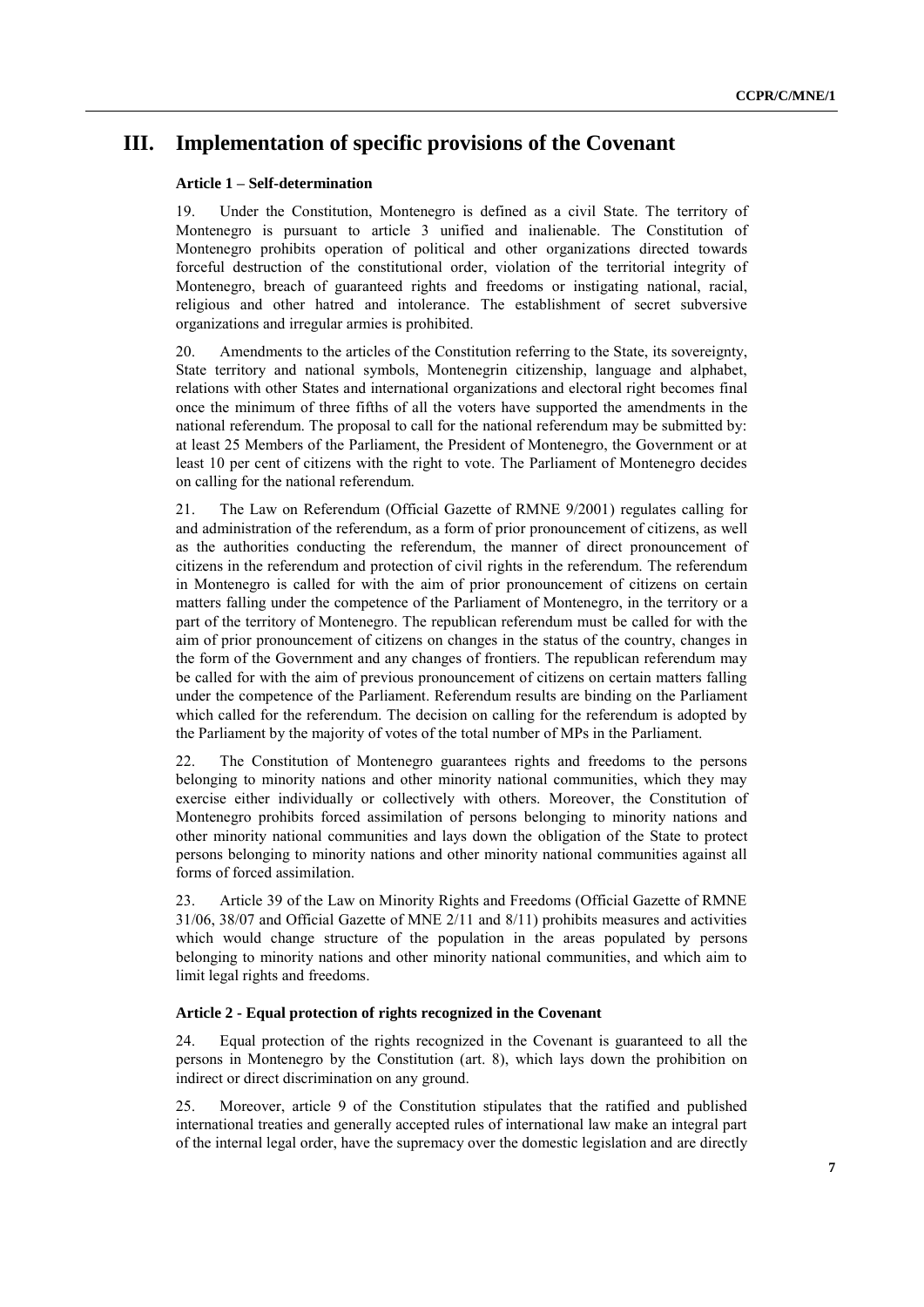applicable when they regulate the relations differently from the domestic legislation. Not only does this definition verify legal effect of international treaties (including the International Covenant on Civil and Political Rights) by considering them a part of internal legal order with supremacy over the domestic legislation, but the State authorities are also advised of the need to harmonize domestic legislation with the international law, primarily in the fields of guaranteeing, promoting and protecting fundamental rights and freedoms.

26. The Constitutional Law for Implementation of the Constitution of Montenegro (Official Gazette of MNE 1/07) stipulates that: provisions of international treaties on human rights and freedoms acceded by Montenegro prior to 03 June 2006 apply to legal matters that occurred after signing. Implementation of international treaties on human rights in Montenegro is in this way fully ensured.

27. Legislative framework for imposing sanctions for discrimination is contained in the Criminal Code of Montenegro (Official Gazette of RMNE 70/03, 13/0 and 47/06 and Official Gazette of MNE 40/08, 25/10 and 32/11), principally in articles 159 and 443 which define criminal offences involving violation of equality and racial and other discrimination.

28. Right of appeal – The right to legal remedy is recognized in the Constitution of Montenegro by stipulating that everyone is entitled to a legal remedy against the decision ruling on the right or legally based interest thereof.

29. Position of foreigners–Under the Constitution, the movement and residence of foreigners are regulated by the law. Foreigners may enter, move and reside in the territory of Montenegro with a valid travel document which contains a visa or residence permit, unless otherwise stipulated by the law or an international treaty. Under the Law on Foreigners (Official Gazette of Montenegro 82/08, 72/09, 32/11, 53/1), the following constitutes residence of foreigners in Montenegro: residence of up to 90 days; temporary residence; 3. permanent residence.

30. The Law on Foreigners in particular envisages integration of "displaced persons" and "internally displaced persons" through a preferential access to the residence in Montenegro. The Decree on the manner of exercising rights by displaced persons from former Yugoslav republics and internally displaced persons from Kosovo was adopted on 8 July 2010 with a view to guaranteeing these persons full access to all the rights which were restricted earlier until they gain the legal status of a foreigner with permanent residence. This interim measure envisages that these persons are able to exercise rights in the fields of healthcare, education, employment, pension, social and child care in the same manner as the citizens of Montenegro up until 30 June 2013.

31. Asylum–Foreigners who reasonably fear prosecution because of their race, language, religion or affiliation with a nation or group or because of their political beliefs may seek asylum in Montenegro. Foreigners may not be expelled from Montenegro to a place where they are threatened with death penalty, torture, inhuman and degrading treatment, prosecution or severe violation of rights guaranteed under the Constitution because of their race, language, religion or national affiliation. Foreigners may be expelled from Montenegro only on the basis of a decision by the competent authority and in a procedure specified in the law.

32. In the period from 1 January 2011 until 31 December 2011, there were 13,955 persons registered with the Ministry of Interior as having the status of the foreigner with temporary residence, 6,699 persons as having the status of the foreigner with permanent residence, while additional protection was approved for four persons /asylum seekers/.

# **Article 3 – Equal rights of men and women**

33. The Constitution of Montenegro guarantees equality between men and women and develops equal opportunities policy (art. 18). Moreover, the Constitution of Montenegro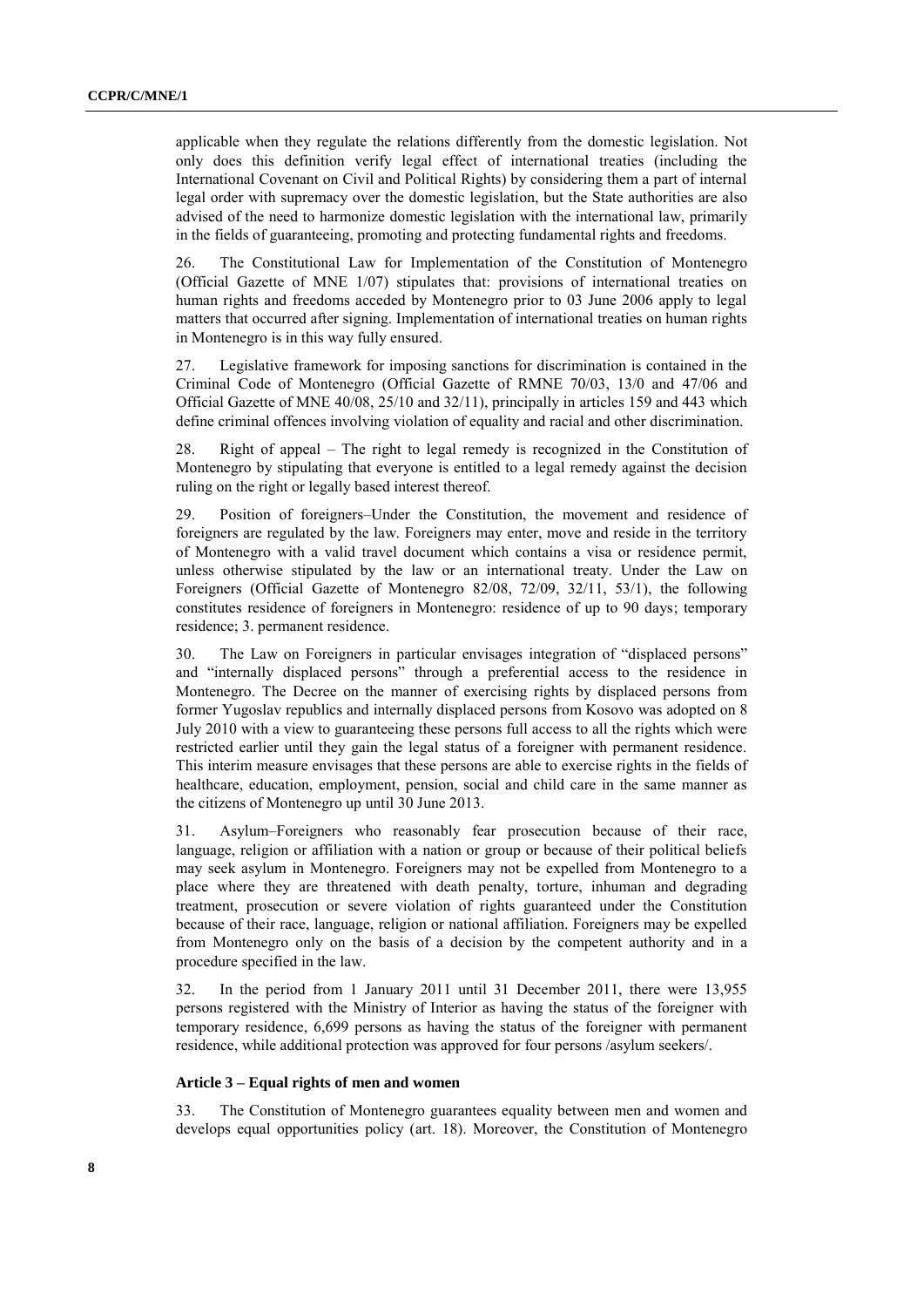(art. 8) prohibits any form of direct or indirect discrimination on any ground. Therefore, regulations and introduction of special measures aimed at creating conditions for achieving ethnic, gender and overall equality and protection of persons disadvantaged on any ground is not deemed discrimination.

34. According to the latest census (2011), in the total population of Montenegro amounting to 620,029 men account for 306,236 (49.4 per cent), while women account for 313,793 (50.6 per cent).

35. The Law on Gender Equality was adopted on 27 July 2007 (Official Gazette of RMNE 46/07). This law represents the first antidiscrimination law in Montenegro and the most important mechanism for eliminating gender discrimination and achieving gender equality. The law, being the most significant institutional mechanism for achieving gender equality in Montenegro, establishes a State authority competent for gender equality affairs – the Ministry of Human and Minority Rights. The Decree on amendments to the Decree on organization and manner of operations of State administration (Official Gazette of MNE 25/12) transferred a part of competences from the Ministry of Human and Minority Rights to the Ministry of Justice and Human Rights. The Law highlights the role of civil sector and gives considerable room for actions of non-governmental organizations in the overall activities aimed towards achieving gender equality.

36. Equality in certain areas, such as labour and earnings, and other labour related and labour based rights are stipulated in the Labour Law (Official Gazette of MNE 49/08, 59/2011). The Labour Law prohibits any direct and indirect gender discrimination of both, job seekers and employees. Within the meaning of this law, discrimination is prohibited in relation to the following: (a) employment requirements and selection of candidates for a job; (b) labour conditions and labour related rights; (c) education, professional development and in-service training; (d) career advancement; (e) termination of labour agreement. This same law prohibits harassment and sexual harassment at workplace and in relation to work, including mobbing. The law also defines positive discrimination. Amendments to the labour law guarantee men and women equal pay for equal work or work of equal value performed for the employer.

37. One of the segments of the in-service training programme for civil servants and State employees implemented by the Human Resources Management Authority is introduction of the equal equality principle in practice and actual implementation of the Law on Gender Equality. The Government Office for Gender Equality signed Memorandum of Understanding with ten municipalities<sup>1</sup> in Montenegro with the aim of implementing activities in the field of achieving gender equality at the local level. For statistical data on the share of women in legislative, executive and judicial powers, see annex; for data on the number of female judges in the courts of Montenegro, see annex, table 1, and for data on female prosecutors in Montenegro, see annex, table 2.

38. Civic education was introduced as a compulsory subject in VI and VII grades of elementary school. Gender equality and domestic violence are studied in the framework of this subject. Civic education is also taught in the general programme high school from I to IV grade. A for the set-up of gender/women` s studies in Montenegro, we would like to highlight that gender/women` s studies were introduced in two universities in Montenegro in 2009 and that since 2002 some civil sector organizations have implemented women` s self-awareness and feminist studies and encouraged women to take active part in public life.

<sup>1</sup> Municipalities: Nikšić, Bijelo Polje, Pljevlja, Berane, Cetinje, Kotor, Budva, Bar, Herceg Novi and Ulcinj.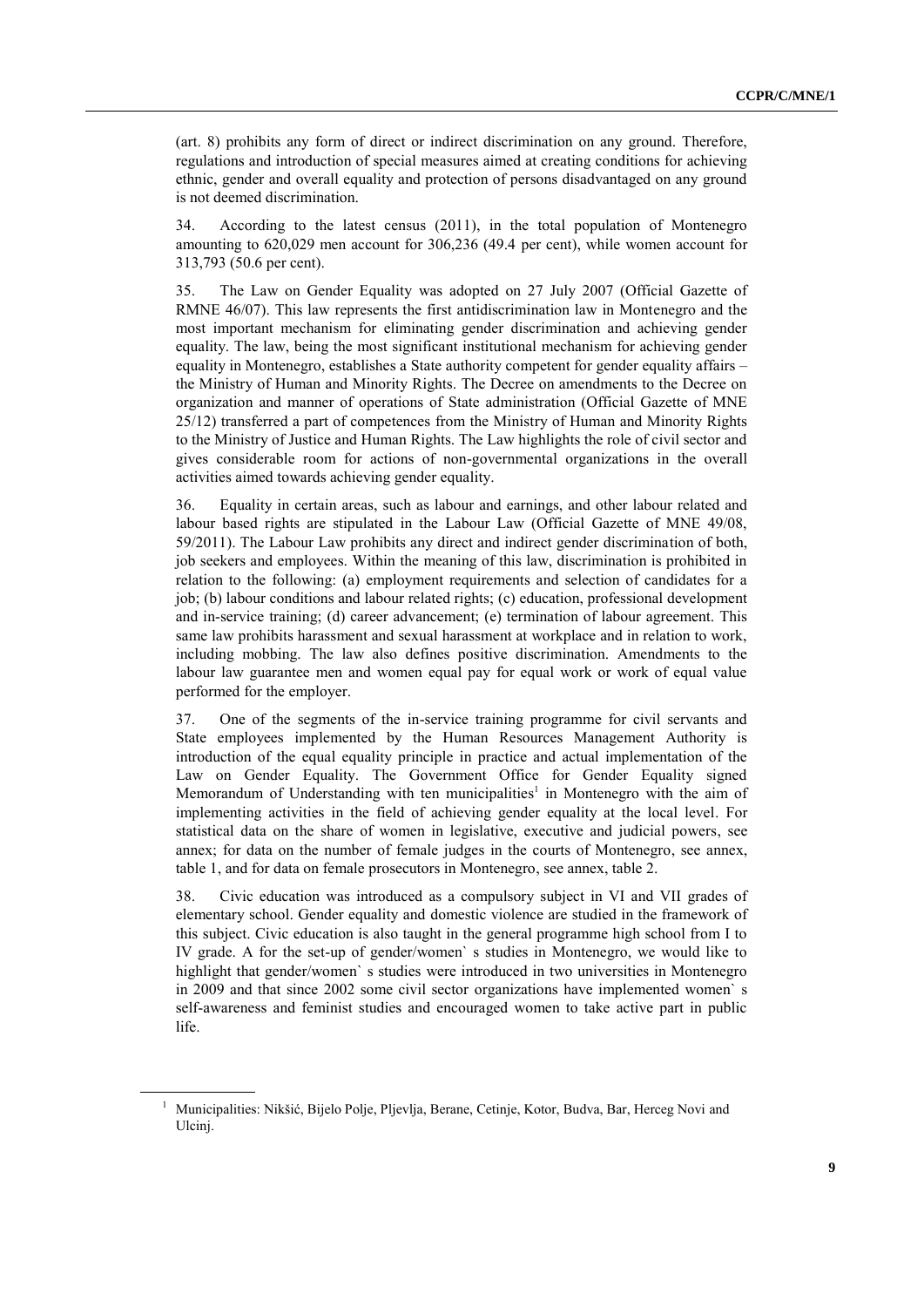39. The Employment Office is pursuing active employment policy and by implementing measures and development projects aimed at opening open new jobs it seeks to reduce the number of the unemployed. Women account for around 57 per cent in total number of the unemployed who are trained during the year under different types of in-service trainings for a known employer and under programmes for preparation for the labour market (occupational skills trainings and programmes for acquiring specialized knowledge). Women` e enterprises increasingly record significant success also in the areas which have up until recently been considered atypical for women` s entrepreneurship (IT, mechanical industry, civil engineering) and in many others. As for the gender structure regarding the loans approved and funded under the Innovative Programme for Continuous Fostering of Employment and Entrepreneurship in Montenegro in 2012, the data is as follows: 43 loans were approved for the unemployed of which 20 for women and 23 for men, while 126 loans for the unemployed were funded of which 52 for women and 74 for men.<sup>2</sup>

40. Family and marriage–The Family Law (Official Gazette of MNE 1/07) stipulates that marriage is based on a free decision of a man and a woman to enter into marriage, on their equality, mutual respect and mutual assistance. It also stipulates that ownership relations in the family are based on the principles of equality, reciprocity and solidarity, as well as on the protection of interests of children. A community for living of a man and a woman lasting longer (common-law community) is equalled with marital community with regard to the right to mutual support and other ownership relations. The law stipulates that a marriage cannot be entered into by a person whose will is not free. Spouses are equal in marriage. Spouses are under an obligation to be faithful to each other, to assist and respect each other and develop and maintain harmonious marital and family relations.

# **Article 4 – States of emergency**

41. Article 25 of the Constitution of Montenegro stipulates that during the proclaimed state of war or emergency, the exercise of certain human rights and freedoms may be limited to the necessary extent. The limitations may not be introduced on the grounds of sex, nationality, race, religion, language, ethnic or social origin, political or other beliefs, financial standing or any other personal feature. The Constitution stipulates that there may be no limitations imposed on the rights to: life; legal remedy and legal aid; dignity and respect for a person; fair and public trail and the principle of legality; presumption of innocence; defence; award of damages for unlawful or unjustified deprivation of liberty and unjustified conviction; freedom of thought, conscience and religion; entry into marriage. There may be no abolishment of the prohibition of: inflicting or encouraging hatred or intolerance; discrimination; trial and conviction twice for one and the same criminal offence; forced assimilation. Measures of limitation may be in effect at the most for the duration of the state of war or emergency. State of war is proclaimed when there is immediate war threat against Montenegro, when Montenegro has been attacked or when the war has been declared against it.

42. State of emergency may be proclaimed in the territory or a part of the territory of Montenegro in case of the following: big natural disasters, technical-technological and environmental disasters and epidemics; greater disruption of public peace and order; violation or attempt to violate the constitutional order.

43. The state of emergency lasts until the circumstances that have caused it have ceased to exist.

44. If the Parliament is not able to convene, the Defence and Security Council adopts the decision to proclaim the state of emergency and submits it to the Parliament for endorsement as soon as it is able to convene.

<sup>&</sup>lt;sup>2</sup> Source: TheEmployment Office of Montenegro.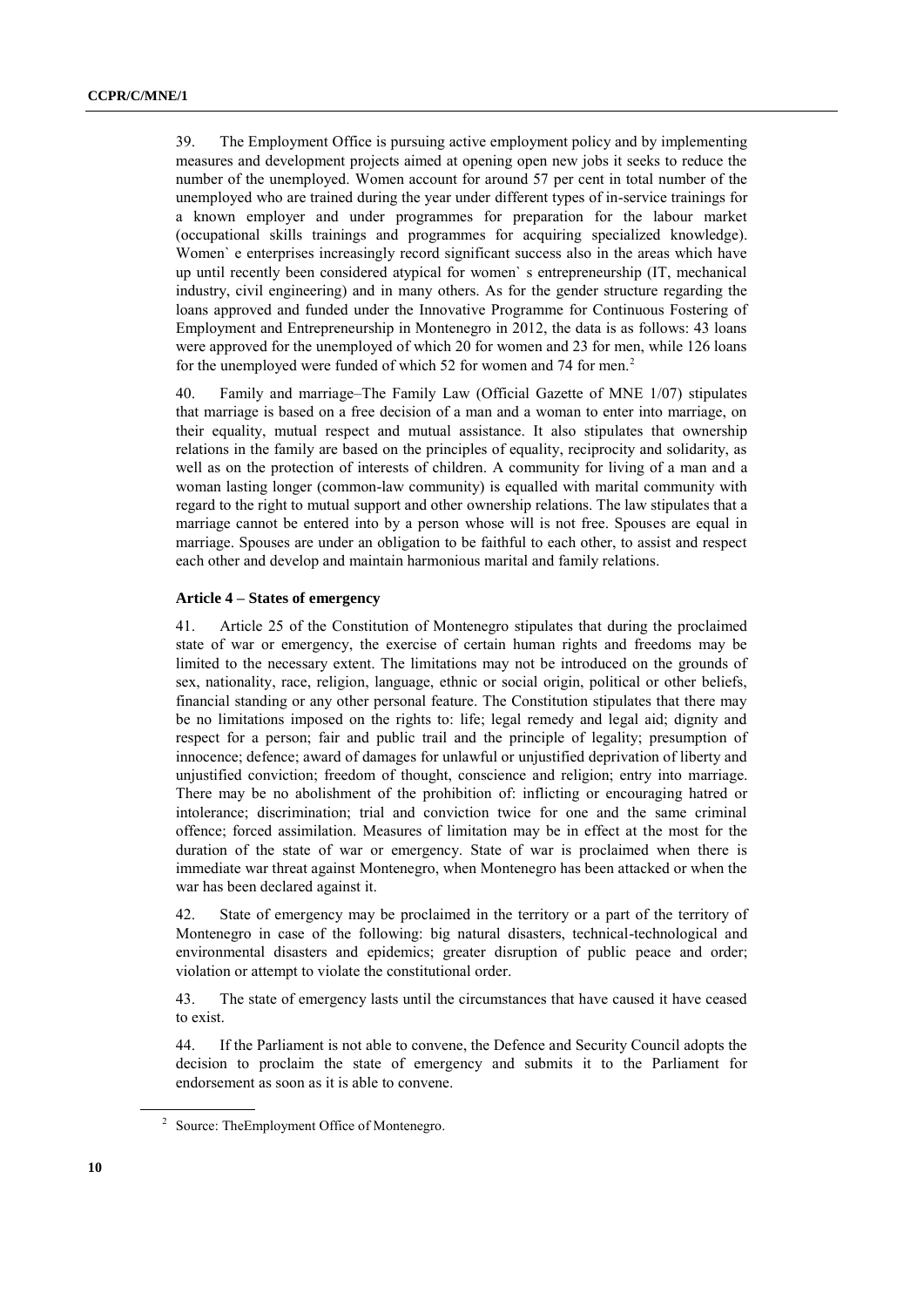45. Limitations on freedom of association are imposed on the basis of the decision on the prohibition of activity of a political party or non-governmental organization which is adopted by the Constitutional Court of Montenegro. The procedure that involves prohibiting activity of the political party or non-governmental organization is regulated under the Law on Constitutional Court (Official Gazette of MNE 64/08) and is initiated by a motion that may be filed by: the Protector of Human Rights and Freedoms (Ombudsman), Defence and Security Council, State authority competent for the protection of human and minority rights, as well as the authority competent for entering the political party or nongovernmental organization in the register. The reasons why the Constitutional Court may render judgement on prohibiting activity of the political party or non-governmental organizations are as follows: if their action is directed against or aims at forceful destruction of constitutional order, violation of the territorial integrity of Montenegro, breach of guaranteed human rights and freedoms and instigating racial, religious and other hatred and intolerance.

46. The Constitution of Montenegro defines limitations on freedom to political organizing of judges, State prosecutors and their deputies, Protector of Human Rights and Freedoms, members of the Senate of the Central Bank, members of the Senate of the State Audit Institution, professional members of the Army, police and other security services by stipulating that these persons may not be members of any political party. Moreover, political organizing and actions of foreign nationals and political organizations with the seat outside of Montenegro are also prohibited.

#### **Article 5 – Implementation of provisions**

47. Montenegro ratified the International Covenant on Civil and Political Rights. Provisions of articles 9 and 145 of the Constitution of Montenegro stipulate that the ratified and published international agreements and generally accepted rules of international law make an integral part of the internal legal order, have supremacy over the domestic legislation and are directly applicable when they regulate the relations differently from the domestic legislation. The law must be in compliance with the Constitution and ratified international treaties, while another piece of regulation must be in compliance with the Constitution and the law.

# **Article 6 – Right to life**

48. The Constitution of Montenegro stipulates that Montenegro is a civil, democratic, ecological and a state of social justice, based on the rule of law, that rights and freedoms are inviolable and that everyone is obligated to respect the rights and freedoms of others. For the purpose of harmonizing with provisions from the European Convention on Human Rights, and Protocol No. 6 and Protocol number 13 relating to the right to life, the amendments to the Criminal Code from 2002 abolished death penalty and laid down conditions for pronouncing the sentence of 40 years imprisonment which replaced the death penalty in Montenegro.

49. The Constitution of Montenegro prohibits death penalty (art. 26). In case law so far and during the time when the stipulation and pronouncement of death penalty were allowed for the most severe criminal offences, the death penalty was pronounced very restrictively and only in the most severe cases, while in the period after the World War Two until its abolishment it was enforced in two cases only.

50. The sentence of 40 years imprisonment may be prescribed only for the most severe criminal offences, while it may not be prescribed as the only punishment for a specific criminal offence. This punishment may not be imposed against: persons who at the time of committing criminal offence have not reached the age of twenty-one; persons whose mental capacity was considerably reduced at the time of committing criminal offence, and also for an attempt to commit criminal offence.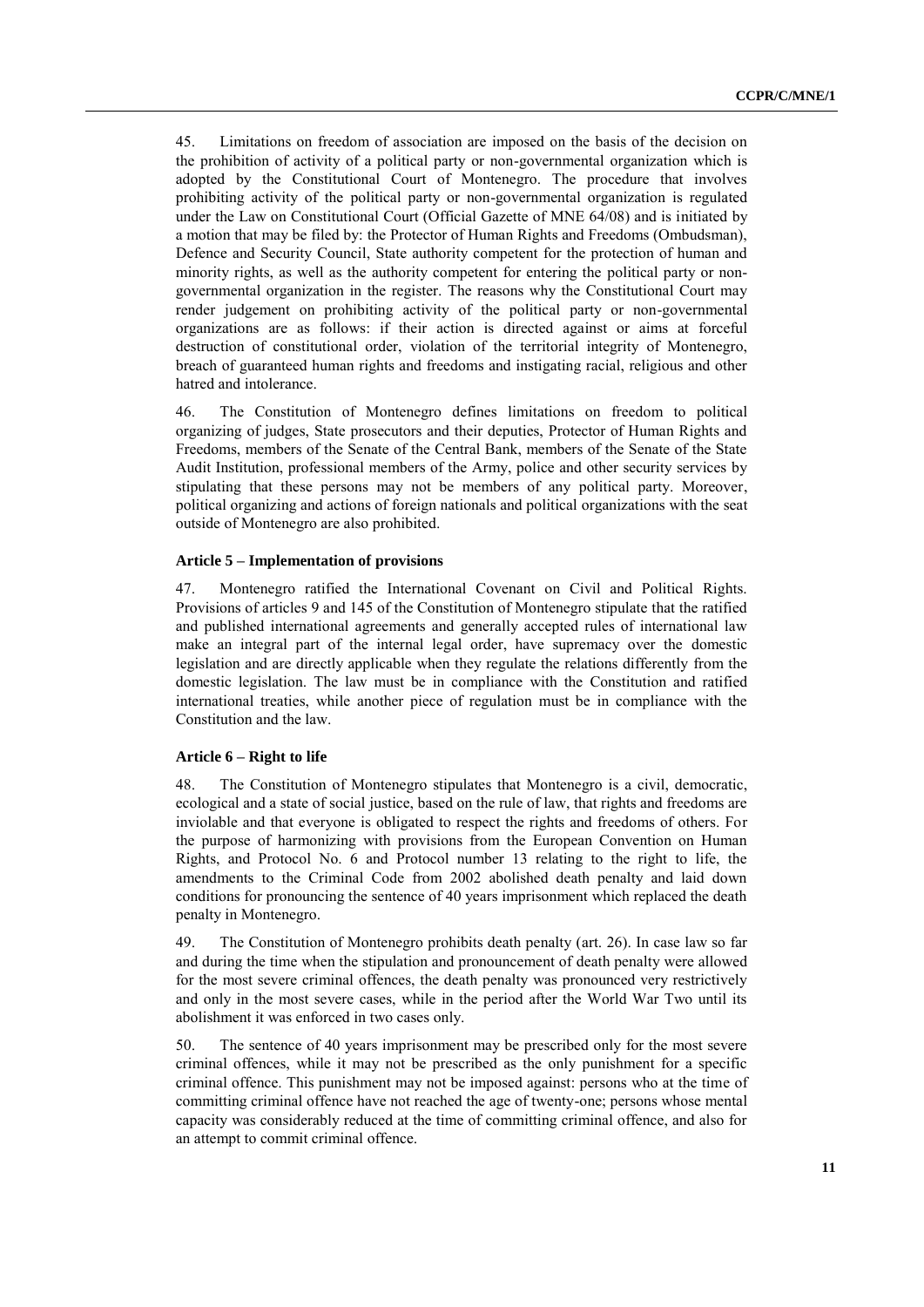51. Punishment or any other criminal sanction may be imposed only for a criminal offence which was defined as the criminal offence before being committed and for which the punishment was stipulated by the law. Punishment and warning measures may be imposed only against perpetrators who are guilty of having committed the criminal offence. The Criminal Code stipulates that an act committed in legitimate self-defence, extreme necessity or under the influence of absolute force is not considered criminal offence.

52. Right to life is guaranteed in a series of provisions of the Criminal Code of Montenegro (Official Gazette of RMNE 70/03, 13/04 and 47/06 Official Gazette of RMNE 40/08, 25/10 and 32/11). The Criminal Code of Montenegro also defines criminal offences against life and limb as follows: homicide, aggravated homicide, manslaughter, killing a child at birth, mercy killing, negligent homicide, instigation to suicide and assisted suicide, unlawful termination of pregnancy (arts. 143 through 150). Punishments prescribed for these criminal offences range between 1 and 40 years.

53. As for criminal offences against life and limb, the following were incriminated as well: serious bodily injury, minor bodily injury, participation in an affray, causing dangers in affrays and brawls by means of dangerous tools, exposure to danger, abandonment of helpless person and duty to rescue (arts. 151 through 157 of the Criminal Code - CC). For statistics on the court cases involving the criminal offences of homicide, aggravated homicide, manslaughter and killing a child at birth (arts. 143 through 146),2006 - 2011**<sup>3</sup>** , see table 3, annex).

54. The Criminal Code defines a group of criminal offences against humanity and other values guaranteed by international law as follows: genocide, crime against humanity, war crime against civilian population, war crime against the wounded and sick, war crime against prisoners of war, terrorism etc. (arts. 426 through 449 of CC).

55. In the period 2006 - 2011 there were no criminal proceedings for the criminal offences of genocide (art. 426) and terrorism (art. 447).

56. The Criminal Code also defines criminal offences against human health as follows: failure to act according to health regulations on suppressing dangerous communicable disease, transmission of dangerous communicable disease, medical malpractice, unlawful medical experiments and testing medicines, failure to provide medical assistance, quackery, criminal offences related to narcotic drugs etc. (arts. 287 through 302).

57. Incrimination of these offences against human health protects the right to life in a broader context. Special chapter includes criminal offences against environment, general safety of people and public road safety thus also protecting the right to life. The right to life is additionally protected in cases when a criminal action from another criminal offence results in a death of one or more persons, which is treated as a qualified – aggravated form of that criminal offence.

58. In all the above mentioned cases the State is obligated to prevent criminal offences and punish perpetrators. Pursuant to valid criminal regulations of Montenegro, the use of force which results in the loss of someone` s life is not treated as a criminal offence and does not incur criminal liability in cases of legitimate self-defence, extreme necessity or threat, as concepts covered by the Criminal Code.

59. Use of force by persons in official capacity in the discharge of official duties, including firearms and possible effects on someone` s life, is defined in the Law on Police (Official Gazette of RMNE 28/05 and Official Gazette of MNE 88/09) and Law on the Execution of Criminal Sanctions (Official Gazette of RMNE 25/94, 29/94, 69/03, 65/04 and Official Gazette of MNE 32/11). The Law on Police stipulates that the exercise of police

<sup>3</sup> Source: Supreme Court of Montenegro.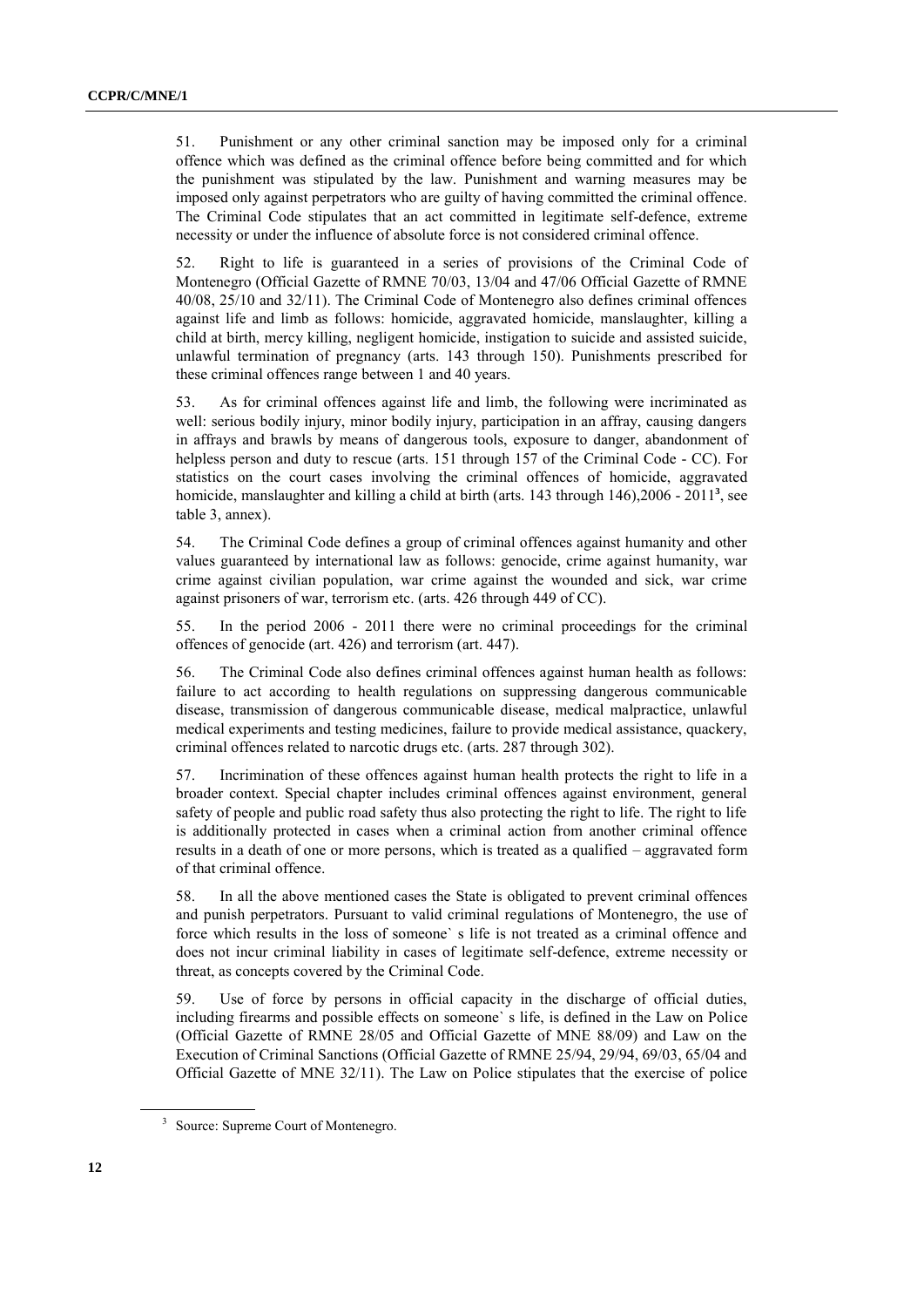powers must be proportionate to the danger to be averted and that among a number of police powers, the exercised one is the power which has the least harmful consequences for the person against whom the means of coercion are used. This law also regulates the manner of and restriction on using firearms.

60. The Law on the Execution of Criminal Sanctions also regulates the manner of and restriction on the use of firearms by persons in official capacity in the institutions for enforcement of criminal sanctions.

61. One of important aspects of the right to life is environment protection. The right to a healthy environment is guaranteed under the Constitution of Montenegro (art. 23). Everyone is entitled to receive timely and full information about the status of the environment, to influence the decision-making regarding the issues of importance for the environment and to legal protection of these rights. Everyone and the State in particular, is obligated to preserve and improve the environment.

# **Article 7 – Prohibition of torture, cruel, inhuman or degrading punishment or treatment**

62. Dignity and security of persons, inviolability of physical and mental integrity of persons, their privacy and individual rights are guaranteed under the Constitution of Montenegro, which stipulates that no one can be subjected to torture or inhuman or degrading treatment and that no one can be can be kept in slavery or servile position. The Constitution also guarantees respect for human personality and dignity in criminal and other proceedings, in case of deprivation or restriction of liberty and during the execution of imprisonment sentence, while any form of violence against and inhuman or degrading treatment of persons deprived of liberty or whose liberty has been limited, including any extortion of confession and statement, is prohibited and punishable. The right of a person and dignity of a human being with regard to the application of biology and medicine is guaranteed and any intervention aimed at creating a human being that is genetically identical to another human being, living or dead, is also prohibited. It is prohibited to perform medical and other experiments on human beings without their permission.

63. The laws in Montenegro which prohibit cruel, inhuman and degrading punishments are The Criminal Code (Official Gazette of RMNE 70/03, 13/04, 47/06 and Official Gazette of MNE 40/08, 25/10, 32/11), The Criminal Procedure Code (Official Gazette of MNE 57/09) and the Law on the Execution of Criminal Sanctions.

64. Enumerated criminal offences against rights and freedoms of persons and citizens (Title 15) also recognize the criminal offences of torture (art. 167) and ill-treatment (art. 166a). The imprisonment of six months to five years is prescribed for the criminal offence of torture. If this criminal offence has been committed by persons in official capacity in the discharge of duties or if the offence has been committed with their explicit or tacit consent of if the persons in official capacity have incited other persons to inflict torture, they are sentenced to one to eight years of imprisonment. One year of imprisonment is prescribed for the criminal offence of ill-treatment. If ill-treatment was inflicted by persons in official capacity in the discharge of duties, they are sentenced to three months to three years of imprisonment.

65. In the period 2006-2011, the Police Directorate registered 52 criminal charges involving 57 criminal offences of torture from article 167 of the Criminal Code.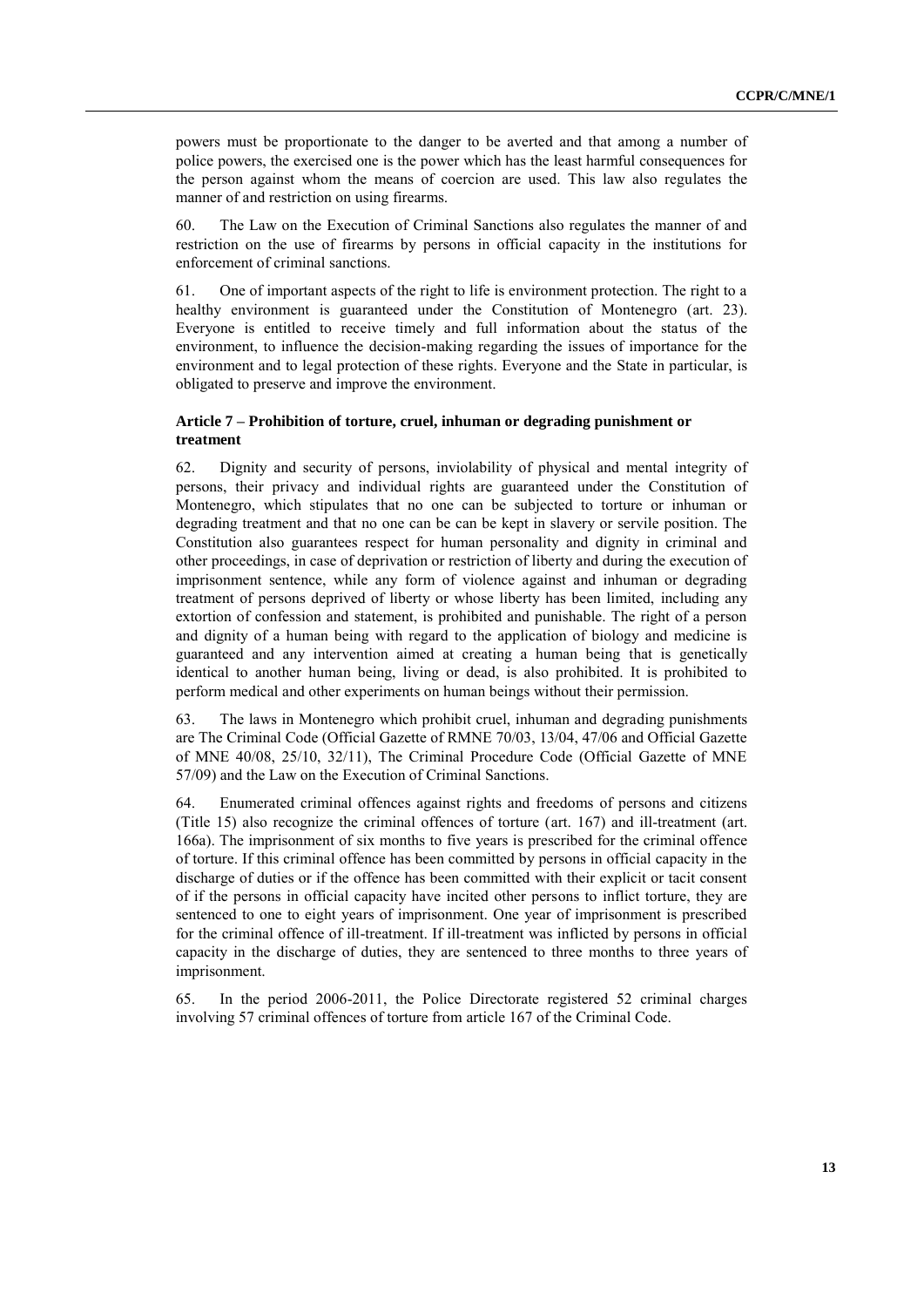# **Table 4, annex –Statistics on the court cases involving the criminal offence of torture (art. 167), 2006 – 2011:**

66. Besides criminal offences of torture and ill-treatment, the Criminal Code of Montenegro also defines the criminal offences of unlawful deprivation of liberty (art.162)<sup>4</sup>, extortion of testimony (art. 166) and unlawful practices in medical experiments and tests on medicines (art. 291).

67. Treatment of persons deprived of liberty–The Constitution guarantees respect for human personality and dignity in criminal and other proceedings in the event of deprivation or restriction of liberty and during the execution of punishment. Any form of violence against and inhuman or degrading treatment of persons deprived of liberty or whose liberty has been limited, including any extortion of confession and statement, is prohibited and punishable. One of the fundamental rules set out in the Criminal Procedure Code is prohibition of threat to and violence against suspects, the accused and other persons participating in proceedings, including extortion of confession and other statements from these persons, while no court judgment may be based on the confession or other statement obtained by extortion, torture or inhuman or degrading treatment (art. 11). The Code also stipulates that judgments may not be based on the evidence that have been obtained by violation of human rights and fundamental freedoms guaranteed under the Constitution or ratified international treaties, or on the evidence obtained by violation of the provisions of criminal procedure as well as on other evidence obtained therefrom, nor may such evidence be used in proceedings (art. 17). Under article 154, any medical intervention on suspects, the accused or witnesses or giving them any such medication that may influence their consciousness and will in giving their statement is prohibited. Personality and dignity of detainees must not be offended in the course of criminal proceedings and the only restrictions that may be imposed against them are the ones needed to prevent their escape, incitement of third persons to destroy, conceal, alter and fabricate evidence or traces of the criminal offence or to prevent any direct or indirect contacts of detainees for the purpose of influencing witnesses, accomplices and accessories.

68. Rules of conduct in the execution of the imprisonment sentence are defined in the Law on the Execution of Criminal Sanctions and in secondary legislation. In the course of execution of the criminal sanction, perpetrators may be deprived of or denied certain rights only to the extent in which that corresponds to the nature and substance of such sanction and in the manner which guarantees respect for personality of perpetrators and their human dignity. Any actions of subjecting convicted persons to any form of torture, ill-treatment and degrading treatment and medical and scientific experiments are prohibited and punishable, while prohibited actions predominantly include those actions that are disproportionate to preserving order and discipline in a penitentiary organizational unit or that are unlawful and might therefore result in sufferance and inappropriate limitation on fundamental rights of convicted persons. In serving the imprisonment sentence, convicted persons may not be mutually disadvantaged on grounds of their race, colour of the skin, sex, religion, political or other belief, ethnic or social backgrounds, property, birth, education, social standing or other features. Coercive measures may be used against convicted persons only under the conditions and in a manner stipulated by the law and regulations adopted thereon. Means of coercion (physical force, physical restraints, isolation, rubber baton, water hoses, specially trained dogs, chemical agents and firearms) may be used only when necessary to prevent escape, physical assault on persons in official capacity or convicted persons, infliction of injuries on other persons, self-injury or physical damage, and also when it is necessary to suppress resistance to the lawful order given by persons in official capacity.

<sup>4</sup> Statistical overview of cases involving this criminal offence is given in explanation of implementation of article 9.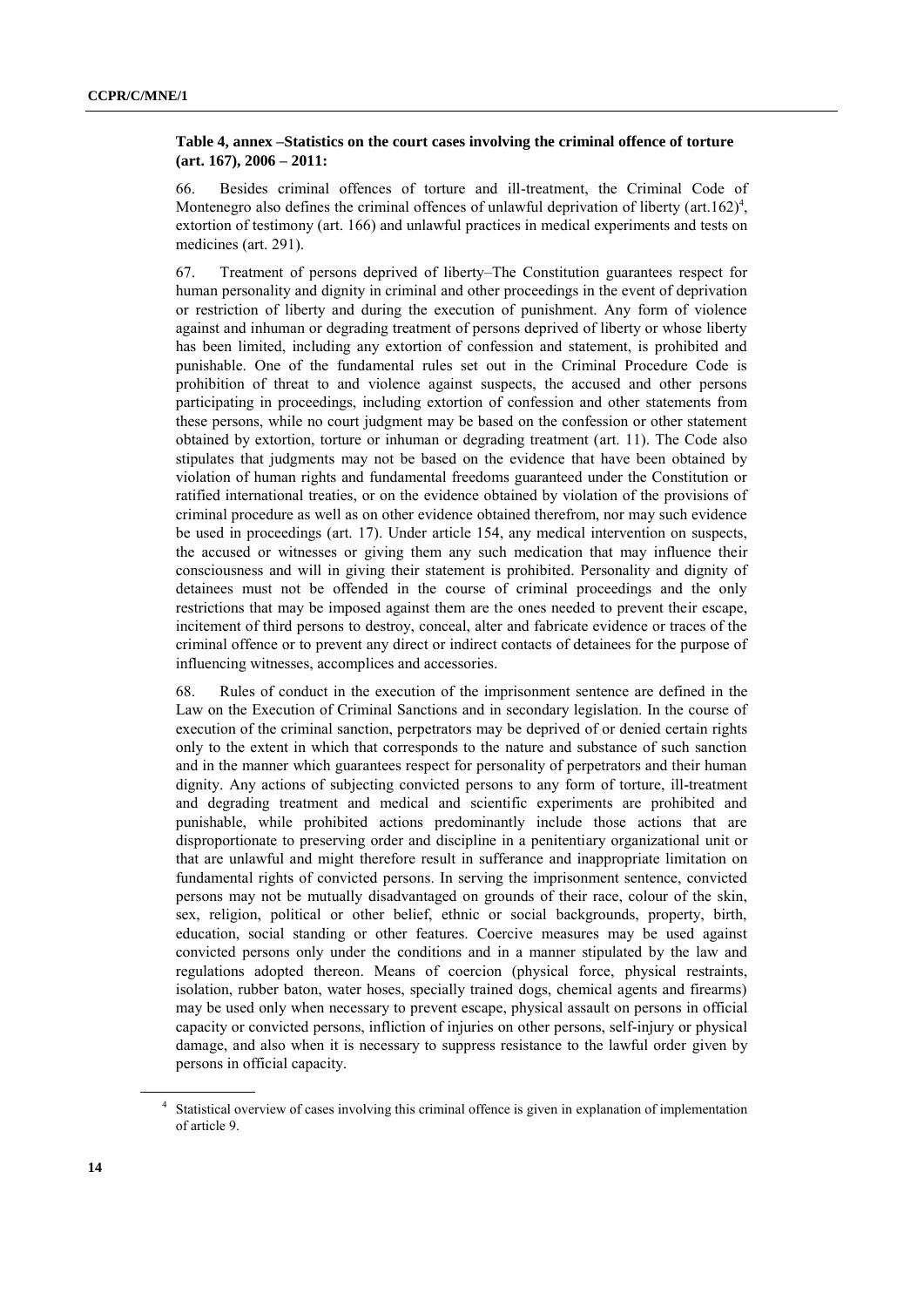69. Under the conditions laid down by the law, convicted persons are entitled to: legal aid, work, information, health care, correspondence, visits, receiving mail, marital life, religious life as well as all the other rights set forth in the law and in secondary legislation. Convicted persons are entitled to file complaint if they believe that their right in relation to serving the sentence has been violated or for any other irregularities that occurred in relation to them. Convicted persons are guaranteed protection of rights defined under this law through the protection provided by the organization competent for enforcing imprisonment sentence – Institute for the Execution of Criminal Sanctions (complaint against decision of the head of organizational unit, of which the head of the Institute decides), as well as through judicial protection of the rights of convicted persons which is afforded in administrative dispute (lawsuit against decision of the head of the Institute). In the event of using means of coercion against convicted persons, the Institute for the Execution of Criminal Sanctions is obligated to prepare a report containing facts and evaluation of overstepping the power and to deliver it to the Ministry of Justice.

70. Supervision of legality and functionality in the work of Institute for the Execution of Criminal Sanctions falls under the competence of the Ministry of Justice and Human Rights, including the control of legality in enforcing imprisonment sentence which is exercised through an authorized employee of the Ministry. In performance of such control there is a possibility of: inspecting the premises in which convicted persons reside, having conversations with convicted persons, examining general and individual acts, records and other documents regarding convicted persons, determining necessary facts and proceeding upon complaints filed by convicted persons.

71. Convicted persons and detainees have the possibility to report potential torture cases to the competent persons in the Institute through mail boxes which were installed in all the organizational units, as well as to the State authorities, Protector of Human Rights and NGO representatives.

# **Competence of the police**

72. The Law on Police regulates activities of the police, as well as the powers and duties of the police. According to this law, police officers are obligated execute the order of their immediate superior, i.e., chief of the police and to proceed accordingly, if these are within the limits of law, except for those to perform action constituting a criminal offence. Therefore, the order of the superior may not be used by police officers as a justification in the event that their actions contain elements of ill-treatment and torture of detainees.

73. The law precisely regulates situations when police officers have the authority to use means of coercion (to prevent escape of persons deprived of liberty or caught in a commission of the criminal offence prosecuted ex officio, to overpower the resistance of persons who disturb public peace and order or who are to be taken in or deprived of liberty in the cases laid down by the law, and repulse an attack on their own person, on other persons or an object being secured). Means of coercion are: physical force, truncheon, facial bandage, devices for forcible stopping of motor vehicles, police dogs, chemical agents for temporary incapacitation, special vehicles, special types of weapons, explosive devices and firearms.

74. The Law on Police stipulates that firearms and other means of coercion may be used only if an order is given by the police officer in charge of carrying out an official assignment. Police officer who used, or ordered the use of firearms and other means of coercion is obligated to inform the Chief of Police thereof without delay. Police officer who used or ordered unlawful use of means of coercion is held personally accountable for the unlawful use of means of coercion. The Internal Affairs Division of the Ministry of Interior evaluates whether the use of the means of coercion was justified. The Internal Affairs Division of the Ministry of Interior was established as an organizational unit in 2003 in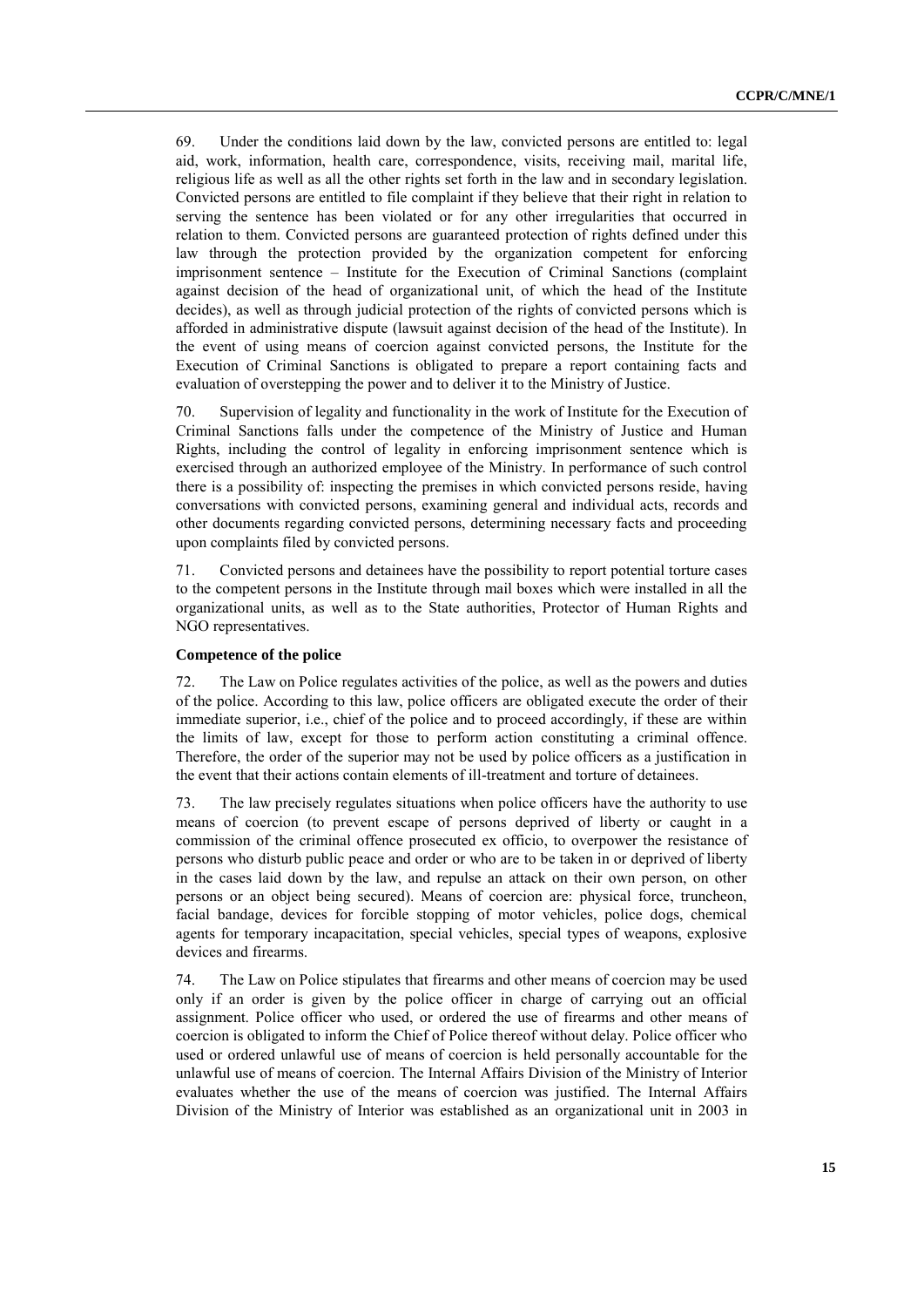compliance with EU recommendations and represents a modern way of the work and control of the police.

75. Besides internal control, the Law on Police also regulates civil control of the police work by the Council for Civil Control of the Police Work which represents a body that evaluates the exercise of police powers for the purpose of protecting human rights and freedoms. The law also regulates parliamentary control of the police by the Parliament of Montenegro, through an authorized working body.

#### **Table 5, annex –Use of means of coercion by the Police Directorate officers**

# **Table 6, annex –Number of complaints concerning the use of the means of coercion**

76. Civil servants or State employees, that also include prison and police officers, have disciplinary liability for the discharge of tasks and breach of duties related to their employment, whereas if the actions of officers and State employees incorporate elements of a criminal offence they are held criminally liable.

77. Legal redress for the victims of torture and other inhuman or degrading treatment is provided in the form of the right to file complaint, right to the award of damages, right to file motions for settling property claim, right to legal remedy.

#### **The Protector of Human Rights and Freedoms (Ombudsman)**

78. Anyone who believes that their rights and freedoms have been violated by an act, action or failure to act of the bodies may address the Protector of Human Rights and Freedoms of Montenegro. The Law on the Protector of Human Rights and Freedoms (Official Gazette of MNE 42/11)stipulates that the Protector autonomously and independently, on the principles of justice and fairness, takes measures to protect human rights and freedoms when these are violated by the act, action or failure to act of State authorities, State administrative authorities, local government bodies and local administration, public services and other holders of public powers (hereinafter referred to as: authorities), as well as the measures to prevent torture and other forms of inhuman or degrading treatment or punishment and measures for protection from discrimination. Under the law, the Protector and the employee authorized by the Protector are entitled to: without prior notice, inspect the premises of the authorities, organizations, institutions and other places where persons deprived of liberty are or may be held; - without prior notification and permission, visit persons deprived of liberty and verify if their rights are respected; without the presence of official or other person, either personally or through an interpreter, have conversation with persons deprived of liberty, as well as with the other persons for whom he/she thinks they can provide necessary information.

79. The Committee of the Government of Montenegro for Monitoring Action Plan for the Prevention of Torture organizes and coordinates activities of State authorities, State administrative authorities and other competent institutions in implementation of the Action Plan for the Prevention of Torture, while it also monitors priorities, dynamics and timeframes for implementation, evaluates results achieved in implementation of the Action Plan and submits to the Government of Montenegro the report on the overview of condition, assessment and proposed measures at least twice a year.

#### **Health care**

80. Article 69 of the Constitution of Montenegro stipulates that everyone is entitled to healthcare. A child, a pregnant woman, an elderly person and a person with disability are entitled to healthcare funded from public revenues, unless they exercise such right on some other grounds.

81. By ratifying conventions and additional protocols, Montenegro undertook to adopt relevant laws which regulate and promote protection of human rights and dignity of a human being in terms of the use of biology and medicine. The following laws were adopted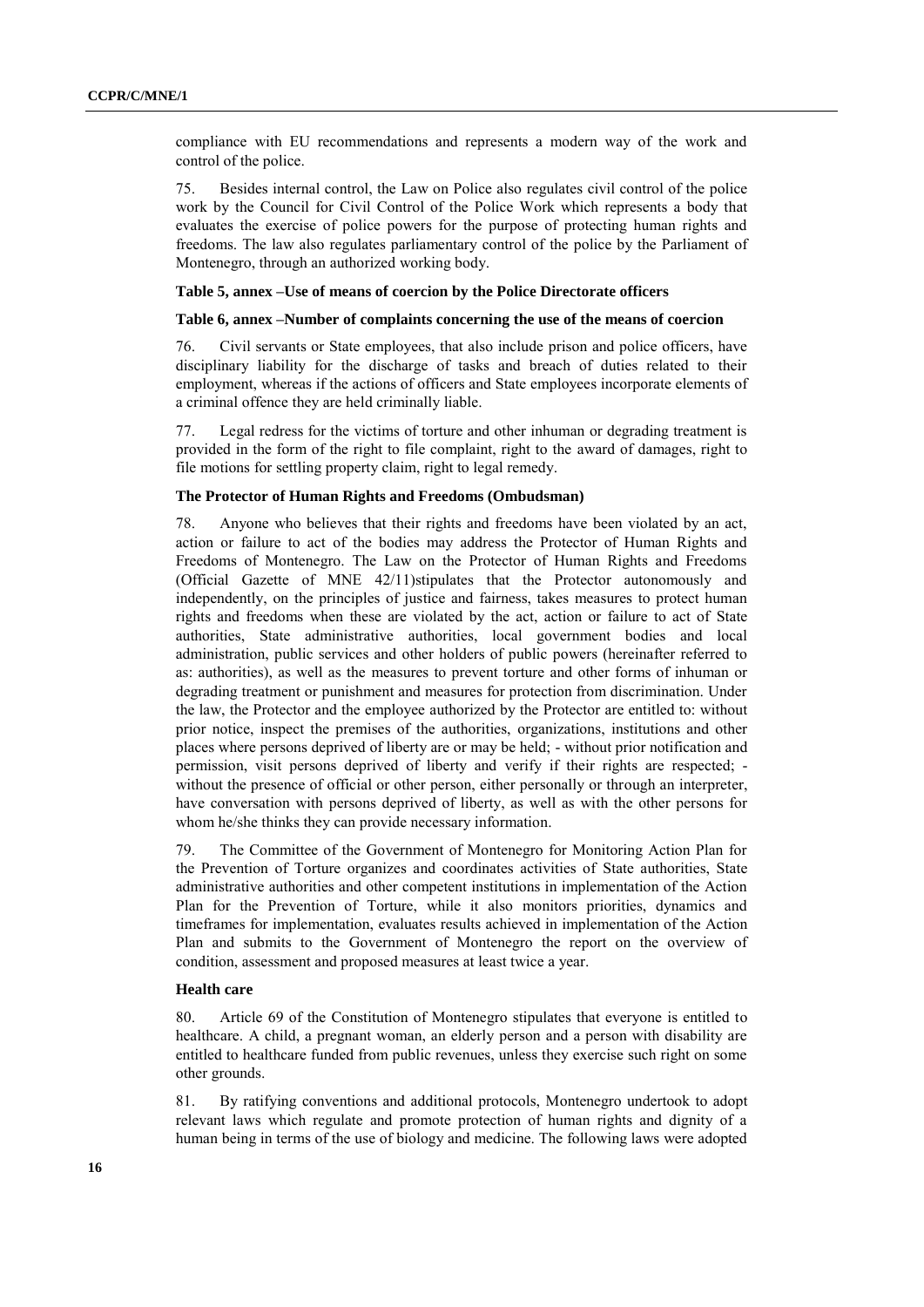on the basis of directives and additional documents of the Council of Europe: Law on Healthcare (Official Gazette of RMNE 39/04) which sets forth institutional requirements for the healthcare system reform aimed at increasing efficiency and quality of healthcare; Law on the Protection and Exercise of Rights of the Mentally-Ill (Official Gazette of RMNE 32/05) which guarantees the exercise of rights and freedoms of the mentally-ill in accordance with international documents and general rules of international law; Law on Data Collections in the Field of Healthcare (Official Gazette of MNE 80/08, 40/11) which primarily aims to monitor health condition of the population; Law on Emergency Medical Service (Official Gazette of MNE 49/08), adopted in compliance with recommendations of the World Health Organization and European standards in the area of out-of-hospital emergency medical care; Law on Conditions and Procedure for the Termination of Pregnancy (Official Gazette of MNE 40/10, 40/11) recognized the right to freedom in decision making regarding the number and time of child births, while respecting dignity and protecting a person; Law on Infertility Treatment with Assisted Reproductive Technologies (Official Gazette of MNE 74/09) which prohibits misuse of biomedical science and harmonizes constitutional stipulations with the use of scientific achievements in medicine; Law on the Protection of Genetic Data (Official Gazette of MNE 25/2010) is fully harmonized with constitutional stipulations and the use of scientific achievements in medicine; Law on Taking and Using Biological Samples (Official Gazette of MNE 14/2010) which regulates taking, using, storage, transport and destruction of biological samples of human origin in a systemic manner; The Law on Taking and Transplantation of Human Body Parts for the Purpose of Treatment (Official Gazette of MNE 76/09) makes it possible to take necessary measures to increase the number of transplantations of body parts and improve conditions for undertaking these humane medical procedures; Law on Ratification of Additional Protocol to the Convention on Human Rights and Biomedicine concerning Biomedical Research which fully provides protection of dignity and identity of all human beings and a guarantee to everyone, without discrimination, of the respect for their integrity and other rights and fundamental freedoms in terms of the use of biology and medicine; The Law on Ratification of Additional Protocol to the Convention on Human Rights and Biomedicine concerning Genetic Testing for Health Purposes.

# **Table 7, annex – Statistical data on health care in Montenegro, 2006 - 2010**

#### **Article 8 – Prohibition of slavery**

82. Prohibition of slavery is guaranteed under the Constitution of Montenegro - Article 28 which stipulates that no one can be kept in slavery or servile position.

83. Article 62 of the Constitution stipulates that everyone is entitled to work, free choice of occupation and employment, fair and human working conditions and protection during unemployment.

84. The Constitution prohibits forced labour and stipulates that the following is not considered forced labour: labour customary during the sentence involving deprivation of liberty; performance of duties of military nature or duties required instead of it; work demanded in case of crisis or accident that threatens human lives or property. The following is not considered "forced and compulsory labour": work or service of the person sentenced on the basis of enforceable court judgement or of the person who has been imposed community service by the court. Under the Law on the Execution of Criminal Sanctions, convicted persons are assigned a type of work in accordance with the needs of their treatment that corresponds to their mental and physical capacity and professional qualifications, abilities and needs for preserving order and discipline.

85. Montenegro succeeded to the Conventions of the International Labour Organization as follows: ILO Convention No. 29 (1930)\_ concerning Forced and Compulsory Labour , Abolition of Forced Labour Convention No. 105(1957) , Convention No. 182 (1999)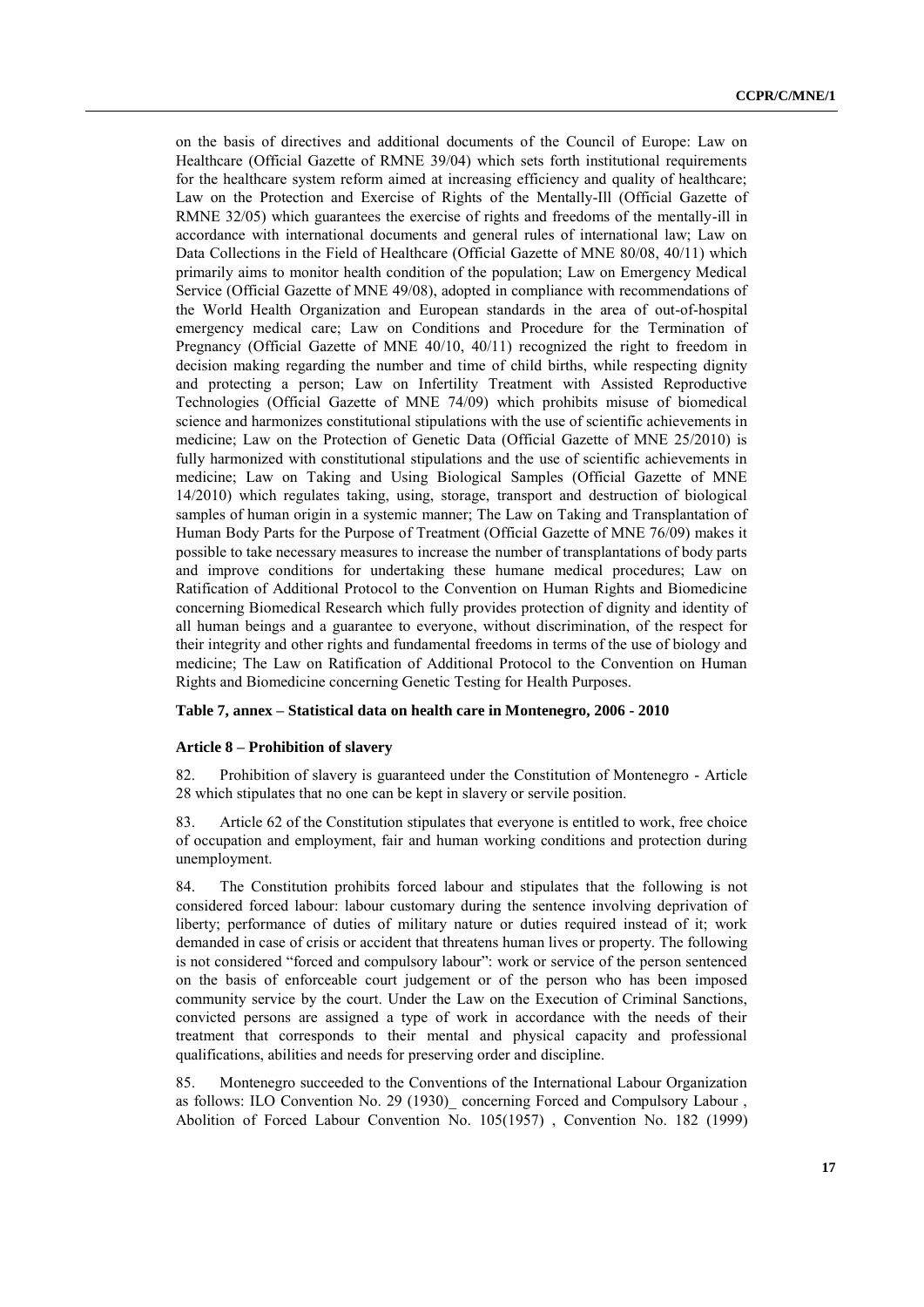concerning the Worst Forms of Child Labour, Labour Inspection Convention No. 81 (1947), Labour Inspection (Agriculture ) Convention No.129 (1969).

86. Montenegro is a State party to the relevant conventions of the United Nations, amongst which there are: The Slavery Convention signed in Geneva on 25 September 1926, amended by the Protocol of 7 December 1953 (Official Gazette of FPRY, International Treaties and other Agreements no. 4/1956), Supplementary Convention on Abolition of Slavery, the Slave Trade and Institutions and Practices Similar to Slavery, adopted in Geneva on 7 September 1956 (Official Gazette of FPRY, International Treaties and other Agreements no. 7/1958), United Nations Convention against Transnational Organized Crime (Palermo Convention) and The Protocol to Prevent, Suppress and Punish Trafficking in Persons, especially Women and Children (Official Gazette of FRY, International Treaties 6/2001).

87. In accordance with the Convention against Transnational Organized Crime and Protocol to Prevent, Suppress and Punish Trafficking in Persons, especially Women and Children, National Strategy of the Government of Montenegro for Fight against Trafficking in Persons and recommendations concerning cooperation between the government sector, Supreme State Prosecutor and non-governmental organizations, and also in cooperation with the Office of National Coordinator for Fight against Trafficking in Persons and Organization for Security and Cooperation in Europe mission to Montenegro, the agreement on mutual cooperation was signed between the Supreme State Prosecutor, Ministry of Labour, Ministry of Education and Science, Police Directorate and several nongovernmental organizations with the aim of fighting against trafficking in persons in practice by means of prevention, education, criminal prosecution of perpetrators and protection of potential victims of trafficking in persons, especially women and children.

88. Proposal, monitoring and application of the mechanisms for efficient fight against trafficking in persons fall under the competence of the Ministry of Interior. The Office for the Fight against Trafficking in Persons is engaged in activities related to monitoring implementation of international regulations, conventions and agreements in the field of the fight against trafficking in persons, launching initiatives to harmonize domestic legislation with international standards in this field, building relationships and cooperation between national and international bodies with the aim of putting in place efficient mechanisms for the fight against trafficking in persons.

89. Title 35 of the Criminal Code of Montenegro defines criminal offences against humanity and other values protected under international law. These criminal offences include the criminal offence of trafficking in persons in article 444.

# **Table 8, annex –Statistics on the court cases involving the criminal offence of trafficking in persons (art. 444), 2006-2011**<sup>5</sup>

90. Trafficking in children for adoption (art. 445) is a criminal offence which incriminated abduction of a person who has not reached the age of fourteen for the purpose of adoption as a violation of valid regulations, while it also stipulates that anyone who adopts such person or brokers such adoption or anyone who for that purpose buys, sells or surrenders another person who has not reached the age of fourteen or transports, provides accommodation for or conceals such a person, will be punished by one to five years of imprisonment. Anyone engaged in these activities, or if the offence was committed in an organized fashion together with several other persons, will be punished by minimum three years of imprisonment.

<sup>5</sup> Source: Supreme Court of Montenegro.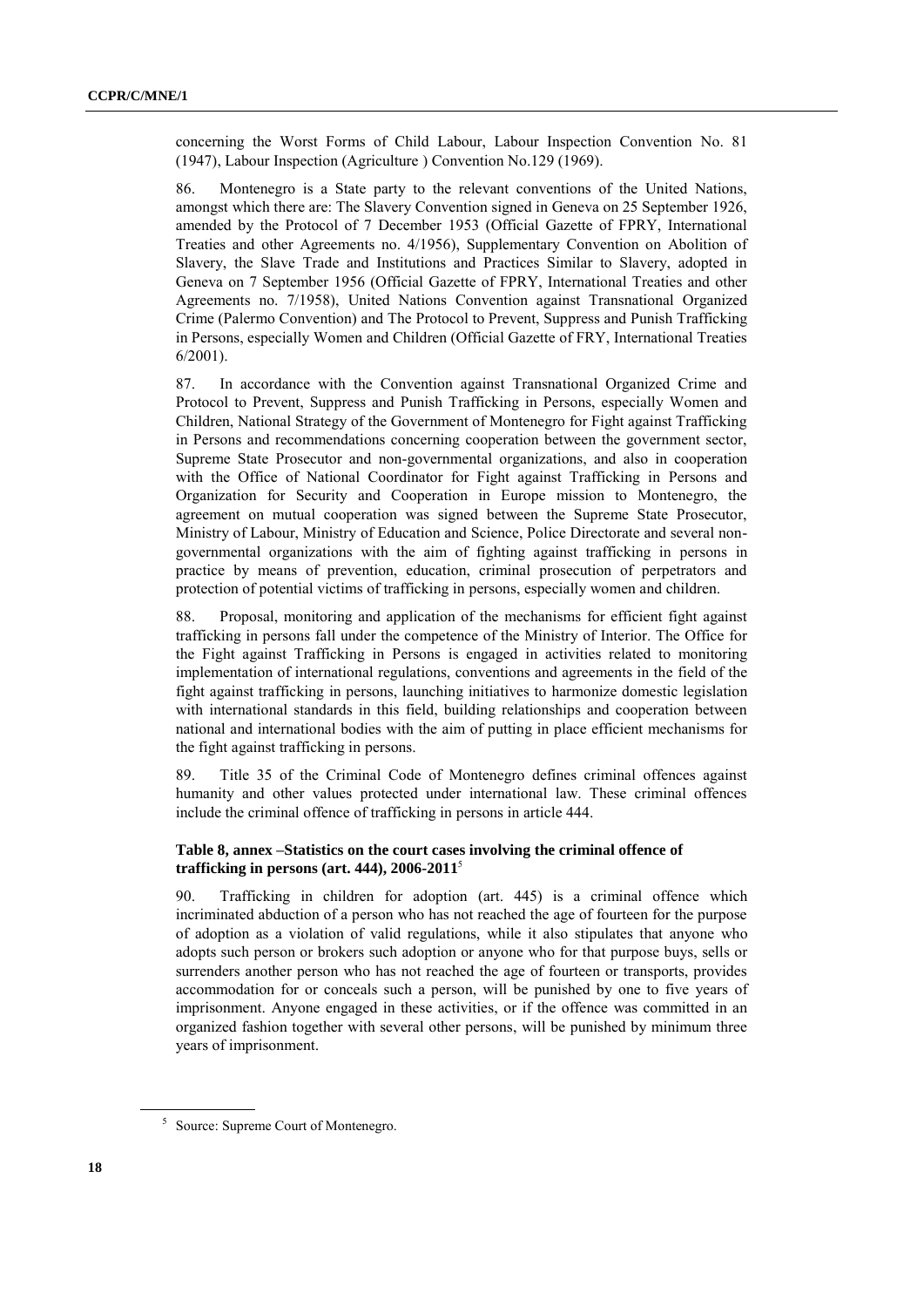# **Table 9, annex – Statistics on the court cases involving the criminal offence of trafficking in children for adoption (art. 445), 2006 - 2011**<sup>6</sup> **:**

91. The Criminal Code defines the criminal offence of illegal crossing of State border and smuggling of persons (art. 405). In the period from 2006 to 2011, the Police Directorate registered 24 criminal charges involving 49 criminal offences of illegal crossing of State border and smuggling of persons referred to in article 405 of the Criminal Code.

# **Table10, annex - Statistics on court cases involving the criminal offence of illegal crossing of State border and smuggling of persons (art. 405), 2006 - 2011:**

92. Furthermore, article 446 of the Criminal Code defines "submission to slavery and transportation of enslaved people" as a criminal offence.

# **Table11, annex - Statistics on the court cases involving the criminal offence of submission to slavery and transportation of enslaved people (art. 446), 2006 - 2011:**

93. Having in mind challenges and difficulties faced by almost every country in keeping statistical records on trafficking in persons, the Office for the Fight against Trafficking in Persons set up a Tripartite Commission that gathers representatives of the Supreme State Prosecution Office, Supreme Court, Police Directorate and Office for the Fight against Trafficking in Persons and monitors statistics on trafficking in persons, gathers data and creates single statistics on trafficking in persons in Montenegro. The statistics mentioned above include data on both, perpetrators and victims of this criminal offence, as well as the overall description of the criminal process. Detailed statistics mentioned above are public and available on the website of the Office –table 12.

94. Looking at the enforceable judgments of conviction, it may be concluded that there were 37 victims of trafficking in persons in the period from 2004 to 2010. These were foreigners, except in 2 cases: the average age between 18 and 35 years; 3 juveniles  $-17$ years of age. Countries of origin of injured parties: Serbia, Kosovo, Albania, Ukraine, Bangladesh.

# **Article 9 – Right to liberty and security of person**

95. Article 29 of the Constitution of Montenegro stipulates that everyone is entitled to individual liberty. Deprivation of liberty is allowed only for reasons and in the procedure as specified in the law. Persons deprived of liberty must be notified immediately of the reasons for deprivation of liberty, in their own language or in the language they understand. Persons deprived of liberty must be informed that they are not obligated to give any statement. At the request of persons deprived of liberty, the authority immediately informs about the deprivation of liberty the person that those deprived of liberty have chosen. Persons deprived of liberty are entitled to have the defence attorney of their own choosing present at their interrogation. Unlawful deprivation of liberty is punishable.

96. Article 30 of the Constitution of Montenegro stipulates that persons reasonably suspected of having committed a criminal offence may be detained and kept in detention only on the basis of judgement of the competent court, if so required for the conduct of criminal proceedings. Detainees must be given the explained ruling on detention at the time of being placed in detention or at the latest 24 hours from being placed in detention. Detainees have the right of appeal against the ruling on detention, upon which the court decides within 48 hours. The Constitution stipulates that duration of detention must be reduced to the shortest possible period, while also setting time limits on duration of detention by specifying that detention may last up to three months from the day of detention

<sup>6</sup> Source: Supreme Court of Montenegro.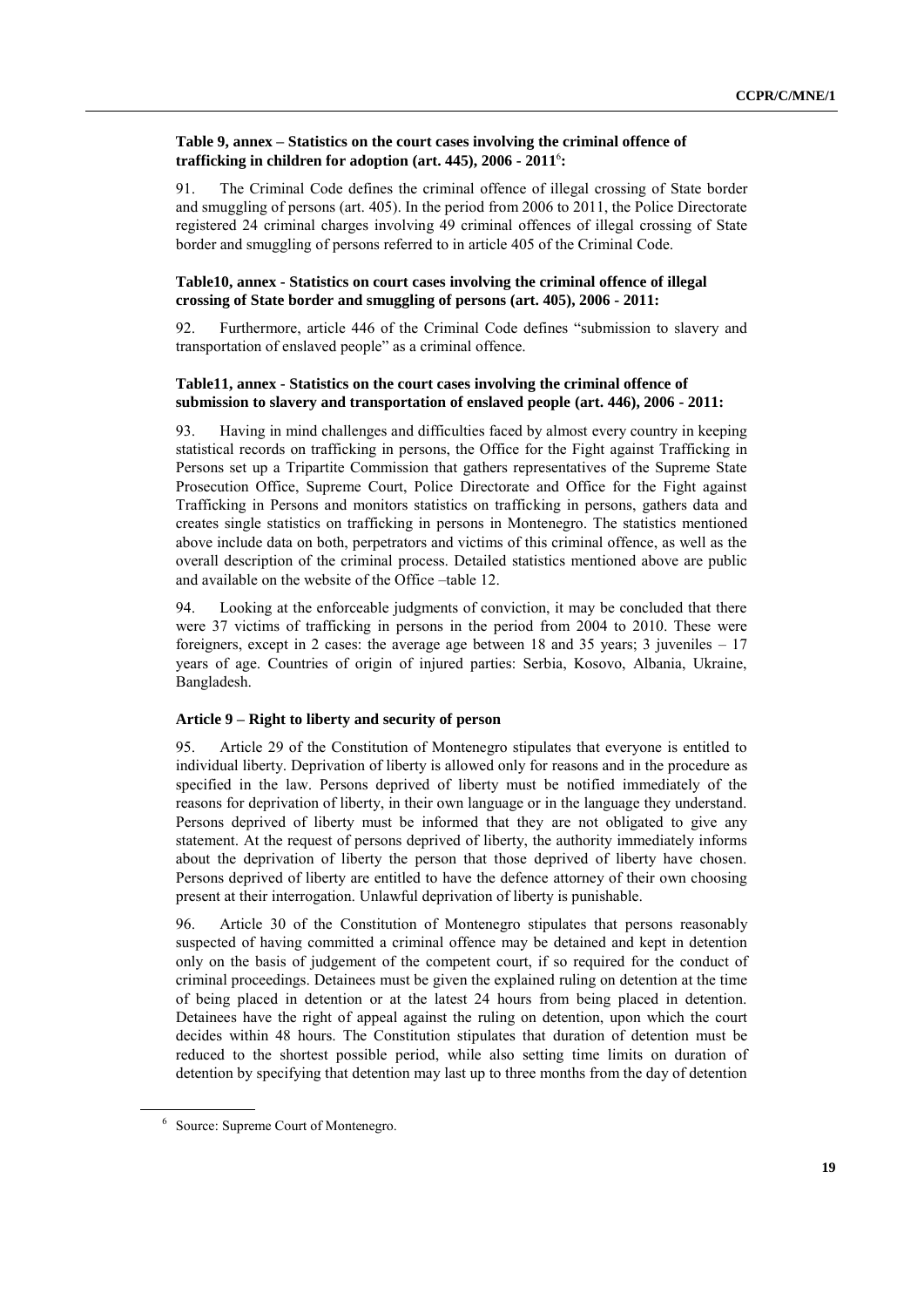imposed on the basis of decision of the first instance court and that this period may be extended for additional three months on the basis of the decision of the Higher Court, and if no indictment has been brought until expiry of that period detainees are released. Detention of juveniles may not exceed 60 days.

97. Article 31 of the Constitution of Montenegro guarantees respect for human personality and dignity in criminal or other proceedings in case of deprivation or restriction of liberty and during the execution of imprisonment sentence. Any form of violence against and inhuman or degrading behaviour against persons deprived of liberty or whose liberty has been limited, including any extortion of confession and statement, is prohibited and punishable.

98. Provisions of article 162 of the Criminal Code define unlawful deprivation of liberty as a criminal offence. In the period from 2006 to 2011, the Police Directorate registered 38 criminal charges involving 18 criminal offences of unlawful deprivation of liberty referred to in article 162 of the Criminal Code

# **Table 13, annex –Statistics on the court cases involving the criminal offence of unlawful deprivation of liberty (art. 162), 2006 - 2011**<sup>7</sup> **:**

99. Rules of detention are set forth in the Criminal Procedure Code. Under article 4, during the first hearing, suspects must be informed about the criminal offence they are charged with and the grounds for suspicion against them. The accused must be provided with an opportunity to make a statement regarding all the facts and evidence against them and also to disclose all the facts and present all the evidence in their favour. During the first hearing, suspects and the accused must be informed that they not obligated to make any statements or answer the questions asked and that all the statements they give may be used as evidence. Article 5 of the Code sets forth rights of persons deprived of liberty by the competent State authority to be immediately informed in their language or in a language they understand about the grounds for detention, and also to be informed that they are not obligated to make any statement, that they have the right to a defence attorney of their own choosing and to request that a person of their choosing, a diplomatic consular representative of a State whose national they are or a representative of relevant international organization, if they are stateless persons or refugees, be informed on their detention. Persons deprived of liberty without court judgment must be brought immediately before the competent State prosecutor, except in cases provided for in this Code.

100. Article 15 of the Criminal Procedure Code defines the right to a prompt trial as one of the fundamental rules underlying criminal proceedings. According to this rule, the accused are entitled to be brought before the court in the shortest possible time and to have a prompt trial. The court is obligated to conduct proceedings without delay and prevent all abuses of rights of parties to proceedings. Duration of detention and other forms of restriction of liberty must be reduced to the shortest necessary time.

101. The Criminal Procedure Code defines reasonable suspicion as a precondition for imposing detention. Such degree of doubt indicating that a person has committed criminal offence is significant condition not only for imposing detention, but also for the conduct of criminal proceedings against the person.

102. Under the Criminal Procedure Code, authorized police officers may deprive a person of liberty if there are reasons for imposing detention, but they are obligated to notify the State prosecutor thereof, prepare official annotation with the time and place of the deprivation of liberty and escort the person before the State prosecutor without any delay. In the course of escorting, the authorized police officer hands over official annotation to the

<sup>7</sup> Source: Supreme Court of Montenegro.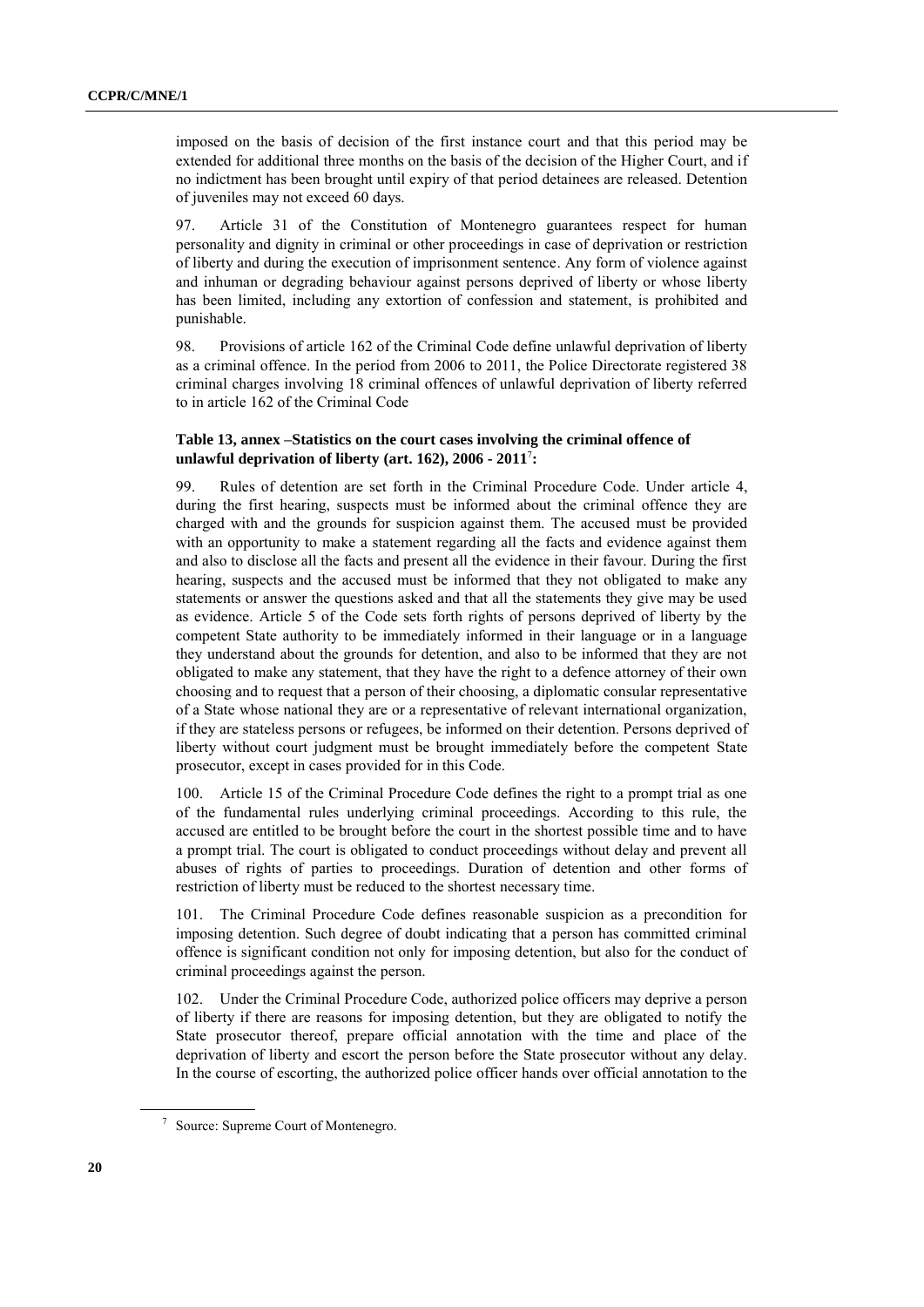State prosecutor, while the State prosecutor enters in the record the statement of the person deprived of liberty about the time and place of deprivation of liberty. If persons deprived of liberty are not escorted before the State prosecutor within 12 hours from the deprivation of liberty, the police are obligated to release those persons. Persons deprived of liberty in accordance with the procedure above may not be deprived of liberty again for the same criminal offence.

103. Investigative detention is imposed by ruling of the investigative judge and it may last for the maximum period of up to one month, after which the accused may be kept in detention only on the basis of the ruling which extends detention. Detention may be extended on the basis of the decision of the panel for the maximum period of two months and on substantiated motion by the State prosecutor. An appeal against the ruling of the panel is allowed, however it does not suspend enforcement of the ruling. If the proceedings are conducted for a criminal offence punishable by the imprisonment sentence exceeding five years, the panel of the Supreme Court may, on substantiated motion by the State prosecutor and for relevant reasons, extend detention for the maximum period of another three months. If the indictment has not been brought until expiry of these periods, the accused are released.

104. In the course of investigation, the investigative judge may terminate detention on the motion by the State prosecutor or of the accused, or their defence attorney. An appeal against the ruling to terminate detention does not suspend enforcement of the ruling. Prior to adoption of the decision on the motion to terminate detention, filed by the accused or defence attorney, the investigative judge requests for the opinion from the State prosecutor.

105. After the indictment has been submitted to the court and up until completion of the main hearing, detention may be ordered or terminated only by the ruling issued by the panel, provided that the opinion of the State prosecutor is obtained if the proceedings are conducted on the basis of his/her charges. Detention may last for the maximum period of three years from bringing the indictment until pronouncement of the first instance judgment.

106. At the end of 2010, there were a total of 1588 convicted persons, detainees and persons serving misdemeanour sentence at the Institute for the Execution of Criminal Sanctions, as follows: convicted persons and persons serving misdemeanour sentence: 1052, person serving misdemeanour sentence: 536. As on 31 December 2010, there were a total of 536 detainees in the penitentiary system of Montenegro, accounting for 34 per cent of the total number of all categories of persons deprived of liberty. Out of 536 detainees, the most numerous group accounting for 71 per cent were detained over the period from 1 to 12 months and with equal shares in categories of 1 to 3 months, 3 to 6 months and 6 to 12 months. Somewhat smaller number of detainees, that is 13 per cent, were detained for up to 1 month period, while 10 per cent spent from 12 to 18 months in detention, and 5 per cent spent 18 to 24 months in detention. Number of persons detained for more than 24 months is merely 1 per cent.

#### **Right to the award of damages**

107. **–**The Criminal Procedure Code stipulates that persons who have been deprived of liberty unlawfully and unjustifiably or convicted unjustifiably are entitled to the rehabilitation, right to be awarded damages by the State and other rights as specified in the law. Convicted persons or acquitted persons are not entitled to damages if they caused the criminal proceedings to be conducted through a false confession in the preliminary investigation or otherwise, or caused their conviction with such statements during the proceedings, unless they were forced to do so.

108. The right to the award of damages also applies to persons who were in detention or who were deprived of liberty by the police or the State prosecutor or their liberty was limited by the court judgement as a consequence of a criminal offence, but criminal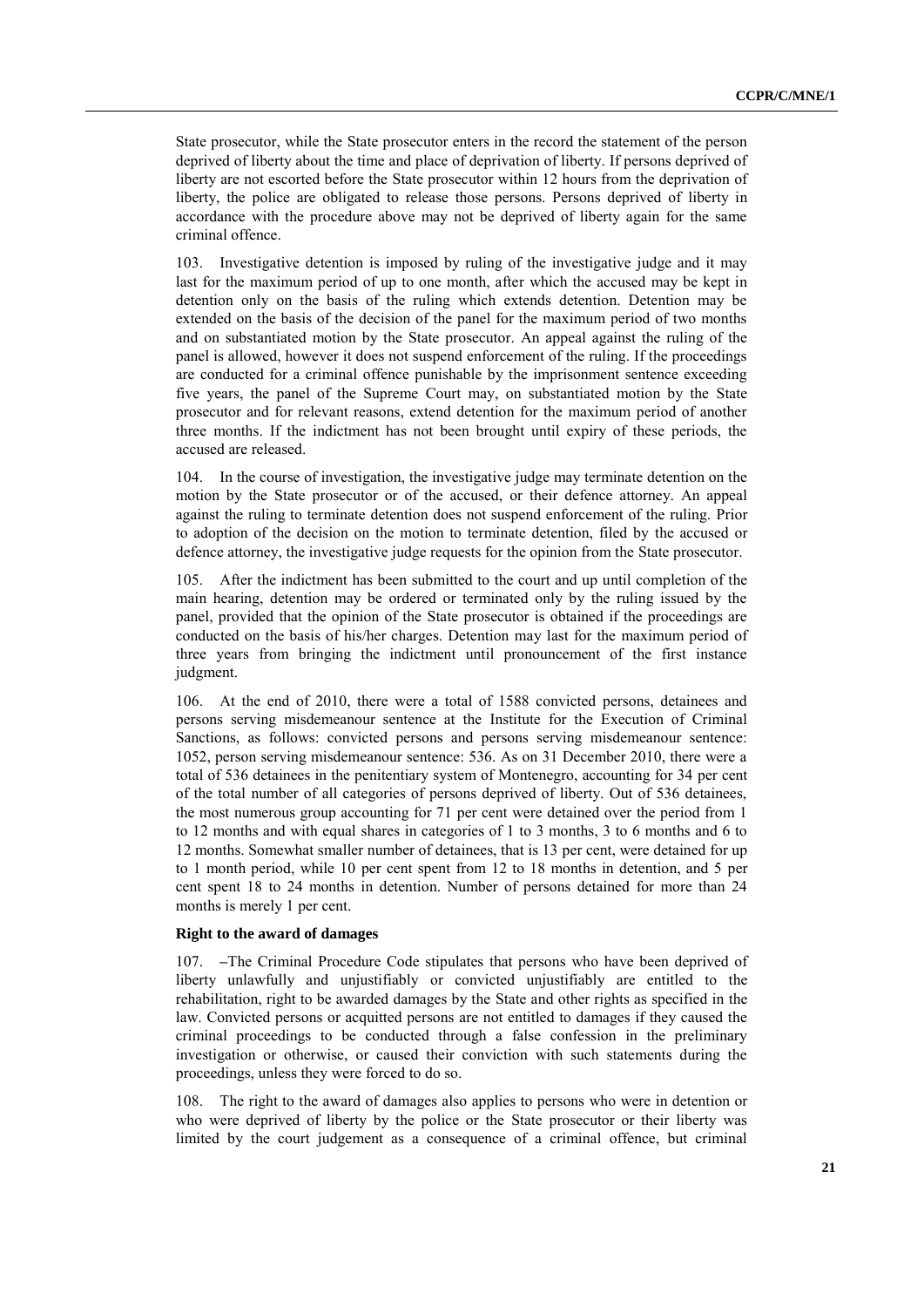proceedings were not instituted or were suspended by an enforceable ruling or they were acquitted by enforceable judgment or the charge was rejected; persons who served the imprisonment sentence, and in the course of reopening criminal proceedings or in relation to the request for judicial review, have been imposed the imprisonment sentence of a shorter duration than the sentence they served, or a non-custodial criminal sanction was imposed or they were declared guilty, but the punishment was remitted; persons who were, due to an error or an unlawful action of authorities, deprived of liberty unjustifiably or kept in detention or administrative authority competent for the enforcement of criminal sanctions or an institution for the enforcement of the measure and persons who spent in detention a longer period of time than the term of sentence pronounced against them. Persons who caused deprivation of liberty or detention by unlawful actions are not entitled to damages.

109. The Law regulates the liability for damage which is founded exclusively on objective circumstances, i.e. unjustified conviction and unjustified deprivation of liberty – which is the consequence of an endeavour to protect rights and values of human beings, their physical integrity and individual liberty. For the detention to be unjustified, the proceedings need to be suspended or completed with an enforceable acquittal or a judgment which is rejecting the charges. Pecuniary or non-pecuniary damage may result from unjustified deprivation of liberty and unjustified judgment.

110. In the cases mentioned above, the person is entitled to file claim for damages with the Ministry of Justice. The person is entitled to initiate litigation procedure before the competent court in cases when full agreement fails to be reached with the Ministry of Justice regarding the type and amount of damages. Funds for payment of damages arising from concluded agreements are paid out from the budget of the Ministry of Justice.

# **Table 14, annex –Number of claims for damages on the ground of unlawful deprivation of liberty:**

111. Besides the right to the award of damages, persons whose employment was terminated or whose status of the social insurance beneficiary ended as a result of unjustified conviction or unjustified deprivation of liberty, will have their years of service and insurance record recognized as if they had been at work during the time they lost the years of service due to the unjustified conviction or unjustified deprivation of liberty. Years of service also include the time of unemployment resulting from unjustified conviction or unjustified deprivation of liberty that was not the fault of that person.

# **Article 10 – Treatment of persons deprived of liberty**

112. Presumption of innocence is guaranteed under the Constitution of Montenegro which stipulates in article 35 that everyone is deemed innocent until their guilt has been established by an enforceable court judgement. The accused are not obligated to prove their innocence. Suspicion in terms of guilt is interpreted by the court in favour of the accused. This principle is one of the fundamental rules underlying criminal proceedings (art. 3 of the Criminal Procedure Code – presumption of innocence *in dubio pro reo*). Accordingly, the Criminal Procedure Code and the Law on the Execution of Criminal Sanctions stipulate that persons serving imprisonment sentence and detainees may not be placed in the same room.

113. One of the fundamental rules underlying criminal proceedings, as defined in the Criminal Procedure Code, lays down the prohibition of threatening or exerting violence over suspects, the accused or other participants in proceedings, as well as the prohibition of the extortion of confession or another statement from such persons, while the court judgement may not be based on the confession or other statement obtained by extortion, torture or inhuman or degrading treatment. Coercion, extortion of statement, ill-treatment and torture are criminal offences stipulated in the Criminal Code of Montenegro.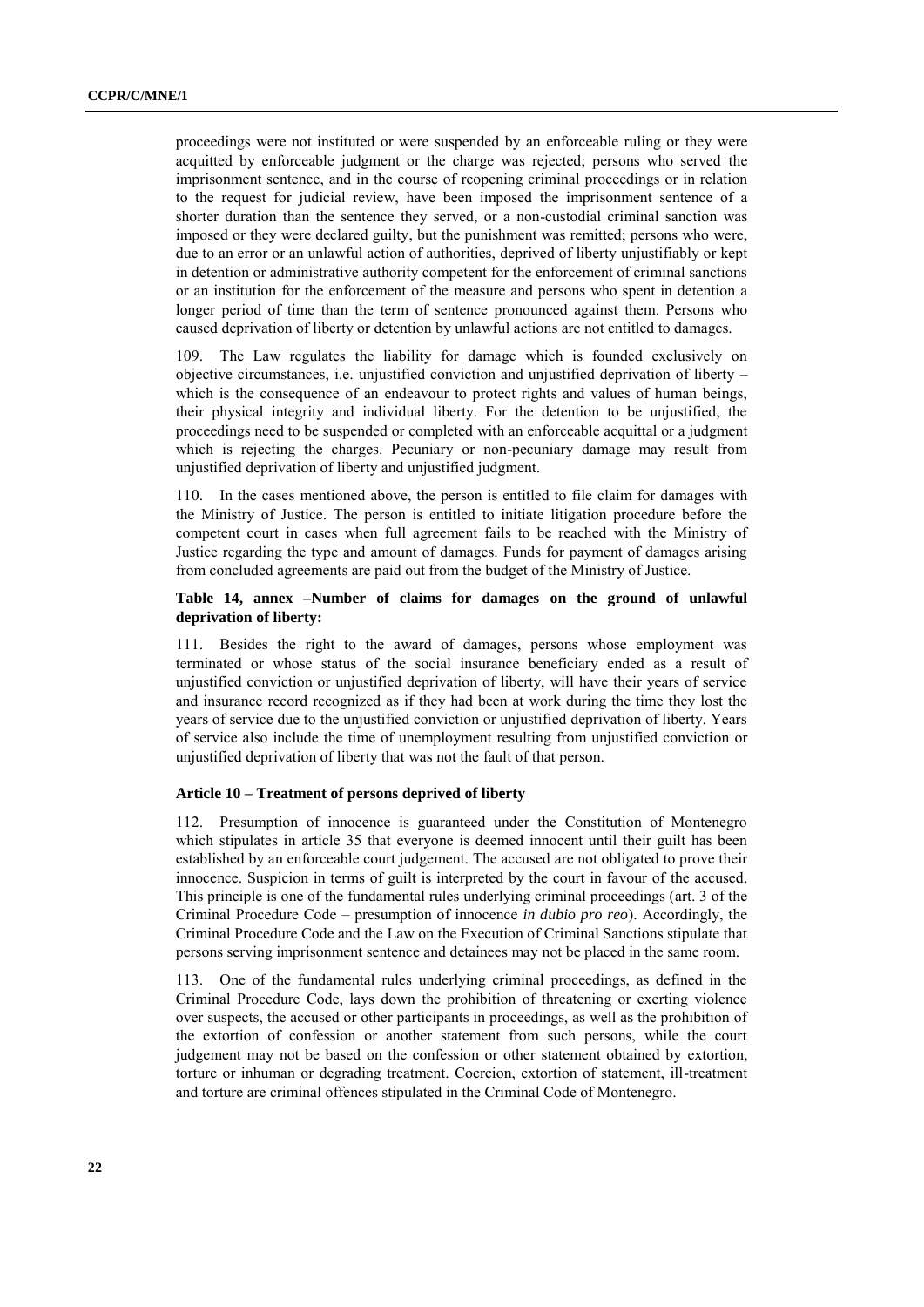#### **Treatment of detainees**

114. A special set of provisions in the Criminal Procedure Code defines treatment of detainees. Personality and dignity of detainees must not be offended during detention. The only restrictions that may be imposed on detainees are those needed to prevent their escape, incitement of third persons to destroy, conceal, alter and fabricate evidence or traces of a criminal offence or to prevent direct or indirect contacts of detainees for the purpose of influencing witnesses, accomplices and accessories (art. 181 paras. 1 and 2).

115. Article 181, paragraph 3, of the Code lays down the rule according to which detainees may not be placed in the same room as persons who are serving the imprisonment sentence. The rule states also that detainees for whom there is a well-founded suspicion that they have participated in the same criminal offence will not be placed in the same room. Moreover, detainees for whom there is a well-founded suspicion that they are recidivist will not, if possible, be placed in the same room with the other detainees on whom they might have an adverse influence. Persons of different sexes may not be detained in the same room.

116. Human treatment and respect for dignity of the personality is guaranteed to persons deprived of liberty. Rights of detainees are defined in article 182 of the Criminal Procedure Code as follows: right to at least eight hours of an uninterrupted night rest in 24-hours, right to at least two hours of movement in the open air within prison grounds, right to wear their own clothes, use their own bedding or obtain and use at their own expense food, books, professional publications, newspapers, stationary and drawing supplies and other things to satisfy their daily needs, with the exception of those suitable for infliction of injures, impairment of health or preparation of escape. In the course of investigation, the investigative judge may, ex officio or on the motion from the State prosecutor, render the ruling to temporarily suspend or limit the right of the accused to procure and use newspapers if this could be detrimental to the conduct of proceedings. An appeal against the ruling of the investigative judge is allowed to the three-judge panel of the first instance court.

117. Detainees may undertake the obligation to maintain in clean condition the premises they are detained in. If required so by detainees, the investigative judge or the chair of the panel, with the consent of prison administration, may allow detainees to work within prison grounds in compliance with their mental and physical capacity providing that this is not detrimental for the conduct of proceedings. For such a work detainees are entitled to a remuneration determined by administrator of the prison.

118. With the approval of the investigative judge, where appropriate and under the judge's supervision or the supervision by a person designated by the judge, detainees may, in compliance with the rules of conduct, be visited by their spouse or common-law spouse and their close relatives and at their requests – by a physician and other persons. Some visits may be prohibited if they could have detrimental effect on the conduct of proceedings. If required so by detainees and with the knowledge of the investigative judge, diplomatic and consular representatives of foreign States are entitled to visit and communicate unsupervised with detainees who are citizens of their Sate. Detainees may be visited by representatives of the International Committee against Torture, International Committee of the Red Cross, as well as representatives of international organizations engaged in the protection of human rights, when envisaged so by a ratified international treaty. With the approval of the president of the court, detainees may be visited by representatives of domestic and foreign organizations engaged in human rights protection. Detainees may exchange letters with persons outside of prison, with the knowledge and under supervision of the investigative judge. The investigative judge may prohibit sending and receiving letters and other parcels that have detrimental effect on the conduct of proceedings. The prohibition does not apply to the letters sent by detainees to the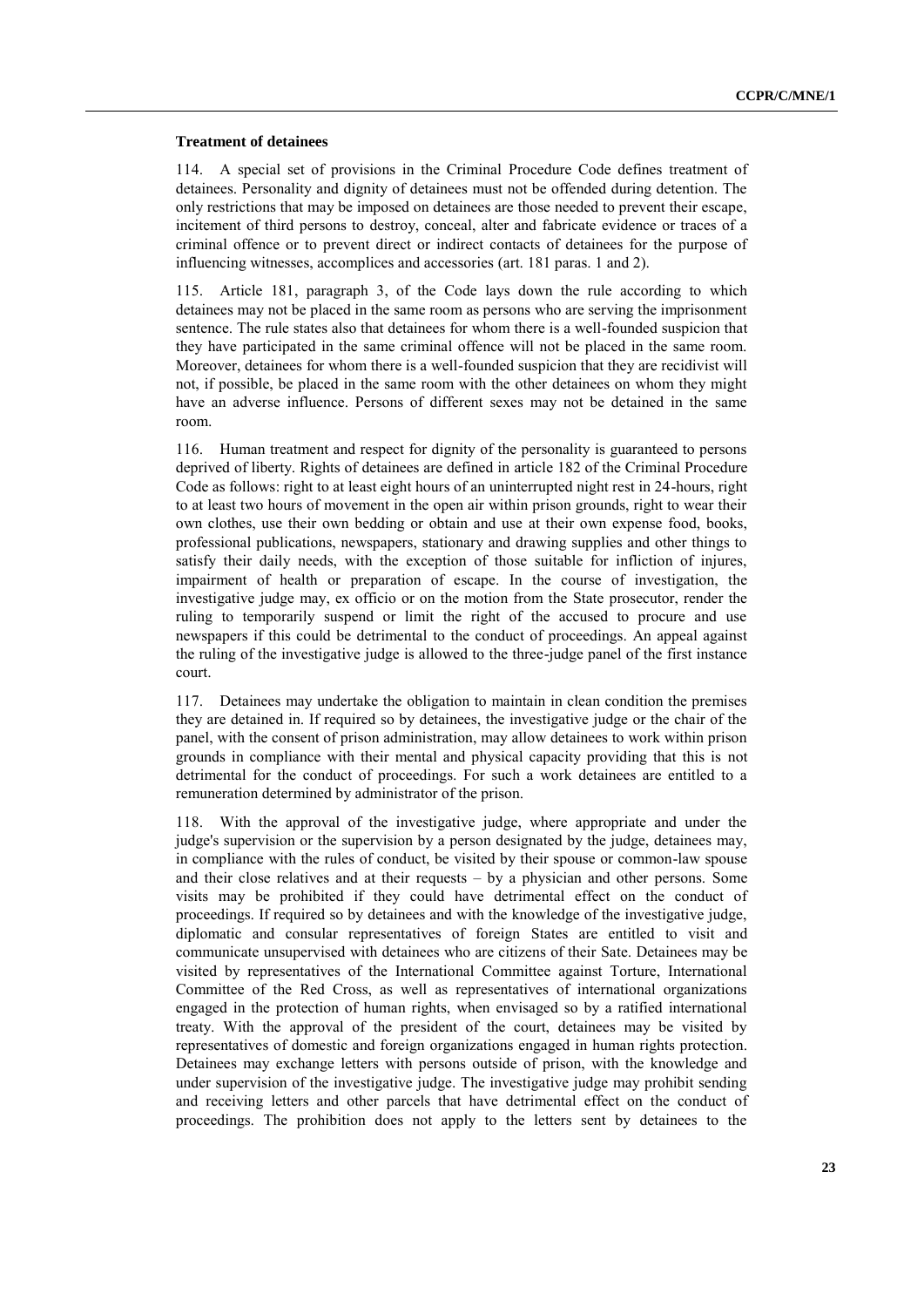international courts and domestic legislative, judicial and executive bodies or those received from them. Sending a petition, complaint or appeal may never be forbidden.

119. There is no supervision of correspondence and conversation between the defence attorney and the accused placed in detention. Defence attorney is entitled to a private conversation with the suspects deprived of liberty and before the suspects are heard, while control of this conversation is allowed only in the form of observing, but not in the form of listening.

120. In cases of disciplinary offences committed by detainees, the prison administrator or the person authorized by him/her may impose against the detainee a disciplinary sanction consisting of visitation restrictions or solitary confinement of up to 15 days. Such restriction does not apply to the communication between detainees and their defence attorney. An appeal may be lodged against the ruling on disciplinary sanction to the investigative judge within 24 hours from the receipt of the ruling. The appeal does not suspend enforcement of the ruling. The investigative judge decides on the appeal within three days from receipt of the appeal. Adoption of regulations which more closely regulate detention is competence of the ministry responsible for judiciary.

# **Detention of juveniles**

121. Treatment of a juveniles as perpetrators of a criminal offence and children and juveniles as parties to proceedings, which is based on the respect for human rights and fundamental freedoms with the recognition of best interests of juveniles and consideration of their maturity, degree of development, abilities and personal traits, as well as the severity of the criminal offence, for the purpose of their reformation and social reintegration, is regulated by the Law on the Treatment of Juveniles in Criminal Procedure (Official Gazette of MNE 64/11). This law stipulates that juveniles are placed in detention separately from adults. By exception, the judge for juveniles may order that the juveniles be placed in detention together with adults who would not have any adverse effect on them in order for isolation of juveniles not to cause any harmful consequences on the development of their personality. Juveniles placed in detention are, according to their needs and abilities, provided with the access to the curricula and psychological and social support. The judge for juveniles is obligated to attach particular attention to personal traits of juveniles placed in detention and needs to protect their personality during detention.

122. The Law on the Treatment of Juveniles in Criminal Procedure entered into force on 5 January 2012, while its implementation will start in 01 September 2012. Until the implementation starts, provisions from the Criminal Code, Criminal Procedure Code and Law on the Enforcement of Criminal Sanctions regulating execution of criminal sanctions against juveniles will remain in force, along with the Rulebook on the Execution of Attendance Orders.

123. Under the Criminal Procedure Code, juveniles are placed in detention separately from adults. By exception, the judge for juveniles may order that juveniles be placed in detention together with adults if isolation of juveniles would last longer, while there is also possibility to place juveniles in the same room with adults who would not have any adverse effect on them. The judge for juveniles exercises the same powers towards detained juveniles as those exercised by the investigative judge towards detainees.

124. The Ombudsman, being a national mechanism securing protection of persons deprived of liberty against torture and any other forms of cruel, inhuman and degrading treatment, takes measures to prevent these occurrences in accordance with the Optional Protocol to the Convention against Torture and other Cruel, Inhuman and Degrading Punishment or Treatment. For the purpose of gaining insight with the condition in bodies, organizations and institutions for accommodating persons deprived of liberty or persons whose movement is restricted and also for the purpose of giving professional opinion, the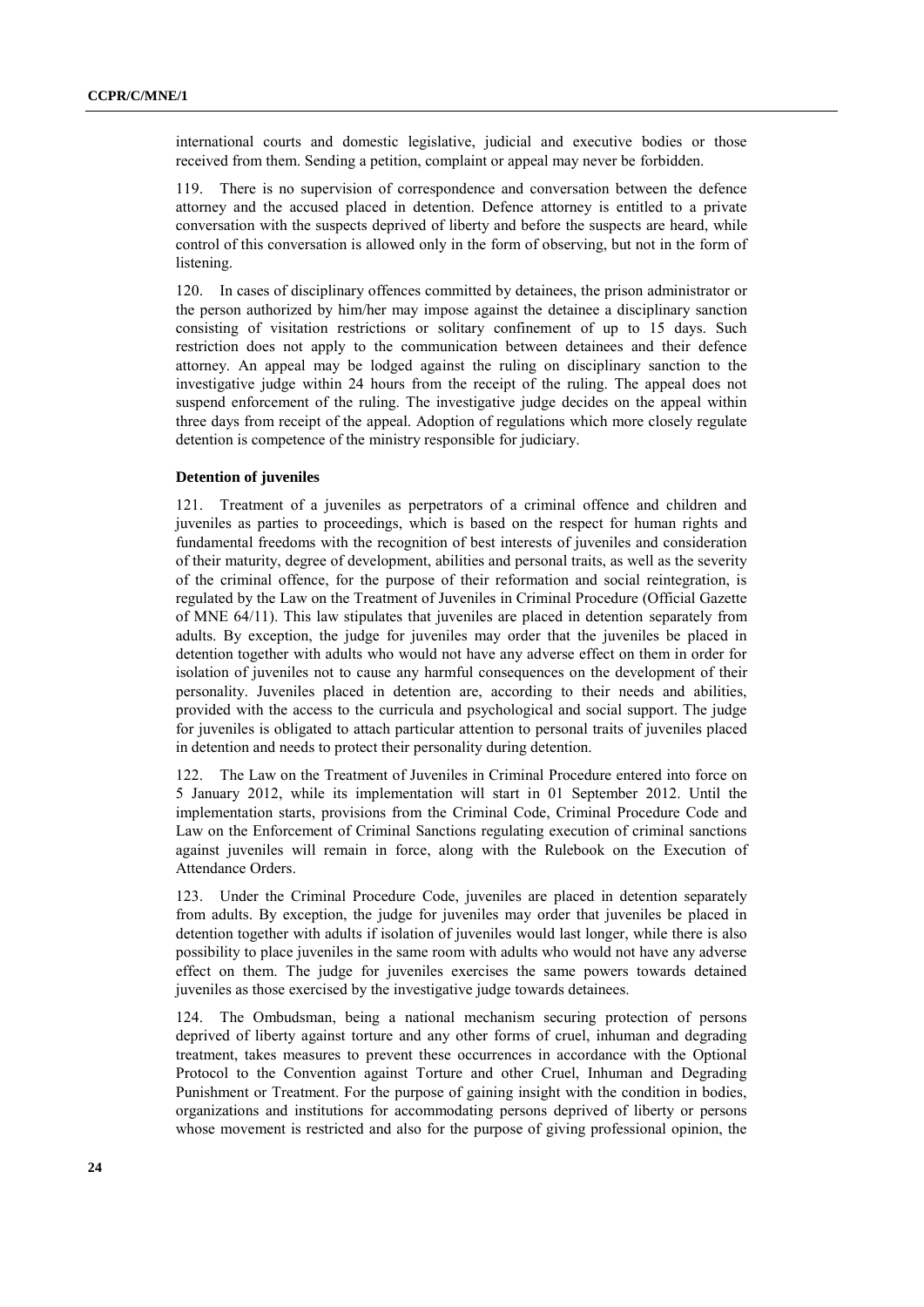Protector sets up an advisory body composed of experts from relevant fields. The law also stipulates that the Protector cooperates directly with the United Nations Sub-Committee on Prevention of Torture and other Cruel, Inhuman and Degrading Punishment or Treatment.

125. In 2009, the Protector inspected detention premises in four regional police units and eight police branches. In 2010, premises in the regional police unit in Bijelo Polje were inspected. It was established, during inspection, that the premises were compliant with the CPT standards and Rulebook mentioned above.

#### **Treatment of convicted persons**

126. Imprisonment sentence in Montenegro is served in the Institute for the Execution of Criminal Sanctions. Control of the execution of sanctions is exercised by the Ministry of Justice in accordance with the law.

127. The Institute for the Execution of Criminal Sanctions (IECS) was established in 1994 by the Decree of the Government of the Republic of Montenegro (Official Gazette of RMNE 31/94), of 19 September 1994, with the aim to put in place a single penal system in Montenegro. The Institute performs its basic function through six organizational units as follows: Penitentiary-Correctional Facility, Podgorica Prison, Bijelo Polje Prison, Medical Service, Education Centre and General Affairs Service.

128. The Penitentiary-Correctional Facility Podgorica– (CRC) – executes imprisonment sentence of 40 years, along with the juvenile imprisonment sentences and imprisonment sentences pronounced against women in criminal and misdemeanour proceedings. The Podgorica Prison executes the measure for securing presence of suspects, the accused and convicted persons in criminal proceedings – detention. The Bijelo Polje Prison executes the measure for securing presence of suspects, the accused and convicted persons in criminal proceedings – detention, up to six month of imprisonment and imprisonment sentence pronounced against men in misdemeanour proceedings. In order to reduce the load in the Podgorica Prison, in organizational terms and in terms of removing the load from accommodation capacities, a special Division was established for executing short sentences of up to six months of imprisonment and the imprisonment sentence pronounced against men in misdemeanour proceedings. Health care is provided to convicted and detained persons by the Medical Service at the primary and secondary levels through the outpatient and inpatient care. The Centre for Staff Education implements curricula for training the trainees, professional development of civil servants and State employees for the specificity of working at the Institute. The General Affairs Service operates through four offices in the following fields: legal and administrative affairs, financial and accounting affairs, commercial affairs, and ancillary and technical affairs.

129. The Law on the Execution of Criminal Sanctions stipulates that perpetrators may be denied or limited certain rights only to the extent in which that corresponds to the nature and substance of such sanction and in the manner which guarantees respect for personality of perpetrators and their human dignity. Any actions that involve subjecting convicted persons to any form of torture, ill-treatment and treatment, as well as the medical and scientific experiments, are prohibited and punishable. Prohibited actions predominantly include those actions that are disproportionate to preserving order and discipline in the organization or organizational unit or those that are unlawful and might therefore result in sufferance and inadequate limitation on fundamental rights of convicted persons. Convicted persons who have been a victim of prohibited actions are entitled to the award of damages.

130. In serving the imprisonment sentence, convicted persons may not be mutually disadvantaged on grounds of their race, colour of the skin, sex, religion, political or other belief, ethnic or social backgrounds, property, birth, education, social standing or other features. Treatment measures are adjusted, to the highest extent possible, to the personality of convicted persons and they depend on the results achieved in their treatment. Coercive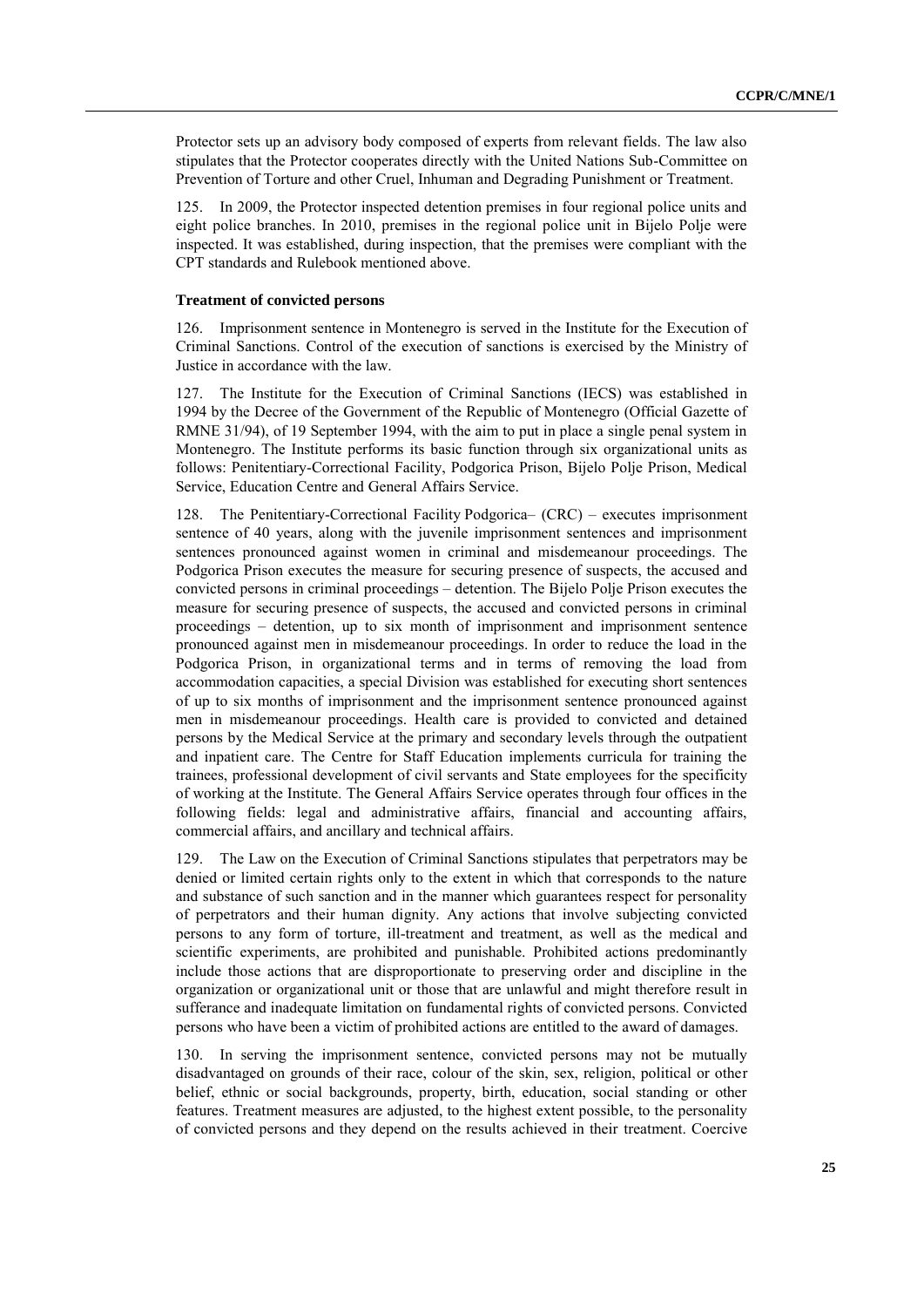measures may be used against convicted persons only under conditions and in a manner stipulated by the law and regulations adopted thereon.

131. Convicted persons are guaranteed fulfilment of their basic cultural and religious needs, maintenance of personal hygiene and engagement in physical activities. Convicted persons are informed of all the important events in the country and worldwide through the media.

132. Convicted persons serve imprisonment sentence collectively, while they serve it separately only when so required by the health condition of convicted persons or the need to maintain discipline. Men and women serve imprisonment sentence separately. As a rule, persons sentenced to 30 years of imprisonment and imprisonment sentence serve the sentences separately. As a rule, adults and juveniles serve the imprisonment sentence separately. Persons serving imprisonment sentence may not be placed in the same room with persons in detention.

133. In the event of using means of coercion against detainees, the Institute for the Execution of Criminal Sanctions is obligated to prepare a report containing facts and evaluation of overstepping the power and to deliver it to the Ministry of Justice, while chief of the Institute is obligated to notify the president of the court thereof, who exercises supervision regarding lawful treatment of detainees.

134. Convicted persons are entitled to elementary and vocational education. Courses in elementary education are organized for convicted persons, particularly for juveniles and young adults who have not graduated from elementary school, while courses in vocational education may also be organized. Convicted persons may be granted the opportunity to take exams outside the premises of the organization. Convicted persons are entitled to legal aid in terms of taking necessary actions to protect their rights. In accordance with the needs of their treatment, convicted persons are assigned a type of work that corresponds to their mental and physical capacity and professional qualifications, abilities and needs for preserving order and discipline. Convicted persons who work are entitled to remuneration for such work.

135. Convicted persons who are foreign citizens are entitled to address diplomatic and consular mission of their country or country protecting their interests by submitting briefs, while stateless persons or refugees may address an organization protecting their interests. If convicted persons are foreign citizens, stateless persons or refugees, they are entitled to a visit from the consular representative of their country or country protecting interests of these citizens, as well as the representative of official organization protecting refugees` interests.

136. Means of coercion may be used against convicted persons only when so required to prevent to escape, physical assault on the person in official capacity or convicted persons, infliction of injuries on another person, self-injury or causing physical damage, and also when it is necessary to suppress resistance to the lawful order given by the person in official capacity.

# **Table 15, annex –Adult perpetrators by sex, 2001 -2010<sup>8</sup>**

# **Treatment of juveniles**

137. The Criminal Code of Montenegro contains special provisions on juveniles. The Code stipulates that persons who at the time of commission of an unlawful act which constitutes a statutory criminal offence are younger than fourteen years (child) may not be subject to criminal sanctions. Only older juveniles who have committed the criminal

<sup>8</sup> Source: Monstat, Department for the Statistics in the Fields of Education, Research and Development, Culture, Judiciary and Administration.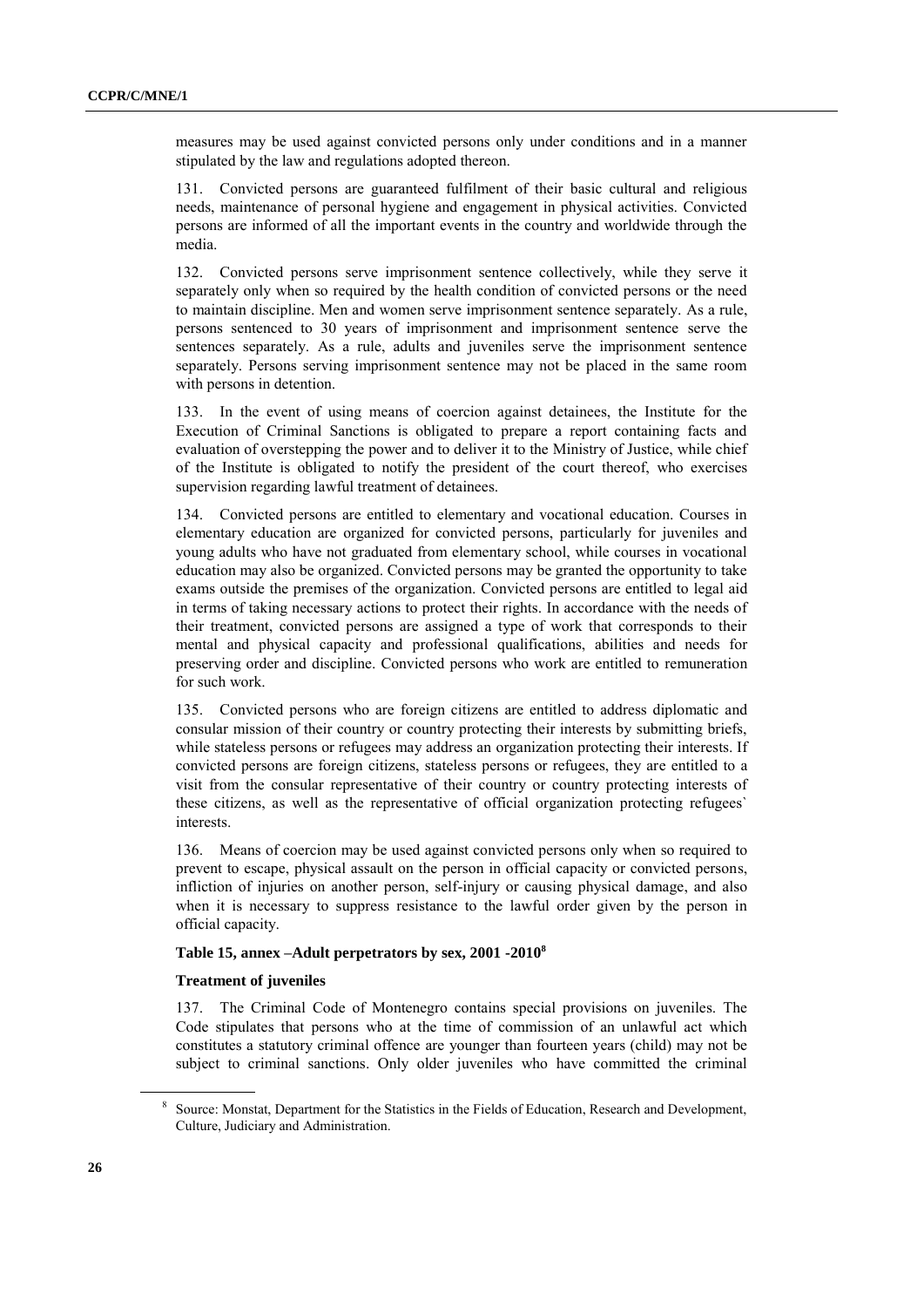offence punishable under law by the imprisonment sentence exceeding five years may be penalized if due to the high degree of guilt of perpetrators and severity of the criminal offence it would not be reasonable to pronounce a correctional measure.

138. In the framework of the general purpose of criminal sanctions, the purpose of correctional measures and juvenile imprisonment sentence is to ensure protection and assistance to the juvenile perpetrators, supervise them, provide them with vocational training and development of individual responsibility, thus ensuring their correction, reformation and proper development. The purpose of juvenile imprisonment sentence is also to exert strong influence on juvenile perpetrators in order for them not to commit any criminal offences in the future, and also on other juveniles in order for them not to commit any offences.

139. Juvenile imprisonment sentence may not be imposed for the period of less than six months, nor may it exceed eight years. By exception, the juvenile imprisonment sentence not exceeding 10 years may be imposed for criminal offences punishable by the minimum of ten years of imprisonment. Older juveniles serve juvenile imprisonment sentence in special penitentiary-correctional facility where they may stay until they have reached the age of twenty-three. If the sentence has not been served by then, they will be referred to the penitentiary-correctional facility where the adults serve imprisonment sentence. By exception, persons who have reached the age of twenty-three may stay in the juvenile penitentiary-correctional facility if that is necessary to complete their education or vocational training, limited to the age of twenty-five. Convicted juveniles who, in the course of serving the juvenile imprisonment sentence, have displayed proper behaviour and made efforts in working and studying may be granted approval of a leave of absence by the head of organization where they are serving the sentence to visit their parents and close relatives. Approval of the leave of absence may be granted two times maximum in one year and each time it may last up to 14 days. Convicted juveniles may not be imposed a restriction on correspondence with parents and other close relatives. By exception, convicted juveniles may be imposed a disciplinary sanction in the form of referral to the confinement for a period of up to 10 days, while it may last up to 30 days if juveniles became adults in the course of serving the juvenile imprisonment sentence.

#### **Table 16, annex –Juvenile perpetrators by sex 2001-2010<sup>9</sup>**

# **Disciplinary liability of employees of the Institute for the Execution of Criminal Sanctions**

140. The Law on Civil Servants and State Employees, as a general regulation, applies to liability of employees in penitentiary systems in the event of their breach of official duties. A total of 17 disciplinary proceedings were initiated in 2010 against 34 employees. All the proceedings were completed and 33 employees were imposed a fine, while the sanction in the form of termination of employment was imposed against three employees.

# **Article 11 –Fulfilment of contractual obligation**

141. Article 29 of the Constitution of Montenegro (Official Gazette of MNE 01/07) guarantees individual liberty, while deprivation is liberty is allowed only for reasons and in the procedures specified in the law. The Constitution guarantees respect for the principle of legality (art. 33) which lays down that no one may be punished for an act that, prior to being committed, was not stipulated by the law as punishable, nor may they be pronounced a punishment which was not envisaged for that act.

<sup>9</sup> Source: Monstat, Department for the Statistics in the Fields of Education, Research and Development, Culture, Judiciary and Administration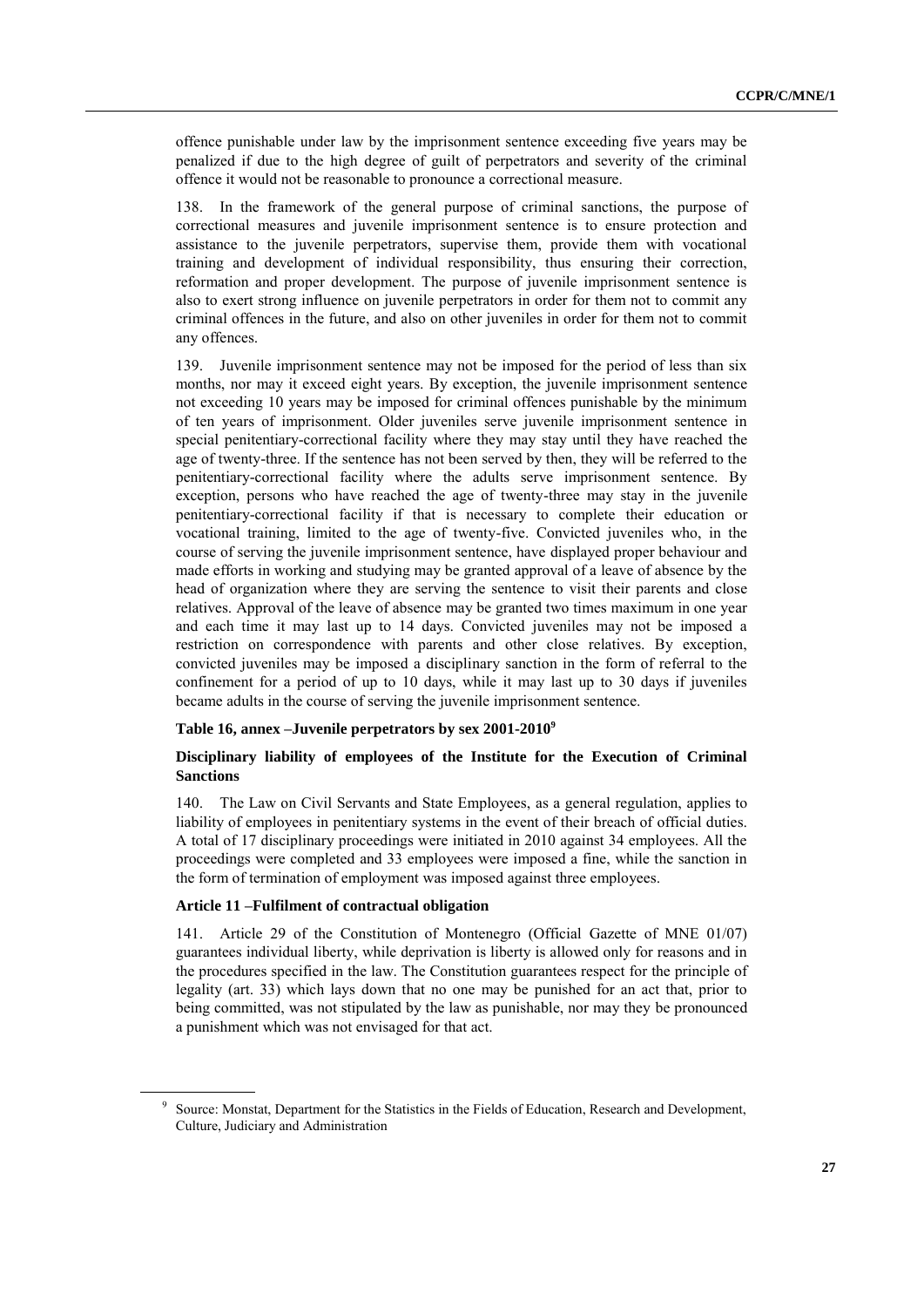142. The Criminal Code of Montenegro does not define failure to fulfil a contractual obligation as a criminal offence, which is why the imprisonment sentence may not be imposed on these grounds, neither is there any other possibility to impose imprisonment sentence for persons due to their inability to fulfil the contractual obligation.

143. Under the Law on Obligations (Official Gazette of MNE 47/08), the creditor in contractual obligations is authorized to claim from the debtor to fulfil the obligation, while the debtor is obligated to fulfil it in a good faith and as formulated. After the debtor fails to fulfil the obligation or is late in fulfilling it, the creditor is also entitled to claim damages for the loss sustained as a consequence.

# **Article 12 – Freedom of movement**

144. Article 39 of the Constitution of Montenegro guarantees all the persons in Montenegro the right to freedom of movement and residence, as well as the right to leave. The freedom of movement and residence in Montenegro, as well as the freedom of leaving it, may be restricted if so required for the conduct of criminal proceedings, prevention of the spread of contagious diseases or for the security of Montenegro.

145. Violation of the right to freedom of movement and resistance constitutes criminal offence under the Criminal Code of Montenegro which stipulates that anyone who unlawfully denies or restricts the right of another person to freedom of movement or residence in the territory of Montenegro will be punished by a fine or up to one year of imprisonment. If this criminal offence has been committed by persons in official capacity, they are punished by up to three years of imprisonment.

146. In the period from 2006 to 2011, the Police Directorate registered two criminal charges involving three criminal offences of violation of the right to freedom of movement and residence referred to in article 163 of the Criminal Code.

# **Table 17, annex –Statistics on the court cases involving the criminal offence of violation of freedom of movement and residence (art. 163), 2006 - 2011<sup>10</sup>:**

147. All rights and obligations included in article 12 of the Covenant were recognized and transposed to legal regulations governing entry, movement and residence of foreigners in the territory of Montenegro, including exit of foreigners from Montenegro – Law on Foreigners (Official Gazette of MNE 82/08, 72/09 and 32/11). Articles 8 and 10 of the Law on Foreigners stipulate that foreigners are not allowed to enter Montenegro if: they have no valid travel document containing visa or residence permit, unless otherwise stipulated by the law or international treaty; they have no sufficient financial means for sustenance during the stay in Montenegro and for return to the country where they came from or for the travel to the third country; they are in transit, and also do not meet requirements for entry to the third country; the security measure of removal and security measure of expulsion are in force, or their residence permit has been cancelled; it is so required for national security, public order and public health reasons; they are registered as perpetrators of international crimes in relevant records. Prohibition on entry is registered in a valid travel document.

148. Article 9 of the Law on Foreigners stipulates that foreigners are not allowed to leave Montenegro if: they use another person's, invalid or false travel document or some other document; there is reasonable suspicion that they intend to avoid criminal offence or prosecution in misdemeanour proceedings, imprisonment sentence, execution of court order or deprivation of liberty; it is so required for national security and public order reasons. After the reasons mentioned above cease to exist, foreigners are allowed to leave Montenegro.

<sup>&</sup>lt;sup>10</sup> Source: The Supreme Court of Montenegro.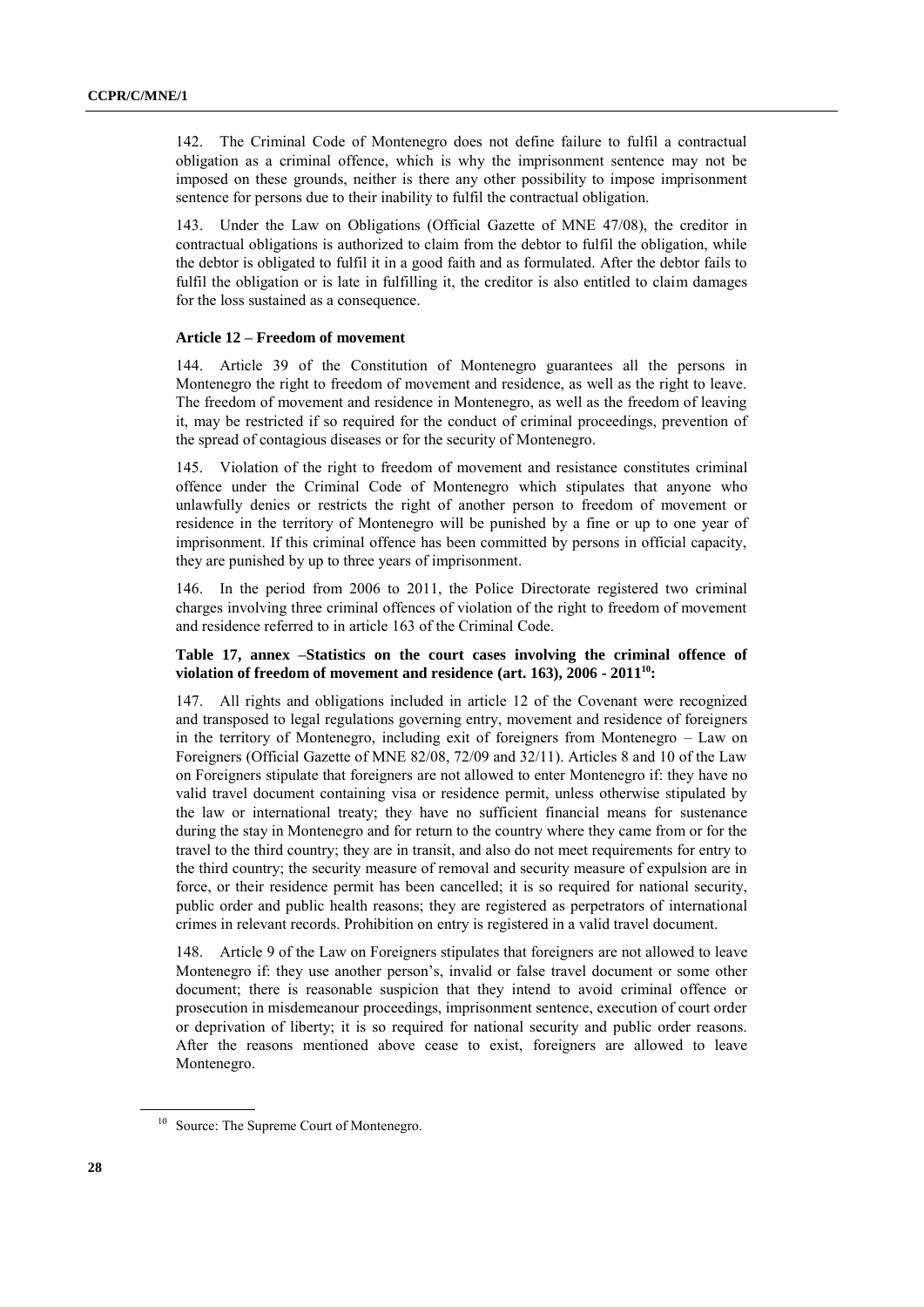149. Article 33 of the Law on Foreigners regulates termination of residence to foreigners of up to 90 days: by cancellation of the term; expiry of the term for which the visa was issued; expiry of the six month term, counting from the day of the first entry to Montenegro; if they have been returned to Montenegro on the basis of readmission; for unlawful stay.

150. Article 53 of the Law on Foreigners stipulates that temporary residence in Montenegro ceases to be valid for foreigners if: their temporary residence permit has been cancelled; if they have been imposed the security measure of removal or the security measure of expulsion; the temporary residence term has expired; reasons for which the temporary residence has been approved cease to exist; during the term of temporary residence, they stayed out of Montenegro for more than 90 days. The right to permanent residence of foreigners ceases under article 59 if: they have been imposed the security measure of removal or the security measure of expulsion; it has been established that the foreigners moved out of Montenegro or spent more than one year continuously in another State without having notified the Ministry thereof; they had their permanent residence status denied; they waived their permanent residence, as on the day on giving a statement thereon; they acquired Montenegrin citizenship.

151. In the period from 5 May 2008 to 1 January 2012, the Ministry of Interior (together with the Consulates General in Frankfurt and New York) issued 304,828 passports. A total of 2,830 requests for passports were rejected. Montenegro granted asylum to four persons.

#### **Article 13 – Expulsion of aliens**

152. Up to 90 days residence permit may be cancelled to foreigners under article 32 of the Law on Foreigners if: they have no valid travel document or other document for crossing the State border; they do not meet requirements for entry and stay set forth by the law; they have no sustenance means during stay in Montenegro and for return to the country they came from or for travel to the third country; they have failed to pay a fine imposed in Montenegro; there is reasonable suspicion that they will not use residence for the purpose they applied for. The Police Directorate issues a ruling on the cancellation of residence permit. The ruling sets the timeframe in which foreigners must leave the territory of Montenegro and imposes prohibition on entry to Montenegro for a specified period of time.

153. Temporary residence permit may be cancelled to the foreigners if it has been subsequently established (art. 52 of the Law on Foreigners) that: there exist reasons from article 8 of the Law on Foreigners (already quoted in the text above); they are employed and work without a valid work permit, thus breaching provisions of the law regulating employment and work of foreigners; residence is not used for the purpose for which the temporary residence permit has been issued. In deciding on cancellation of the temporary residence permit, the following is particularly taken in consideration: duration of residence; personal, family, financial and other circumstances; timeframe in which foreigners must leave Montenegro that may not exceed 30 days; time period of validity of the prohibition on entry to Montenegro.

154. In the period from 1 January 2011 to 20 February 2012, the Ministry of Interior registered 6 cancellations of residence permits of the foreigners who had been granted temporary residence permits.

155. Permanent residence permit may be cancelled to the foreigners under article 58 of the Law on Foreigners if: they have been sentenced in Montenegro by enforceable decision to six-months of unconditional imprisonment for the criminal offence prosecuted ex officio; it is so required for national security, public order or public health reasons; it has been established that there are reasons for annulment of the permanent residence permit; they presented false identity data or concealed circumstances that are relevant for rendering decision on the acknowledgment of the right to permanent residence.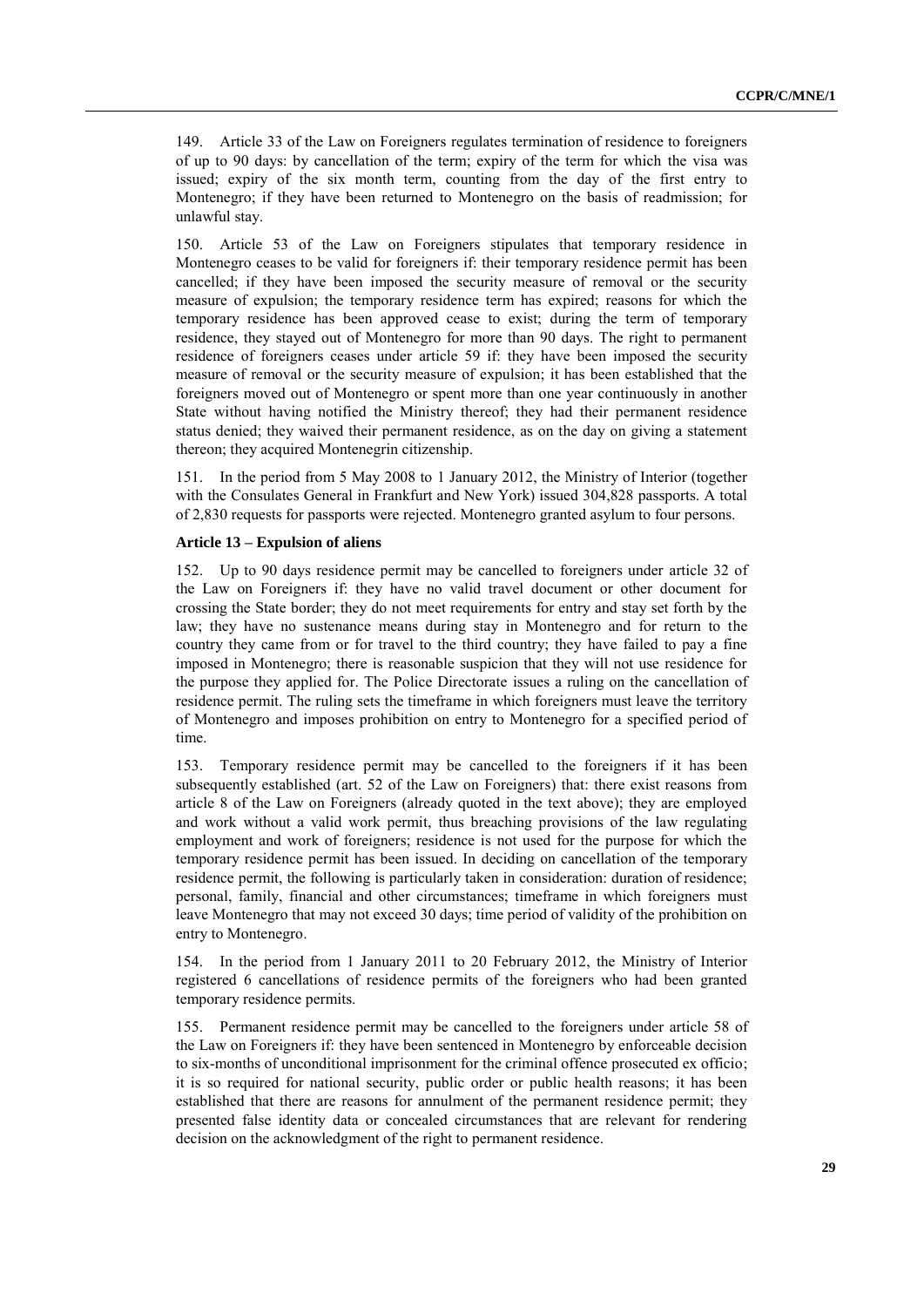156. The Criminal Code of Montenegro stipulates expulsion of foreigners from the country as a kind of security measure imposed against perpetrators. The measure involving expulsion of foreigners from the country may be imposed if a sanction or suspended sentence has been pronounced against perpetrators. The court may expel foreigners who have committed criminal offence from the territory of Montenegro for a period of one to ten years, or for good if they repeatedly committed criminal offence. In deciding whether to impose this measure, the court gives due consideration to the nature and seriousness of the offence committed, the motives out of which the criminal offence was committed, the manner in which it was committed and any other circumstances that indicate why the foreigners should not be allowed to stay in Montenegro. The term of expulsion starts on the date when the judgment thereof becomes enforceable, provided that the time spent in prison is not credited against the term of this measure. The security measure involving expulsion of foreigners from the country may not be imposed against perpetrators who enjoy protection under ratified international treaties.

#### **Article 14 – Right to a fair trial**

#### **Equality before the court and fair trial**

157. The Constitution guarantees right to a fair and public trial within reasonable time as an individual right, which means that everyone is entitled to a fair and public trial within reasonable time before an independent and impartial court established by the law. The Constitution of Montenegro prohibits any direct or indirect discrimination, on any ground, which also refers to the prohibition of discrimination of foreign natural and legal person in access to courts in favour of domestic persons. The Constitution also guarantees the right of everyone to equal protection of their rights and freedoms. Rights and freedoms are exercised under the Constitution and ratified international agreements. Everyone is equal before the law, regardless of any particularity or personal feature. Everyone has the right of recourse to international institutions for the protection of their own rights and freedoms guaranteed under the Constitution. Equal access to courts of domestic and foreign legal and natural persons also includes equal right to legal aid which is guaranteed to everyone under the Constitution. The Constitution also stipulates that hearing before the court is public and that judgments are pronounced publicly. By exception, the court may exclude the public from the hearing or a part of the hearing for the reasons necessary in a democratic society, only to the extent necessary: in the interest of morals; public order; in judicial proceedings for juveniles; in order to protect private life of the parties; in marital disputes; in the proceedings related to guardianship and adoption; in order to protect military, business or official secrets and for the protection of security and defence of Montenegro.

158. These Constitutional principles and guaranteed rights, as aspects of the right to a fair trial, are elaborated in the Law on Courts, Law on Civil Procedure, Criminal Procedure Code, Law on Non-Contentious Procedure, Law on General Administrative Procedure, Law on Bankruptcy and Law on Protection of the Right to a Fair Trial, in accordance with the Constitution and relevant international standards applicable to the right to a fair trial.

159. Provisions of the Law on Civil Procedure and Law on Courts are applied accordingly on administrative disputes related to the right to a fair trial.

#### **Presumption of innocence**

160. The Constitution guarantees presumption of innocence by stipulating that everyone is deemed innocent until the guilt thereof has been established by an enforceable court judgement. The accused are not obligated to prove the innocence thereof. The court interprets the doubt regarding the guilt to the benefit of the accused. The Constitution also guarantees everyone the right to defence, and especially: the right to be informed in the language they understand about the charges against thereof; to have sufficient time to prepare defence and to be defended personally or through a defence attorney of their own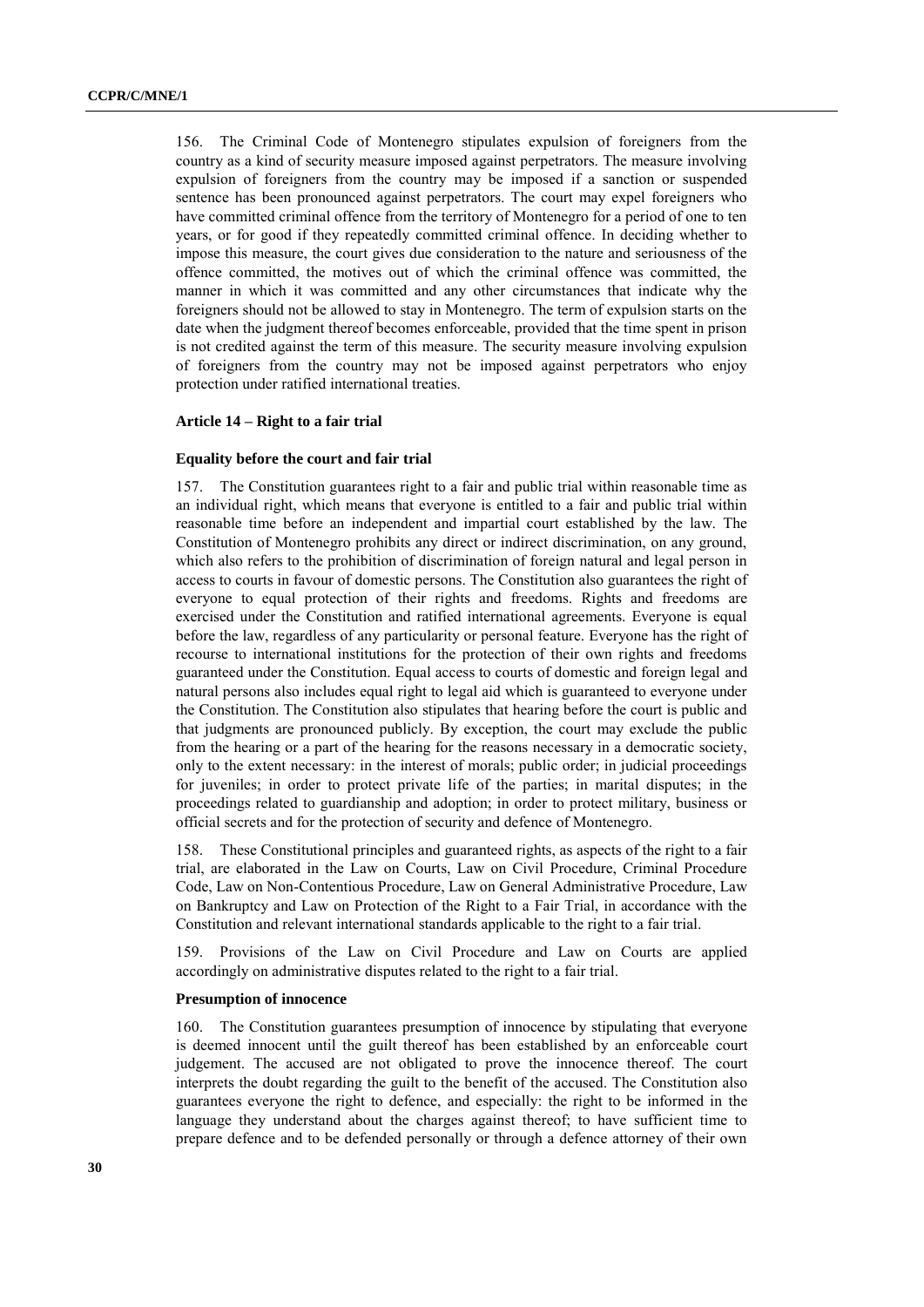choosing. The Constitution also guarantees the right to legal aid stipulating that everyone is entitled to legal aid provided by the bar, an independent and autonomous profession, and by other services while provision of legal aid may be free of charge in accordance with the law.

161. Presumption of innocence is also guaranteed under the Criminal Procedure Code. State authorities, media, associations of citizens, public figures and other persons are obligated to observe the presumption of innocence principle and they may not violate other procedural rules, rights of the accused and injured parties and the principle of independence of judiciary by their public statements regarding the criminal proceedings in progress. The court renders decision that is more favourable for the accused if once all available evidence are provided and presented in the criminal proceedings, only a suspicion remains with respect to the existence of a significant feature of a criminal offence or as regards facts on which depends an application of a provision of the Criminal Code or this Code.

#### **Notification of charges and defence**

162. The Constitution of Montenegro guarantees everyone the right to be informed in the language they understand about the charges against thereof, to have sufficient time to prepare defence and to be defended personally or through a defence attorney of their own choosing.

163. The Criminal Procedure Code stipulates that, during the first hearing, suspects are informed about the criminal offence they are charged with, as well as the grounds for suspicion against them. The accused are provided with an opportunity to make a statement regarding all the facts and evidence incriminating them and to present all facts and evidence in their favour.

164. The Criminal Procedure Code stipulates that persons deprived of liberty by a competent State authority are immediately informed in their language or in a language they understand about the grounds for their apprehension and, at the same time, are informed that they are not obligated to make a statement, that they have a right to a defence attorney of their own choosing and to request that a person of their choosing, as well as a diplomatic consular representative of a State whose nationals they are or a representative of a relevant international organization if they are stateless persons or refugees be informed on their deprivation of liberty. Persons deprived of liberty without court judgement are brought before the competent State prosecutor without delay, with the exception of cases specified in this Code.

165. In addition to the right to defence guaranteed under the Constitution, this right is also laid down in the Criminal Procedure Code in a way that the accused have the right to defend themselves in person or with the professional assistance of a defence attorney of their choosing from ranks of attorneys-at-law. The accused have the right to a defence attorney during their hearing. Prior to the first hearing, the accused are informed about their right to retain a defence attorney, to agree with the defence attorney on the manner of defence and that the defence attorney may be present during their hearing. They must be cautioned that everything they say may be used as evidence against them. If the accused do not retain defence attorney by themselves they are assigned an ex officio defence attorney in accordance with this Code. The accused are ensured enough time and possibilities to prepare their defence. Suspects have the right to defence attorney in accordance with this Code.

166. The Criminal Procedure Code stipulates that if the accused are in placed in detention, the defence attorney may correspond and have conversations with them without supervision. Defence attorney enjoys the right to have private conversation with the suspect who is deprived of liberty even before suspect is interrogated. The control of this conversation before the first hearing is allowed only by observing and not by listening.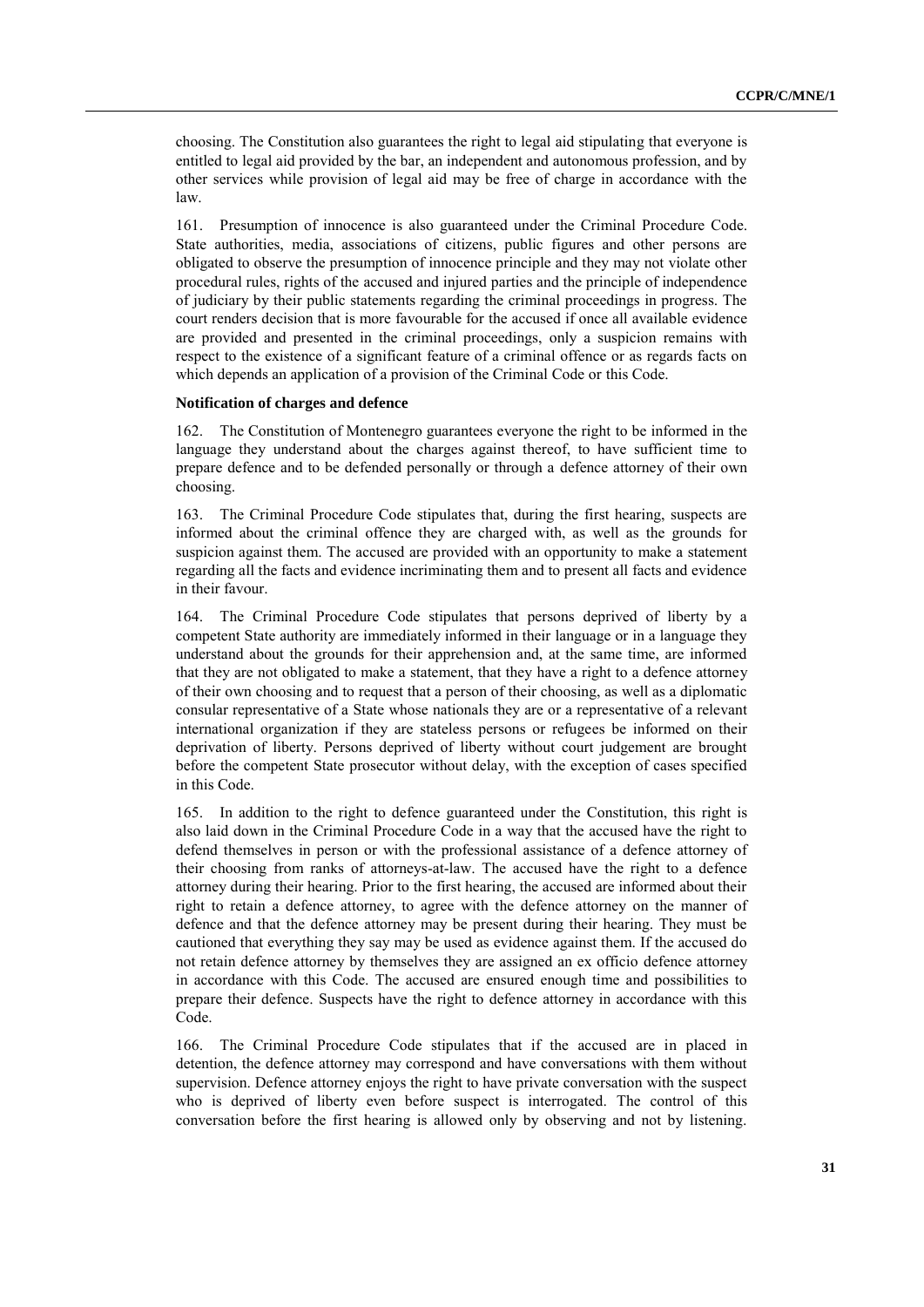Defence attorney is authorized to undertake all actions in favour of the accused that can be undertaken by the accused in line with the provisions of this Code.

167. The Law on Courts stipulates that the court is obligated to enable parties and their representatives to examine, transcribe or copy court files immediately after the request or within three days at the latest; that another person who has been denied the right to examine files is entitled to address president of the court with an application and he/she decides, within three days, on giving the files for insight of interested parties.

#### **Trial within a reasonable time**

168. The court is obligated to conduct proceedings without delay, within a reasonable time, with the least possible expenses and to prevent any abuse of rights of the parties to proceedings. If the parties, interveners, their legal representatives or proxies intend to harm another person or pursue the objective contrary to the good practice, conscience and honesty, thus abusing their rights acknowledged by the law, they may be imposed a fine or other measures by the court as specified in this law. Under the Law on Civil Procedure, the court renders judgment within 30 days at the latest from the day the main hearing has been completed. The day when the judgment was prepared in writing is deemed the day of rendering the decision. After completion of the main hearing, the court notifies the present parties about the date when the judgment will be pronounced. Parties, or their representatives or proxies, are obligated to come in person to the court building to collect the judgment.

169. The Criminal Procedure Code stipulates that the accused have the right to be brought before the court in the shortest possible time and to a prompt trial, and that the court is obligated to conduct proceedings without delays and to prevent all abuses of rights that are vested in the participants in proceedings.

170. A special Law on Protection of the Right to a Trial in a Reasonable Time (Official Gazette of MNE 11/07) was adopted to protect the right to the trial in a reasonable time, as one of the aspects of the right to a fair trial, envisaging two legal remedies for the protection of the above mentioned right, that is the right to expedite proceedings and the claim for just satisfaction, for the purpose of ensuring more effective protection at the national level in accordance with article 13 of the European Convention for the Protection of Human Rights and Fundamental Freedoms. The Constitution also envisages the possibility to lodge constitutional complaint for violation of human rights and freedoms guaranteed under the Constitution, after exhausting all the effective legal remedies which represents final national means of safeguarding all human rights and freedoms guaranteed under the Constitution, including the right to a fair trial.

171. The Law on Protection of the Right to a Trial in a Reasonable Time which has been in force since 2008 has proven to be an effective legal remedy for safeguard of the above mentioned right at the national level, which will lead to a reduction of the number of cases before the European Court of Human Rights.

172. Implementation of the Law on Protection of the Right to a Trial in a Reasonable Time which defines mechanisms for safeguarding this right during the proceedings (supervisory appeal to expedite proceedings) began in 2008. A total of 40 supervisory appeals were filed during that year and all of them were resolved. After completion of judicial proceedings in compliance with the standards of the European Convention for the Protection of Human Rights and Fundamental Freedoms, the right to file claim for just satisfaction is acquired and the lawsuit is filed with the Supreme Court of Montenegro. In 2008, there were 11 such lawsuits and all of them were resolved – the court declared it was not competent in one case, lawsuits were dismissed in nine cases and in one case the lawsuit was entered in the register of "Various Civil and Non-Contentious Cases".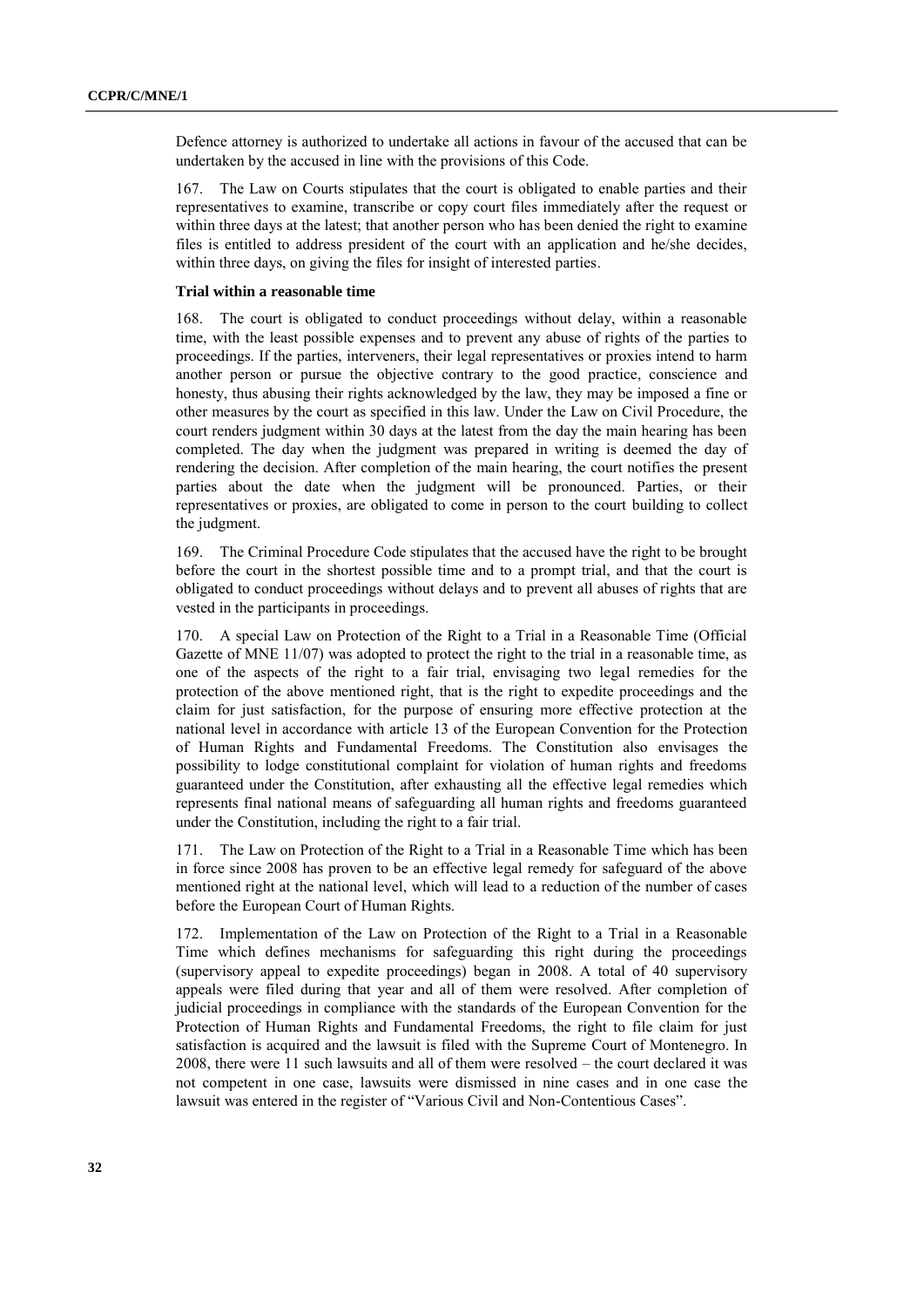173. In 2009, a total of 73 supervisory appeals to expedite proceedings were filed and all of them were resolved.

# **Table 18, annex –Data on supervisory appeals**

174. In 2009, a total of 13 claims for just satisfaction were filed and all of them were resolved - the court declared it was not competent in one case, lawsuits were rejected in 11 cases, while the lawsuit was partially accepted in one case.

175. In2010**,** a total of 95 supervisory appeals to expedite proceedings were filed, of which one appeal remained unresolved by the end of 2010.

#### **Table 19, annex –Data on supervisory appeals:**

176. In 2010, a total of 14 claims for just satisfaction were filed and all of them were resolved – in nine cases lawsuits were dismissed, in two cases lawsuits were rejected, in two cases lawsuits were partially accepted and one case was resolved in some other way.

In 2011, a total of 115 supervisory appeals to expedite proceedings were filed, of which three appeals remained unresolved.

#### **Table 20, annex - Data on supervisory appeals:**

178. In 2011, 25 claims were filed and all of them were resolved – in four cases lawsuits were dismissed, in four cases lawsuits were rejected, in 15 cases lawsuits were partially accepted and two cases were resolved in some other way.

#### **Right to legal aid**

179. Under the Constitution, everyone is entitled to legal aid. Legal aid may be provided by the bar and other services and it may be provided free of charge in accordance with the law. Moreover, the Constitution of Montenegro guarantees everyone the right to defence and stipulates that everyone has the right to defend themselves in person or through a defence attorney of their own choosing.

180. The Criminal Procedure Code stipulates that the accused have the right to defend themselves in person or with the professional assistance of a defence attorney of their choosing from ranks of attorneys-at-law. Prior to the first hearing, the accused are informed about their right to retain a defence attorney, to agree with the defence attorney on the manner of defence and that the defence attorney may be present during their hearing, while such caution is entered in the record on interrogation of the accused along with their statement thereon. The Criminal Procedure Code stipulates in which cases the appointment of defence attorney is compulsory regardless of the will of the accused, because it is required so by either the nature of a criminal offense or a particularity of the accused. Defence attorney is appointed by the order on the list submitted to the president of the first instance court by the Bar Chamber. The president of the court may release the appointed defence attorney who negligently carries out duties and appoint another defence attorney, in lieu of the dismissed defence attorney.

181. When so required by the interests of fairness, the accused may be appointed, at their request, a defence attorney if they are not able to bear the costs of defence under their financial situation. Decision on the request of the accused to be assigned defence attorney due to their poor financial standing is rendered by investigative judge, chair of the panel or individual judge, depending on the stage of proceedings and type of proceedings on which the decision is to be rendered.

182. Implementation of the Law on Legal Aid (Official Gazette of MNE 20/2011) started on 1 January 2012. Under this law, natural persons who are unable, given their financial situation, to exercise the right to judicial protection without harming the minimum subsistence level for themselves and their families are provided legal aid in order to be able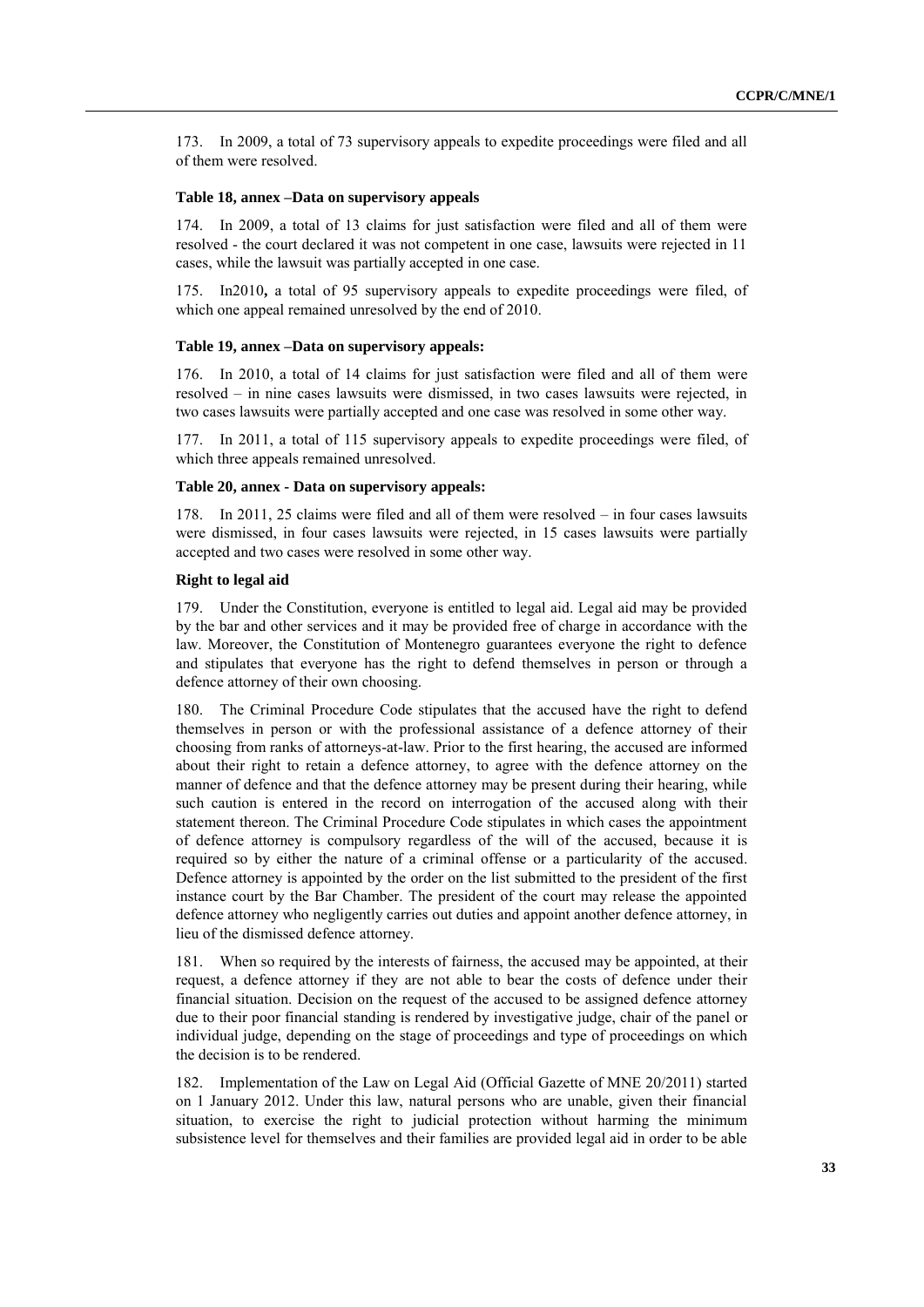to exercise the right to a fair trial. Legal aid includes provision of funds for entire or partial coverage of legal counselling, preparation of briefs, representation in judicial proceedings before the court, State Prosecutor` s Office and Constitutional Court of Montenegro and in the out-of-court dispute settlement procedure, as well as the waiver from court fees. The law envisages opening the Legal Aid Services or special divisions for the provision of legal aid in all basic courts throughout Montenegro. In light of the beginning of implementation of the new Law on Legal Aid, the Ministry of Justice of Montenegro, supported by the United Nations Development Programme (UNDP) office in Montenegro and the Governments of the Kingdom of the Netherlands and Kingdom of Norway opened the first Legal Aid Office in the Basic Court in Podgorica. These offices already became operational in five basic courts in Montenegro by the end of January 2012.

# **Hearing of witnesses**

183. Under the Criminal Procedure Code, the accused have the right to propose hearing of witnesses, expert witnesses, as well as to examine the co-accused, witnesses and expert witnesses. The accused must be given the opportunity to make a statement regarding all the facts and evidence against them and to present all the facts and evidence in their favour. Such legal provision includes the right of the accused to propose presentation of evidence, including through hearing of witnesses. The accused must be instructed about this right before the first hearing and such information must also be given to them before the beginning of the main hearing. Under this provision, the accused are informed before the beginning of the main hearing about their right to ask questions, raise objections and give explanations regarding statements of the co-accused, witnesses and expert witnesses.

#### **Right to an interpreter**

184. Right to a free aid from an interpreter if the accused do not understand or speak language of the court. The Criminal Procedure Code stipulates that criminal proceedings are conducted in official language of the court. Parties, witnesses and other participants in proceedings are entitled to the use of their own language in the proceedings. If the proceedings are not conducted in the language these persons understand, an interpretation of statements of these persons or others and translation of personal documents and any other written evidence material are provided. Persons entitled to interpretation are instructed of the right thereof and they may waive such right if they understand language of the proceedings. A note is entered in the record that the participants in proceedings have been so instructed, and their statement thereto is recorded. Interpretation is entrusted with an interpreter.

# **Juvenile in the proceedings**

185. The Constitution stipulates that juvenile detention may not exceed 60 days and that in conducting juvenile proceedings the court may exclude the public from the hearing or from apart thereof. Please refer to the response in part of the report regarding implementation of article 10 of the Covenant.

#### **Right to a legal remedy**

186. Given that the violation of guaranteed rights, as aspects of the right to a fair trial, constitute severe violations of procedural provisions and of the right to a fair trial, regular and extraordinary legal remedies may be lodged against them in judicial proceedings.

#### **Award of damages**

187. The constitutional principle guarantees the right to the award of damages for unlawful actions, and also that persons who have been deprived of liberty unlawfully or unjustifiably or who have been unjustifiably convicted are entitled to the award of damages by the State. Please refer the Right to award of damages in part of the report regarding implementation of article 9 of the Covenant.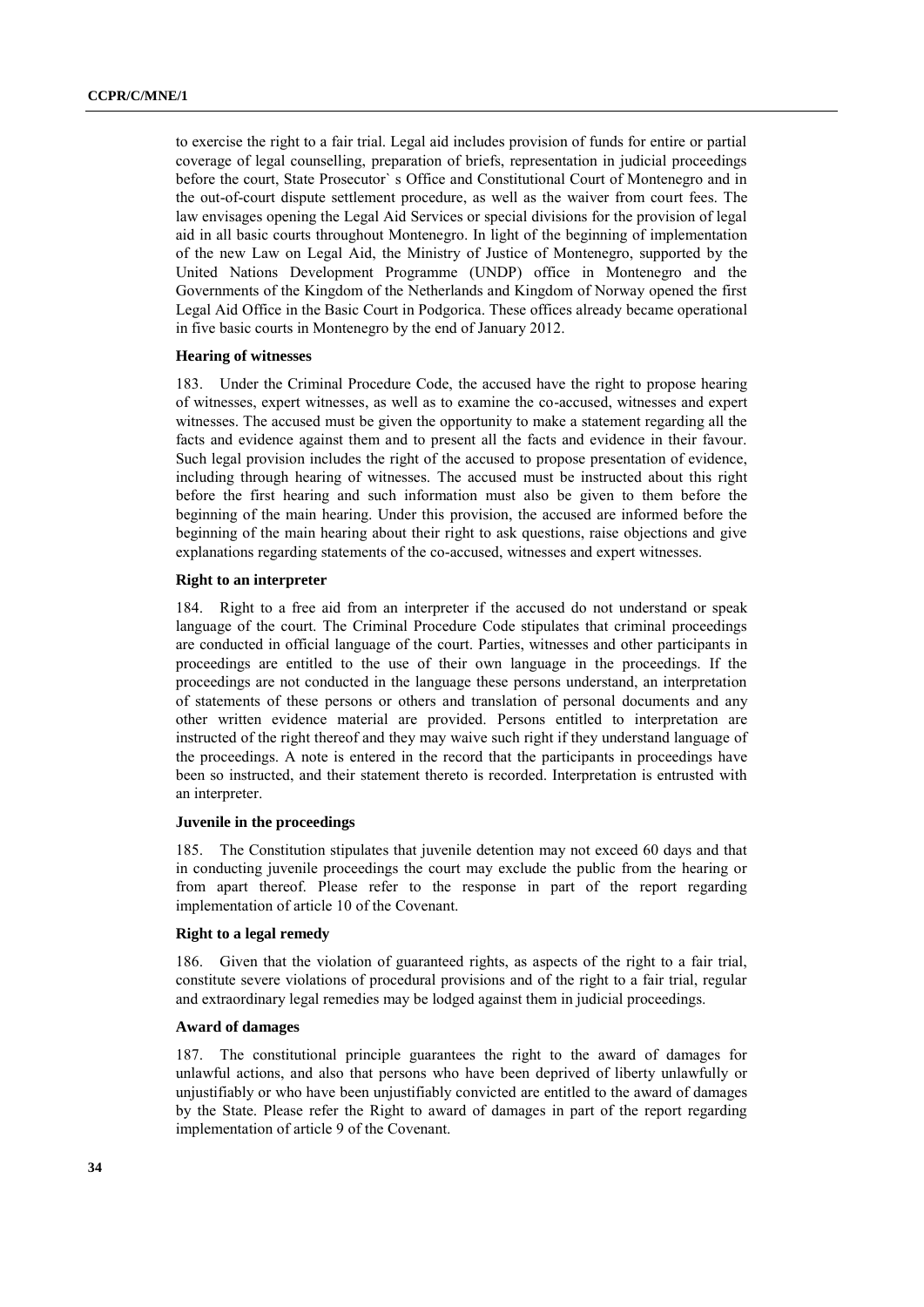## *Ne bis in idem*

188. The right of persons not to be tried twice (*ne bis in idem*) is set forth and guaranteed under article 36 of the Constitution of Montenegro which stipulates that no one may be tried or convicted twice for one and the same punishable offence. Moreover, the Criminal Procedure Code prohibits retrial to the effect that no one may be tried for a criminal offense they have already been convicted or acquitted of by enforceable judgment. This prohibition does not preclude reopening the criminal proceedings in accordance with this Code. Therefore, criminal proceedings that ended with an enforceable decision may be reopened the benefit of the accused if someone has been tried several times for the same criminal offence. Once the court has pronounced the judgment in retrial, it will decide whether the judgment pronounced earlier will be revoked partially or entirely or if it will remain in force.

189. Article 18 of the Law on Cooperation with International Criminal Court (Official Gazette of MNE 53/09) stipulates that the accused, on whose guilt the International Criminal Court has rendered decision, may not be tried for the same offence in Montenegro, nor may the judgment of the court in Montenegro regarding the same criminal offence be enforced. At the request of the State prosecutor or the accused, on whose guilt the International Criminal Court has rendered decision, the judgment pronounced in Montenegro for the same criminal offence will be revoked by applying accordingly provisions of the Criminal Procedure Code that regulate reopening criminal proceedings (quasy criminal hearing).

#### **Article 15 – Prohibition of violation of the principle of legality**

190. Article 33 of the Constitution stipulates that no one may be punished for an act that, prior to being committed, was not stipulated by the law as punishable, nor may they be pronounced a punishment which was not envisaged for that act. Criminal and other punishable acts are identified and the punishments for them are imposed in accordance with the law in force at the time when the act was committed, unless the new law is more lenient for perpetrators.

191. Legality in identifying criminal offences and imposing criminal sanctions is also stipulated in the Criminal Code which states that a punishment or other criminal sanction may be imposed only for an act which constituted statutory criminal offence before the time of commission and for which punishment was authorized by the law. The Code stipulates that perpetrators are subject to the law in force at the time of commission of the criminal offence. Where a law is amended in the course of commission of a criminal offence, applicable law is the law in effect at the time of completion of the criminal offence. Where a law is amended once or several times after the commission of a criminal offence, applicable law is the law which is most lenient for perpetrators.

192. Not enforcing punishment which is more severe than that applicable at the time of commission of a criminal offence –The Constitution of Montenegro prescribes that criminal and other punishable offences are identified and the punishments for them are imposed in accordance with the law in force at the time of commission of the criminal offence, unless the new law is more lenient for perpetrators. Pursuant to the constitutional provision above, the Criminal Code stipulates that the law which was in force at the time of commission of the criminal offence is applied on perpetrators of the criminal offence. Where a law is amended in the course of commission of a criminal offence, applicable law is the law in effect at the time of completion of the criminal offence. Where a law is amended once or several times after the commission of a criminal offence, applicable law is the law which is most lenient for perpetrators.

193. Proportionality between severity of the punishment and the criminal offence–Under the Criminal Code, the general purpose of stipulating and imposing criminal sanctions is to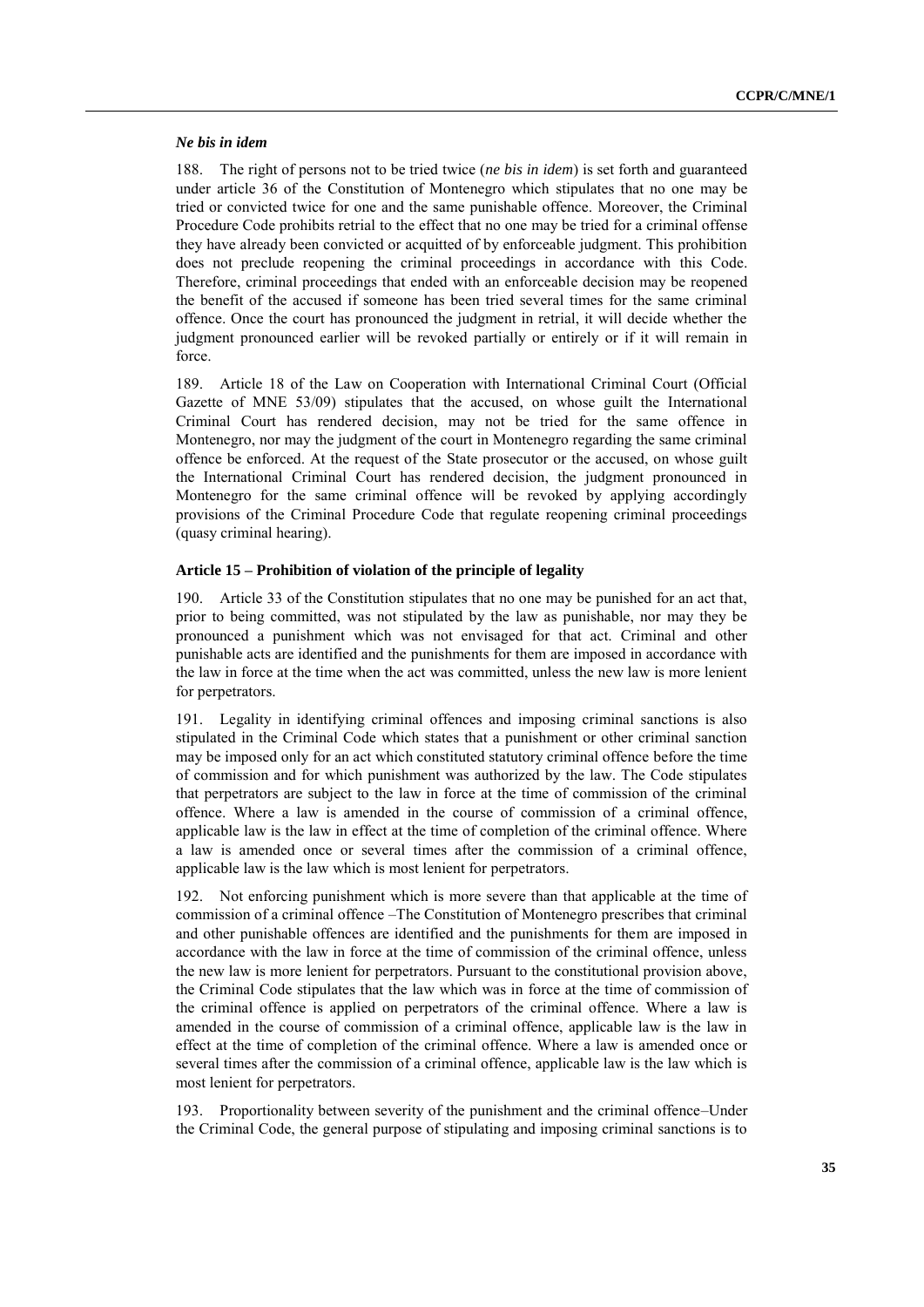suppress the acts which violate or threaten the values protected by criminal legislation. In the framework of the general purpose of criminal sanctions, the purpose of the punishment is to prevent perpetrators from committing criminal offences and influencing them so that they do not commit criminal offences in the future; influencing others not to commit criminal offences; expression of social condemnation for the criminal offence and of an obligation to respect laws; strengthening morals and influencing the development of social responsibility.

194. In adoption of the Criminal Code and in stipulation of the type and duration of punishments, the legislator took in consideration proportionality between the punishment and the criminal offence. The Criminal Code gives competence to the court to fix the punishment for perpetrators of a criminal offence within the statutory limits for that particular offence taking into account the purpose of punishment and giving due consideration to any circumstances which result in lighter or more severe punishment (mitigating and aggravating circumstances) as well as the following, in particular: degree of culpability, motives for the commission of offence, degree of peril or injury to the protected good, circumstances under which the offence was committed, perpetrators` history, their personal situation, their behaviour after the commission of criminal offence, particularly their attitude towards the victim of the criminal offence as well as any other circumstances concerning the perpetrators` personality.

195. The court may impose punishment against perpetrators which is below the limit set by the law, or lighter punishment provided that: the law stipulates that perpetrators may be penalized more leniently, the law stipulates that perpetrators may be remitted from punishment and the court does not remit them from the punishment, and if it has been established that there are particularly mitigating circumstances and it is assessed that a more lenient penalty will be sufficient to achieve the purpose of punishment. In mitigating the punishment to the level below the limit set by the law, the court is obligated to take into consideration the limits prescribed for mitigation of punishment in the law (art. 46 of the Criminal Code).

# **Article 16 – Right to legal recognition**

196. The legal system of Montenegro grants the right to recognition as person before the law to physical and legal persons. Physical persons achieve legal recognition by birth and lose it upon death. In line with the provisions from article 126 of the Inheritance Law (Official Gazette of MNE 74/08), a child that was already conceived at the time of opening the estate is recognized as a living person, if born alive.

197. The Family Law (Official Gazette of MNE 1/07) prescribes that paternity statement may be provided before the birth of the child. Such a statement has legal effect provided that the child is born alive. The Family Law prescribes that a person attains full age upon turning 18. Full business capability is acquired with full age or with entering into marriage before full age with court permission.

198. The Law on Business Organizations (Official Gazette of MNE 6/02, Official Gazette of RMNE17/07, 80/08) prescribes that joint-stock companies and limited liability companies acquire the status of legal persons on the date of registration.

# **Article 17 – Right to privacy**

199. The Constitution of Montenegro (art. 28) guarantees inviolability of a person's physical and psychological integrity, privacy and individual rights. Article 40 of the Constitution guarantees to all persons the right to respect for private and family life, while article 41guarntees inviolability of dwelling place and prohibits entry into dwelling place or other premises and search without court warrant and against the will of the owner. Article 42 guarantees inviolability of the confidentiality of letters, telephone conversations and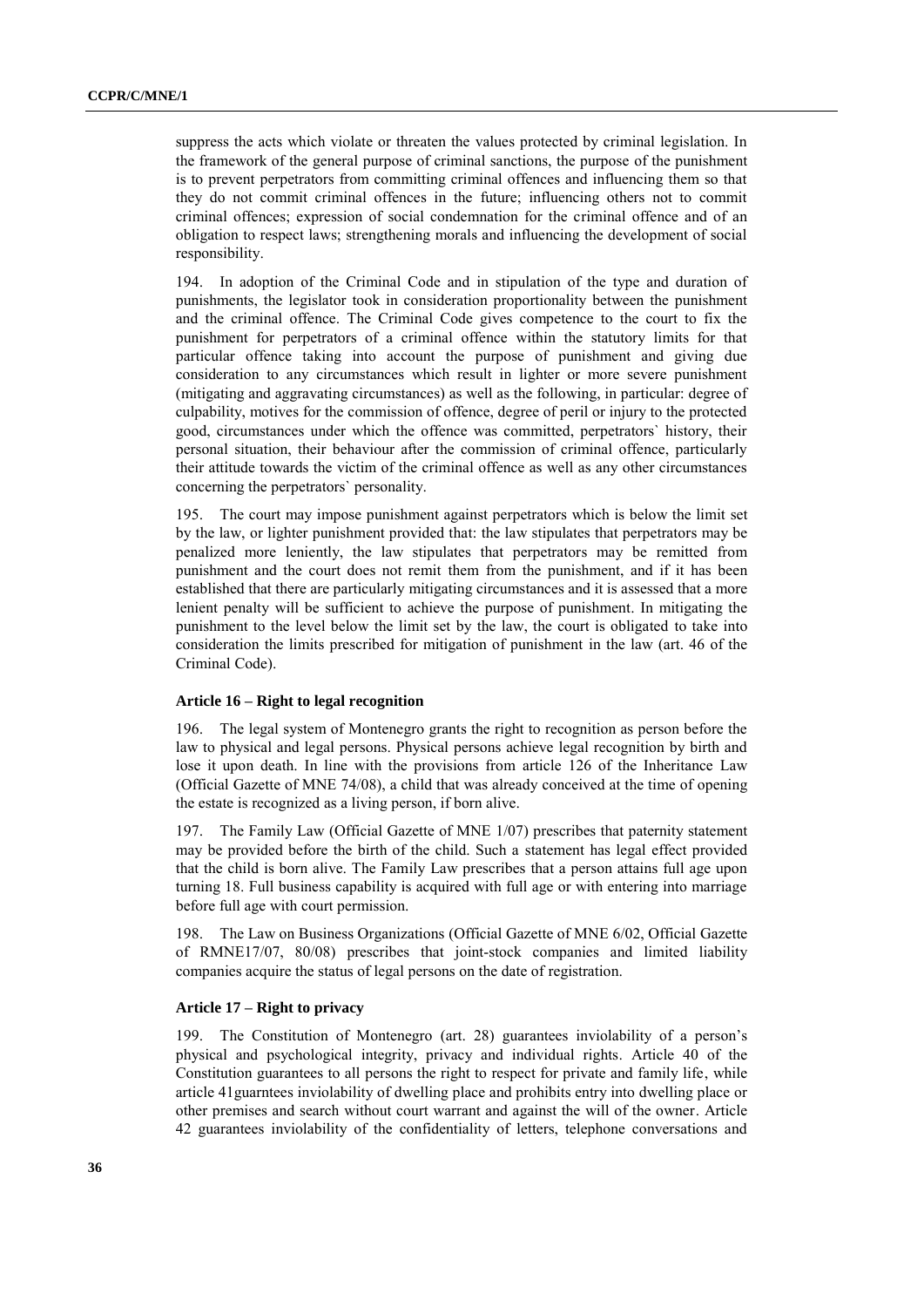other means of communication. The principle of inviolability of the confidentiality of letters, telephone conversations and other means of communication may be breached only based on a court decision, if so required for conducting criminal proceedings or for the security of Montenegro. The Constitution guarantees personal data protection to all persons. Use of personal data for purposes other than the ones for which they were originally collected is prohibited. Everyone is entitled to being informed about the data collected on them and to court protection in case of abuse (art. 43).

200. The Law on Personal Data Protection **(**Official Gazette of MNE 79/08 and 70/09) ensures personal data protection in line with the principles and standards contained in the ratified international treaties on human rights and fundamental freedoms and the generally accepted rules of international law. Article 2 of this Law stipulates that personal data may be processed for the purpose set by the law or with prior consent of the data subject. The scope of personal data may not be processed to an extent beyond that which is necessary to achieve the purpose of their processing, nor in a manner that is not aligned with the purpose. Personal data protection is provided to all, regardless of nationality, domicile, skin colour, sex, language, religion, political or other belief, ethnicity, social origin, property, education, social status or any other personal attribute.

201. By prescribing protection of family community, the Family Law grants protection against unauthorized State interference with family life, on the one hand, and envisages positive obligations of the State towards family, on the other hand. Thus, along with respect for family autonomy, the situations and conditions are specified when specialized authorities (in particular courts and custodial authorities) may and should intervene to protect the interests of individual family members, especially children. Hence, the basis for such intervention is the interest of the family i.e. the need to protect the rights and interest of the parties in marital/family relationships in certain situations (mainly in conflicts). The personal nature of such relationships requires the Family Law to specify the preconditions and requirements for intervention in order to prevent the competent authorities from overstepping their powers.

202. The Criminal Code of Montenegro safeguards the mentioned constitutional principles, privacy, honour and reputation by means of stipulating a number of criminal offences: breach of inviolability of dwelling (art. 169); unlawful search (art. 170); unauthorized disclosure of secret (art. 171); violation of privacy of correspondence and other communication (art. 172); unauthorized wiretapping and recording (art. 173); unauthorized photographing (art. 174); unauthorized publication and demonstration of other person's documents, portraits or recordings (art. 175); unauthorized collection of personal data (art. 176); violation of secrecy of ballot (art. 191); dissemination of information about private and family life (art. 197), and displaying pornographic material to children and production and possession of child pornography (art. 211).

# **Search**

203. Article 41, paragraph, 3 of the Constitution stipulates that a person in official capacity may enter a dwelling or other premises even without a court warrant and conduct a search without the presence of witnesses if so necessary for the prevention of execution of a criminal offence, immediate apprehension of the perpetrator or to save people and property.

204. Articles 75 – 83, of the Criminal Procedure Code stipulate the legal concept of search, be it search of dwelling or other premises of the accused or other persons or of their movables outside the dwelling.

# **Secret surveillance measures**

205. The Criminal Procedure Code prescribes the following: types of secret surveillance measures and conditions for their application; criminal offences which may be subject to secret surveillance measures; competence for initiation and duration of secret surveillance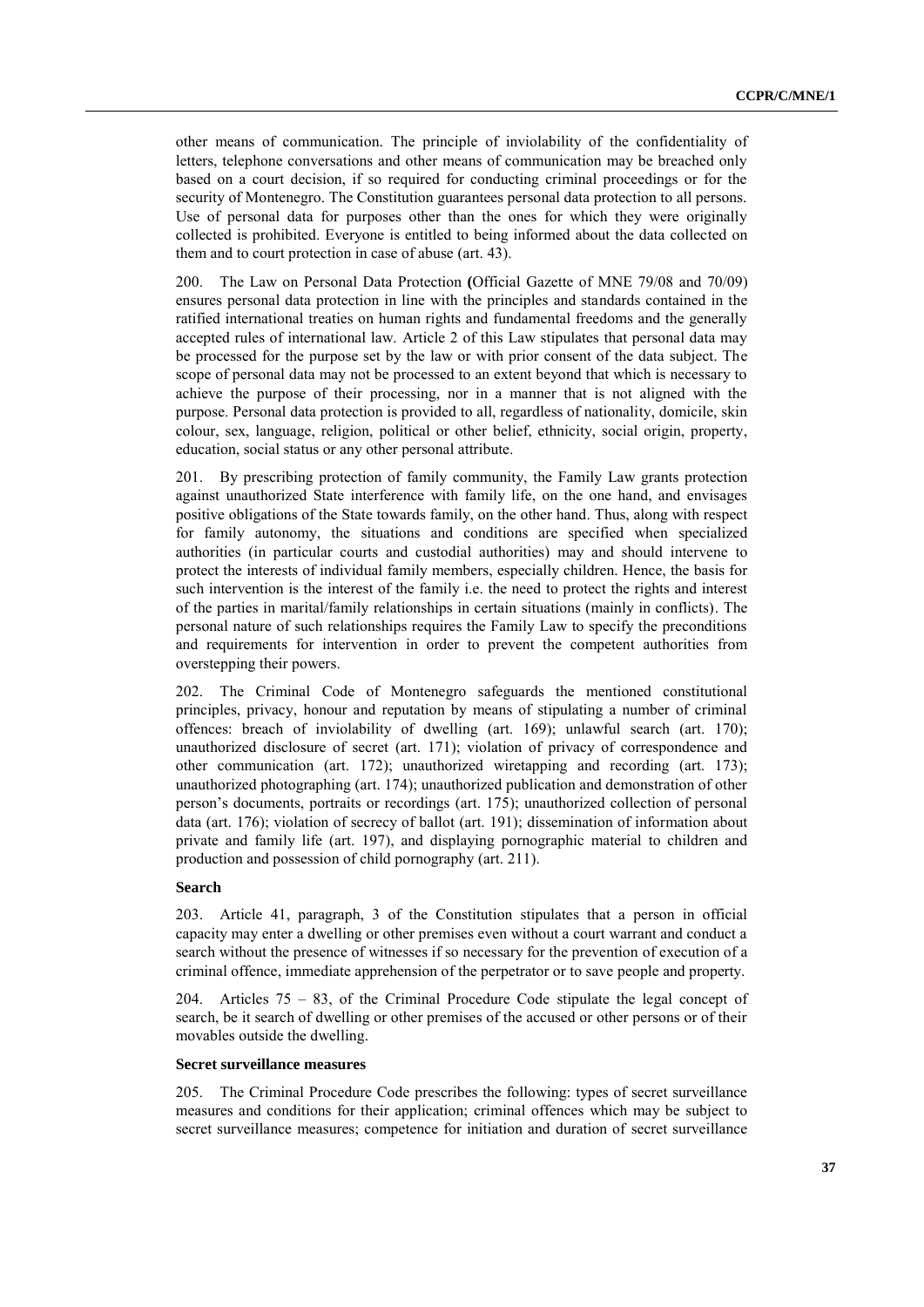measures; execution of such measures; evidence which is legally invalid, and procedure for notification of the subject of secret surveillance measures in case that no criminal proceedings are initiated. Secret surveillance measures may be ordered for the criminal offences:

- Punishable by up to ten years of imprisonment or a more severe punishment;
- Containing elements of organized crime;
- Containing elements of corruption, namely: money laundering; causing false bankruptcy; abuse of assessment; passive bribery; active bribery; disclosure of official secret; trading in influence; abuse of powers in economy; misuse of office; fraud in the conduct of official duty, which are punishable by eight years of imprisonment or a more severe punishment;
- Abduction; extortion; blackmail; pandering; displaying pornographic material; usury; evasion of taxes and contributions; smuggling; unlawful processing, disposal and storage of dangerous substances; attack on a public official in discharge of official duty; interference in the production of evidence; criminal association; unlawful possession of weapons and explosive substances; illegal border crossing and smuggling of persons;
- Against computer data safety.

206. In contrast with the previous Criminal Procedure Code, the current one envisages the new secret surveillance measure of secret supervision and technical recording of persons and objects". In line with the new concept of criminal proceedings, secret surveillance measures are ordered by the investigative judge, following the State Prosecutor's motion that includes a statement of reasons, or by the State Prosecutor, following the police motion that includes a statement of reasons.

# **Article 18 – Freedom of thought, conscience and religion**

207. The Constitution guarantees to all persons the freedom of thought, conscience and religion, as well as the right to change religion or belief (art. 46). In addition, everyone is guaranteed the freedom to – individually or collectively, publicly or privately – manifest religion or belief by means of prayer, preaching, customs or ceremonies. No one is obliged to declare his/her religious or other beliefs. Free manifestation of religious belief may be restricted only if necessary to protect the lives and health of people, public order and peace, and other rights guaranteed by the Constitution (art. 46).

208. Montenegro is defined as a secular State where religious communities are separate from the State. The Constitution (art. 14) guarantees to the religious communities active in the territory of Montenegro equal rights and freedom in the practice of ceremonies and religious affair. The State does not intervene with the internal organization or organization of religious affairs, but has left such affairs to be a competence and responsibility of the respective religious communities i.e. religious communities are autonomous in regulating their organization and affairs. There is no State religion in Montenegro.

# **Table 21, annex – Population breakdown by religion<sup>11</sup>**

209. The exercise of religious rights is specifically regulated by the Law on the Legal Status of Religious Communities (Official Gazette of SRMNE 9/77 and 26/77) and Law on Celebration of Religious Holidays (Official Gazette of RMNE 56/93). Pursuant to the Law on the Legal Status of Religious Communities, establishment of religious communities and organizations i.e. religious communities is free; their establishment or termination of

 $^{11}$  Census of population, households and dwellings 2011; MONSTAT data.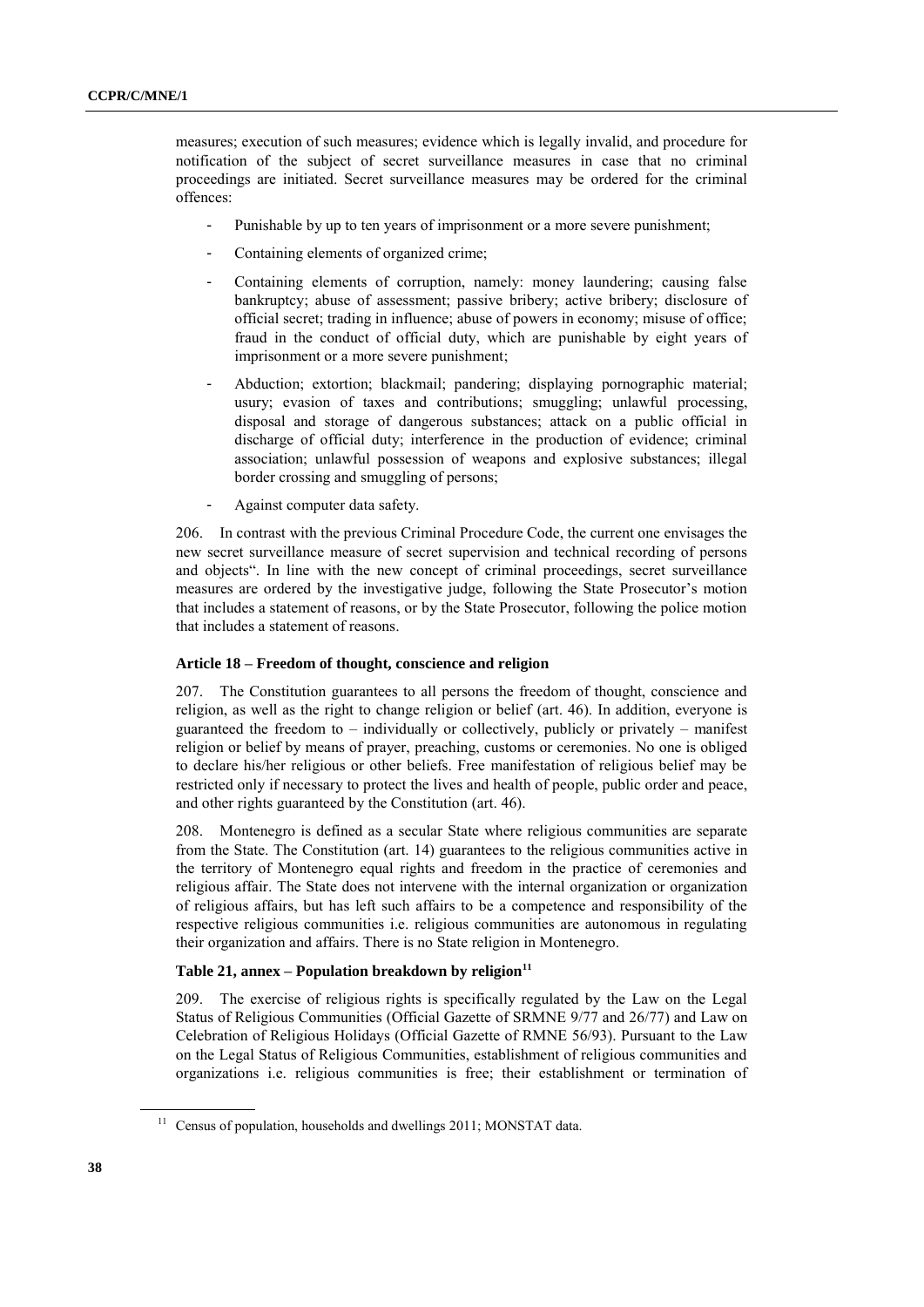activity need to be registered with the administrative authority competent for the interior affairs at the territory of the local government where such community that has either been established or terminated its activity has its seat. The Law explicitly prohibits abuse of religious communities and their institutions, as well as religious activities or religious feelings, for political purposes. In addition, the Law prohibits prevention or obstruction of practice of religious ceremonies and religious affiars i.e. manifestation of religious feelings. Sanctions are envisaged for non-compliance with these and other legal provisions. Given the guaranteed freedom of religion, forced enlisting in a religious community is also prohibited, as well as forced participation in religious ceremonies.

210. Religious ceremonies may be performed in churches, temples, official premises, at cemeteries, private homes etc. without authorization from competent authorities; their performance outside the mentioned premises requires authorization from the competent authority. Persons placed in health, social welfare or similar institutions may practice their religion to the extent granted by the house rules of the given institution. Upon their personal request, such persons may receive visits by priests for the purpose of performing religious ceremonies. Persons serving imprisonment sentences are guaranteed the right to practice religious life.

211. Within their work, religious communities are entitled to set up religious schools and residences to accommodate their students. Such schools are outside the education system of Montenegro, as they are managed directly by the religious communities, which determine the curricula and the teaching staff to deliver them. Each religious community exercises this right and possibility and organizes religious education at their premises. In addition, religious communities have the possibility to publish and distribute religious print material as part of their activities. This is subject to the general regulations concerning information and publishing. Religious communities exercise this right; hence, all religious communities in Montenegro have respective internal print journals.

212. Free expression of religious belief is enabled also by the legal provisions that entitle the believers to obtain leave from work during major holidays. The Law on Celebration of Religious Holidays envisages the right to paid leave to celebrate a religious holiday. This Law prescribes misdemeanor liability, punishable by a fine against the responsible person in a company, institution, another legal person, State authority or the entrepreneur failing to provide paid leave to an employee during celebration of a religious holiday.

213. State aid to religious communities is provided through co-funding of the contributions for pension, social and health insurance of priests, and mainly through investments in sacral objects, in particular protection of those objects that have the status of cultural monuments. The State provides financial support to religious events and cultural activities of religious communities. Religious communities manage their own property and may raise charity funds for religious purposes, which they manage themselves.

214. The Criminal Code includes the criminal offence of violation of freedom of worship and practice of religious ceremonies (art. 161), as one of the criminal offences against individual and civil freedoms and rights. Between 2006 and 2011, the Police Directorate registered 4 criminal reports for the criminal offence violation of freedom of worship and practice of religious ceremonies from article 161 of the Criminal Code.

**Table 22, annex – Statistics on the court cases involving the criminal offence of violation of freedom of worship and practice of religious ceremonies (art. 161), 2006- 2011:**

# **Article 19 – Freedom of opinion and expression**

215. The Constitution of Montenegro guarantees exercise of the rights pertaining to the field of information. Everyone is entitled to freedom of expression by speech, writing, picture or in another manner. The right to freedom of expression may be restricted only by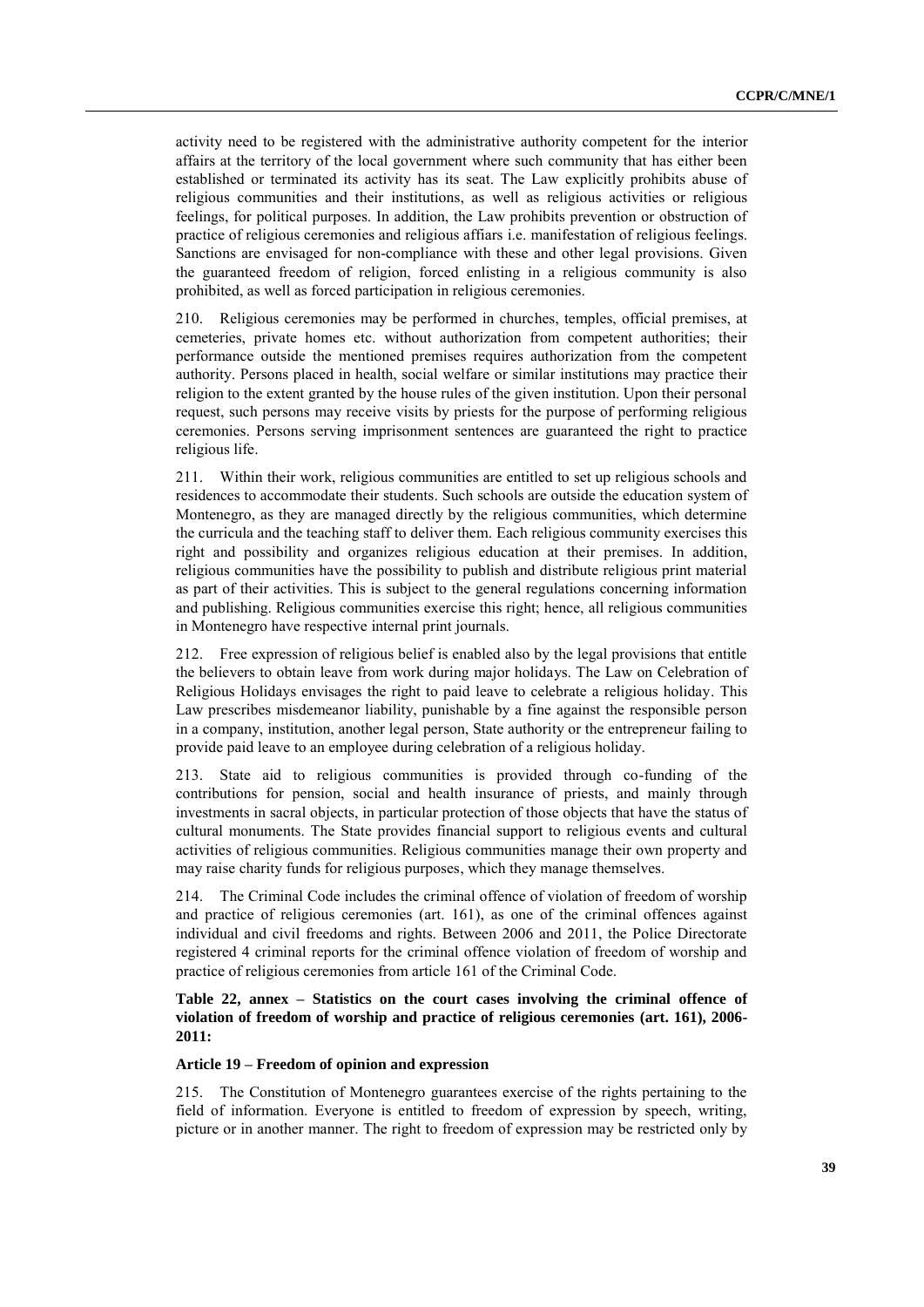another person's right to dignity, reputation and honour, and in case of endangering either public morals or security of Montenegro (art. 47).

216. Freedom of press and other forms of public information is guaranteed, as well as the right to establish newspapers and other forms of media without any approval being required, by registering with the competent authority. The Constitution guarantees the right to response and correction of untrue, incomplete or incorrectly conveyed information violating a person's right or interest and the right to compensation of damage caused by publication of incorrect data or information (art. 49).

217. There is no censorship in Montenegro. The Constitution envisages that a competent court may prevent dissemination of information and ideas in the media only if this be necessary to prevent invitation to forcible destruction of the constitutional order, preserve the territorial integrity of Montenegro, prevent war propaganda or incitement to violence or perpetration of a criminal offence, prevent propagation of racial, national and religious hatred or discrimination (art. 50).

218. The Constitution grants everyone the right to access the information held by the State authorities and organizations which perform public authorities, which may be restricted in the interest of: protecting life, public health, morals and privacy; conducting criminal proceedings; security and defence of Montenegro; foreign, monetary and economic policy (art. 51).

219. The constitutionally guaranteed rights to freedom of expression in Montenegro are regulated to more detail in the media regulations, which are aligned with the international standards in the field of the media and include the following: Law on Media (Official Gazette of RMNE 51/02 and 62/02); Law on Public Broadcasting Services of Montenegro (Official Gazette of MNE 79/08); Law on Electronic Media (Official Gazette of MNE 46/10); Law on Ratification of the European Convention on Transfrontier Television (Official Gazette of MNE 01/08);

220**.** The Law on Media is a systemic media law regulating the establishment of media, mandatory publication of data, rights and obligations in information, right to correction and response and foreign information activity. This Law regulates the obligation of the State to provide and guarantee freedom of information at the level of the standards contained in the international documents on human rights and freedoms (United Nations, OSCE, Council of Europe, EU). The provision from article 1 of this Law stipulates that the Law is to be interpreted and applied in compliance with the principles of the European Convention for the Protection of Human Rights and Fundamental Freedoms and governed by the case law of the European Court of Human Rights, that the media are free and that censorhip is prohibited.

221. The Law on Electronic Media<sup>12</sup> regulates the following: rights, obligations and responsibilities of legal and physical persons performing the activity of production and provision of audiovisual media services (herinafter: AVM services); provision of electronic publication services via electronic communication networks; competences, status and sources of funding of the Agency for Electronic Media; prevention of unlawful media concentration; encouragement of media pluralism, and other issues of importance for the provision of AVM services, in line with the international conventions and standards (art. 1). The Law is aligned with the relevant European regulations and standards, primarily the 2007 European Audiovisual Media Services Directive and the European Convention on Transfrontier Television.

<sup>&</sup>lt;sup>12</sup> Adoption of the Law on Electronic Media resumed with harmonization of media legislation with the European standards and repealed the Law on Broadcasting from 2002.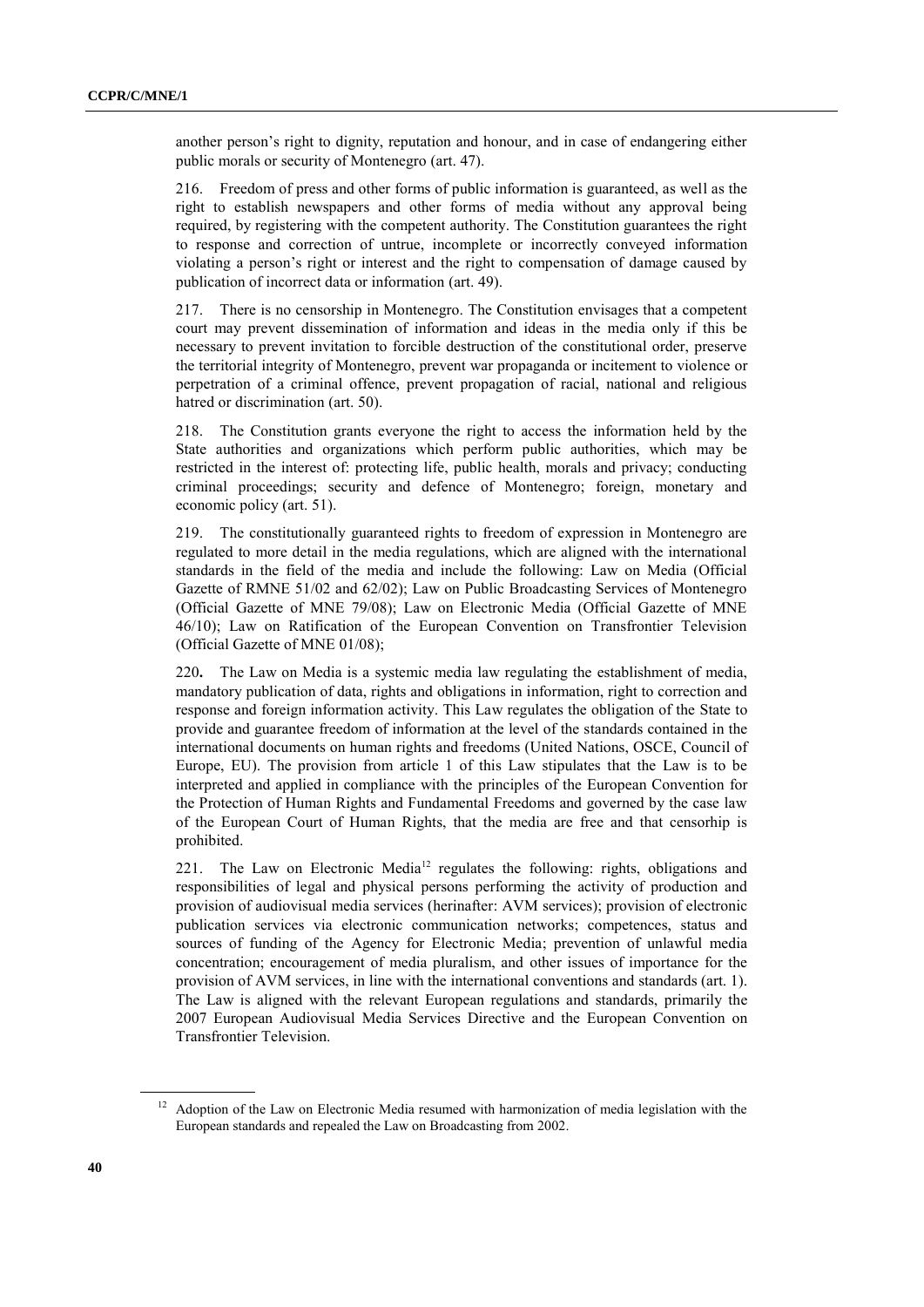222. The Agency for Electronic Media is the independent regulator for the field of AVM services which performs public authorities in line with the Law.

223. The Law on Public Broadcasting Services of Montenegro regulates the rights and obligations of national public broadcasting services in the media system of Montenegro. Under this Law, public broadcasting service is designed so as to meet and safeguard in its programmatic contents the interest of the public at the national and local level by means of news, cultural, educational, sports and entertainment programmes, along with application of high standards of professional ethics and quality and absence of discrimination, and paying particular attention to children and youth, members of minority nations and other minority national communities, persons with disabilities, socially vulnerable and other specific groups, thus achieving promotion and observance of human rights and freedoms, promotion of pluralism of social ideas, enhanced culture of public dialogue, and respect for linguistic diversity.

224. By adopting the Law on Ratification of the Convention on Transfrontier Television Montenegro endorsed the legal framework which expands the field of freedom of expression in line with article 10 of the European Convention for the Protection of Human Rights and Freedoms.

225. The Law on Free Access to Information was also adopted (Official Gazette of RMNE 68/05), stipulating free access to information held by the authorities. The right to access information held by the authorities is granted to all local and foreign legal and physical persons; access to information is granted at the level of the principles and standards contained in the international documents on human rights and freedoms.

226. The Parliament of Montenegro adopted the Law on Ratification of the Council of Europe Convention on Access to Official Documents in April 2011.

#### **Criminal-law protection**

227. In Montenegro, violation of freedom of speech and public appearance constitutes a criminal offence, punishable by a fine or up to one year of imprisonment. If committed by a public official while acting in his/her official capacity, this criminal offence is punishable by up to three years of imprisonment (art. 178). The Criminal Code stipulates the criminal offence of prevention of printing and distribution of printed materials and broadcasting (art. 179): anyone who prevents or obstructs, without authorization, the printing, recording, sale or distribution of books, magazines, newspapers, audio and video cassettes or other similar printed or recorded materials is subject to a fine or up to one year of imprisonment. Anyone who prevents or obstructs, without authorization, the broadcasting of radio and television programmes is also subject to the same punishment. If the offence is committed by a public official while acting in his/her official capacity, the prescribed punishment is up to three years of imprisonment. Prevention of publication of response and correction notices also constitutes a criminal offence (art. 180): anyone who, in breach of a final decision of a court of law, rejects or prevents the publication of a response or correction notice of publicized untrue data or information which violates another person's rights or interests is punishable by a fine or up to one year of imprisonment.

228. There were no criminal proceedings between 2006 and 2011 for the criminal offences violation of freedom of speech and public appearance (art. 178) or prevention of printing and distribution of printed material and broadcasting (art. 179). There was one case which was initiated before the court where the court issued a decision declaring lack of jurisdiction.

229. In the aim of further enhancement of media freedoms, amendments to the Criminal Code from June 2011 deleted the criminal offences of deffamation and insult.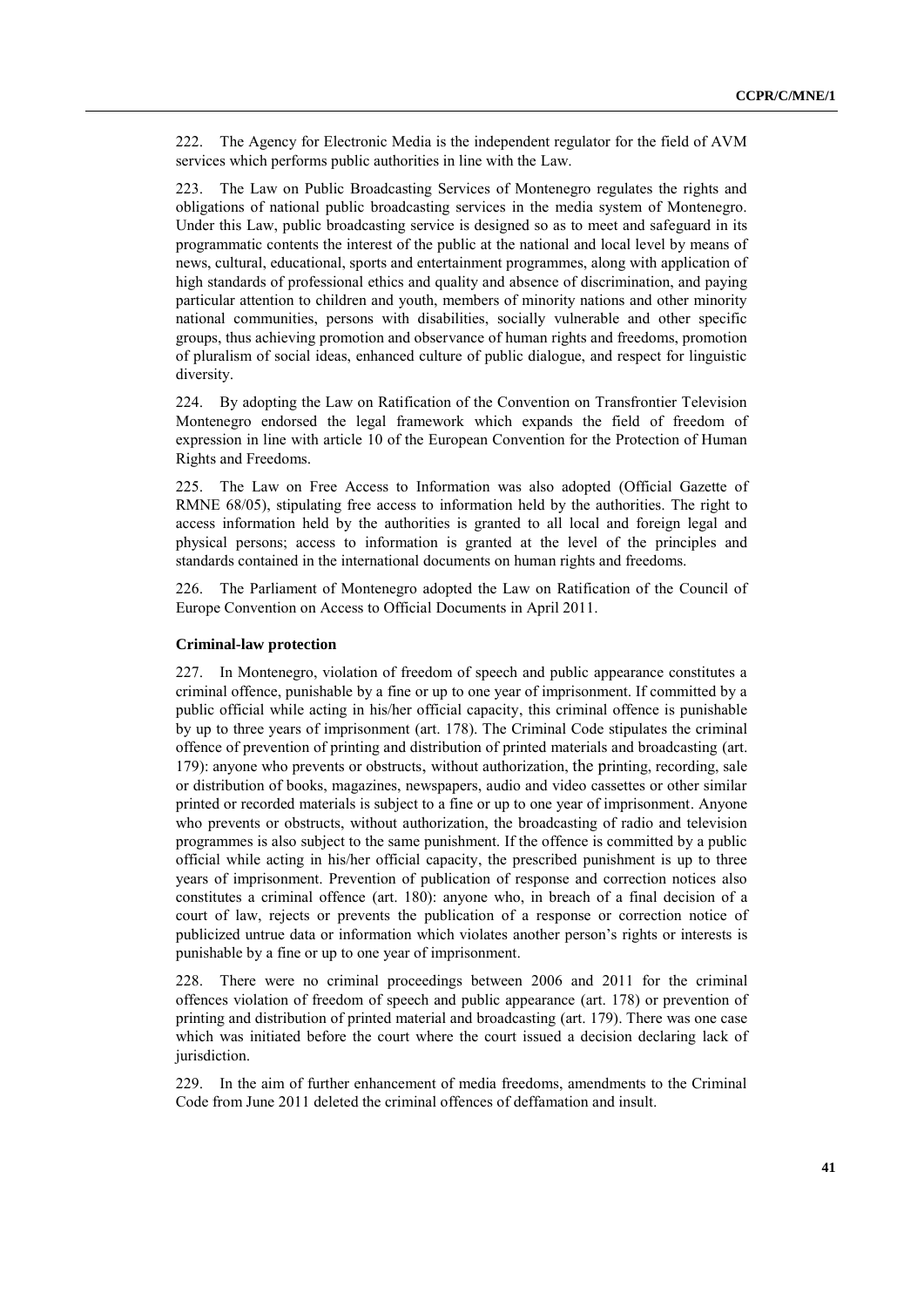# **Article 20 – Prohibition of the propaganda for war or racial, national or religious hatred**

230. The Constitution of Montenegro stipulates absence of censorship. A competent court may prevent dissemination of information and ideas in the media if this be necessary to: prevent invitation to forcibly destroy the constitutional order; preserve the territorial integrity of Montenegro; prevent propaganda for war or incitement to violence or perpetration of criminal offence; prevent propaganda for racial, national and religious hatred or discrimination (art. 50).

231. The Criminal Code of Montenegro identifies a number of criminal offences related to prohibition of propaganda for war or racial, national or religious hatred, which fall into the group of offences against the constitutional order and security of Montenegro or the group of offences against humanity and rights guaranteed under international law. These are the following criminal offences: racial and other discrimination (art. 443); calling for violent change of constitutional order (art. 362); causing national, racial and religious hatred (art. 370).

232. Between 2006 and 2011, the Police Directorate registered 6 criminal reports for the criminal offence of causing national, racial and religious hatred from article 370 of the Criminal Code.

# **Table 23, annex – Statistics on the court cases involving the criminal offence of causing national, racial and religious hatred (art. 370 of the Criminal Code):**

233. In the Montenegrin legal system, public call for the commission of terrorist acts constitutes a criminal offence (art. 447ª). Anyone who publicly calls for or otherwise instigates the commission of the criminal offence of terrorism is punishable by one to ten years of imprisonment.

234. Between 2006-2011, there were no criminal proceedings for the criminal offences of racial and other discrimination (art. 443), calling for violent change of constitutional order (art. 362), terrorism (art. 447) or public call for the commission of terrorist acts (art. 447a).

235. Montenegrin media legislation is also aligned with articles 19 and 20 of the International Covenant on Civil and Political Rights; specifically, provisions of the media laws prohibit any propaganda for war or any call for national, racial or religious hatred which constitutes instigation to discrimination, hostility or violence.

# **Article 21 – Freedom of assembly**

236. Article 52 of the Constitution of Montenegro guarantees the freedom of peaceful assembly, without any approval being required, with prior registration with the competent auhtority. Freedom of assembly may be temporarily restricted by a decision of the competent authority in order to prevent disorder or commission of criminal offences, threat to health or morals, or to ensure safety of people and property, in line with the law.

237. The Law on Public Assembly (Official Gazette of the Republic of Montenegro 31/05) defines the freedom of peaceful assembly in the manner laid down in this Law. Peaceful gatherings are held at appropriate locations; the organizers are required to register the gathering in advance with the authority responsible for police affairs which is competent for the territory in question.

238. The Law on Public Assembly explicitly defines that the civil freedom of assembly and other gathering may be temporarily restricted in order to protect the rights of others, public order and security, public morals, environment and population health.

239. Prevention of public gatherings constitutes a criminal offence laid down in article 181 of the Criminal Code: anyone who by use of force, threat, deception or otherwise prevents or obstructs a public gathering organized in compliance with the law is punishable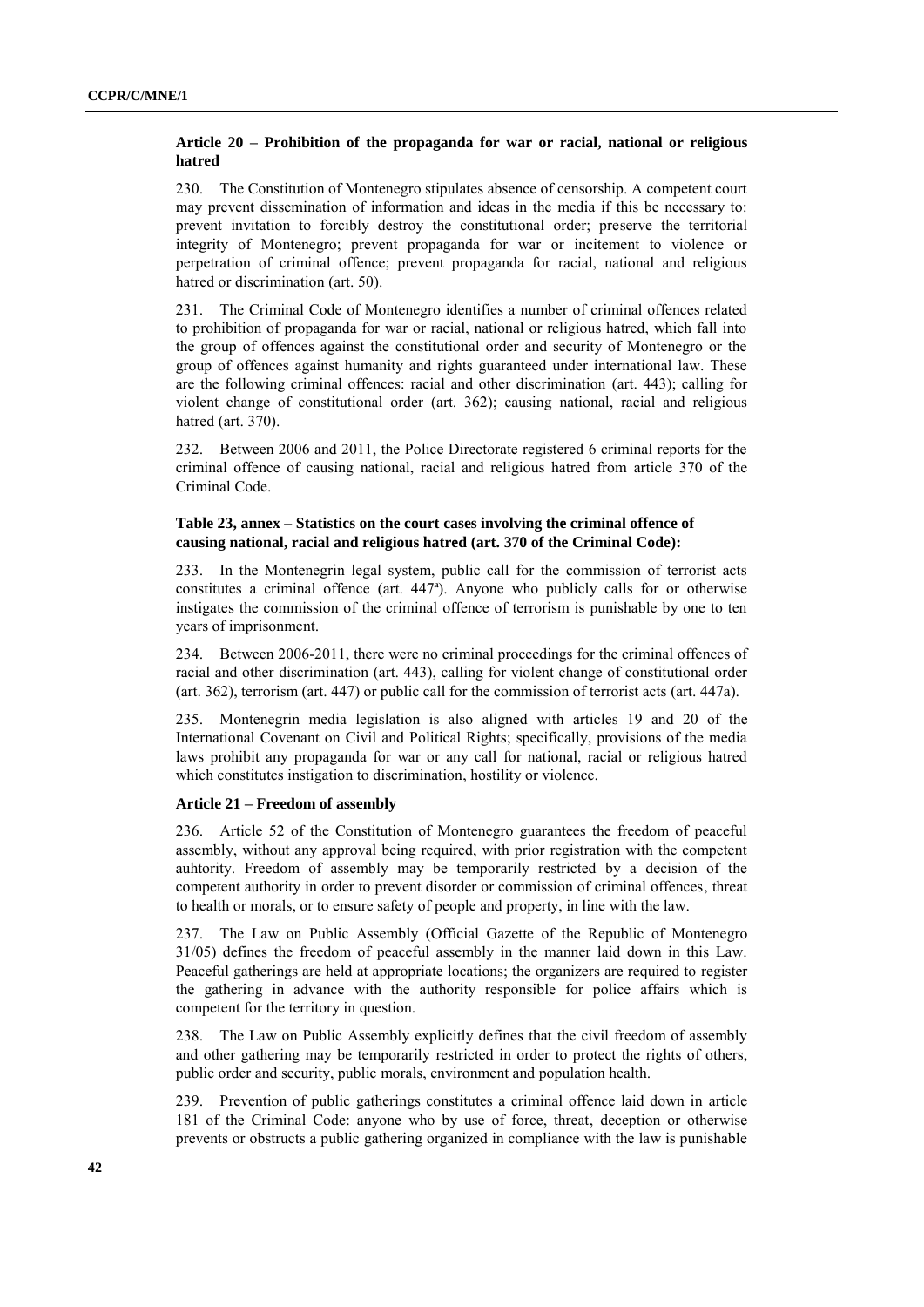by a fine or up to one year of imprisonment. If committed by a public official acting in official capacity, this offence is punishable by up to three years of imprisonment.

240. Between 2006 and 2011, the Police Directorate registered 1 criminal report for the criminal offence of prevention of public gatherings from article 181 of the Criminal Code.

# **Table 24, annex – Statistics on the court cases involving the criminal offence of prevention of public gatherings (art. 181), 2006-2011:**

#### **Article 22 – Freedom of association**

241. The Constitution of Montenegro guarantees the freedom of political, trade union and other association and activity, without any approval being required, upon registration with the competent authority. No one may be forced to become a member of an association. The State supports political and other associations when there is a public interest to do so (art. 53). The Constitution of Montenegro also safeguards the employee's right to strike. The right to strike may be restricted to those employed in the military, police, State authorities and public service in order to protect public interest, in line with the law (art. 66).

242. The Labour Law (Official Gazette of Montenegro 49/2008, 26/2009 and 59/2011) lays down that an employee is entitled, directly through representatives, to association, participation in negotiations for the signing of the collective bargaining agreement, peaceful resolution of collective and individual industrial disputes, consultations, information and expression of own positions concerning relevant work-related issues, in line with the law. An employee i.e. employee representative from paragraph 1 of this article may not be held to account or placed in a disadvantaged position concerning work conditions if they act in line with the law, collective agreement and employment contract. Employees and employers are entitled to freely establish their organizations, without any prior approval required, and to become members under the conditions set in the statutes and rules of such organizations (art. 154). Employees are guaranteed the freedom of trade union organization and activity, without any prior approval required. Trade union organizations are entered in the registry of trade union organizations which is kept by the Ministry. The procedure for being entered in the registry, change of entry and deletion from the registry from paragraph 2 of this article is prescribed by the Ministry (art. 155).

243. Employers provide to trade unions the conditions for efficient performance of trade union activities which serve to protect the interests and rights of employees (art. 60 of the General Bargaining Agreement, Offical Gazette of RMNE 1/04, 59/05 and Offical Gazette of MNE 65/10).

#### **Non-governmental organizations**

244. The Law on Non-Governmental Organizations (Official Gazette of MNE 39/11) regulates the establishment, entry and deletion from the registry, status, bodies, financing and other matters of importance for the work and operation of non-governmental organization. In the sense of this law, non-governmental organizations are nongovernmental associations and non-governmental foundations. A non-governmental association is a voluntary non-profit organization with membership, set up by local and/or international physical and/or legal persons, for the purpose of achievement of common or general goals and interests. A non-governmental foundation is a voluntary non-profit organization without membership, set up by local and/or international physical and/or legal persons, with or without initial assets, for the sake of achievement of general goals and interests.

245. An international non-governmental organization may operate in the territory of Montenegro for the purpose of achievement of the goals and interests that are not prohibited by the Constitution and the law. An international organization, in the sense of this Law, is a non-governmental organization with the capacities of a legal person, which has a seat in another State and is established under the regulations of that State for the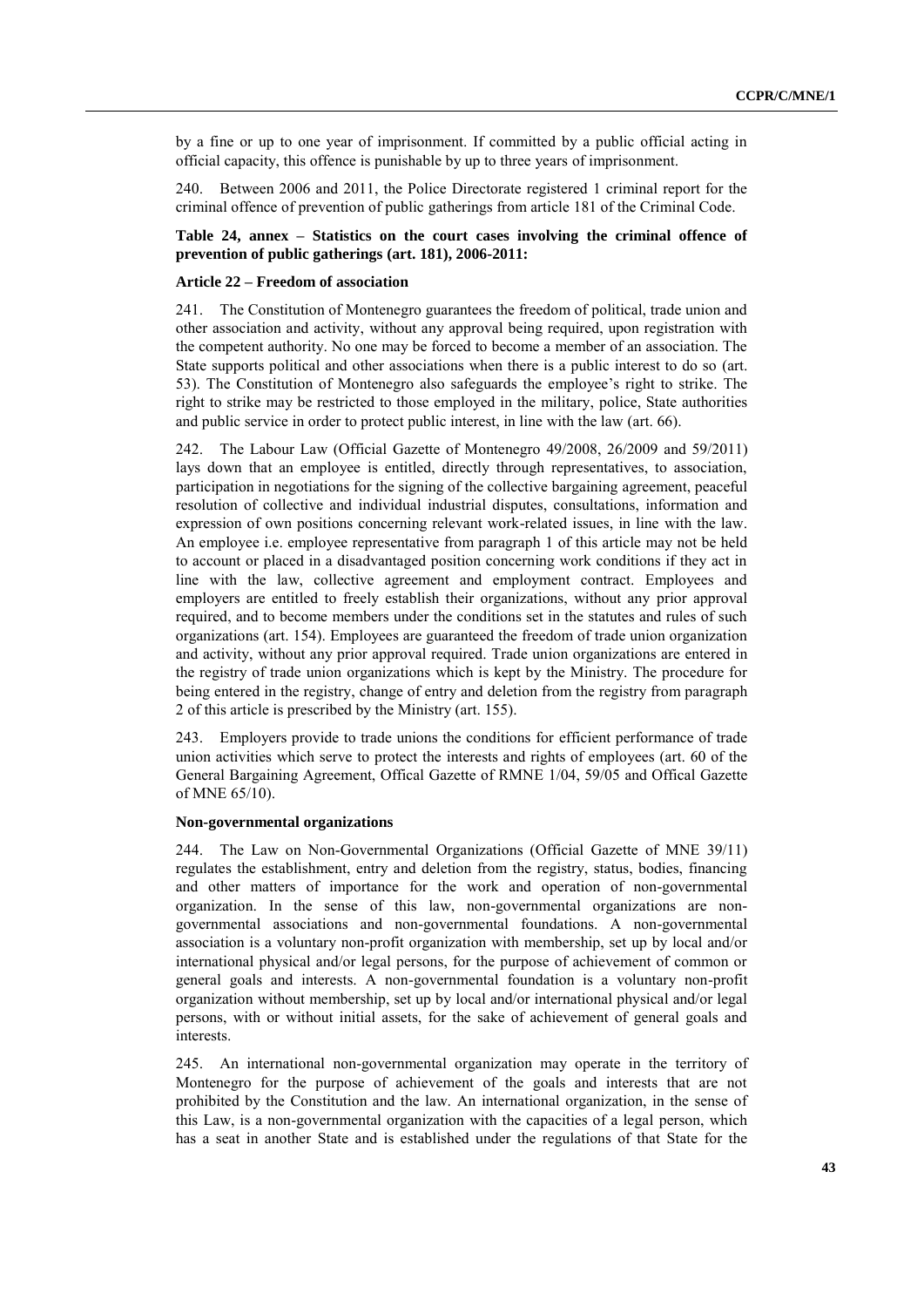purpose of achievement of common or general goals and interests. Non-governmental organizations may join to make alliances or other forms of non-governmental organization association in Montenegro and abroad. Establishment of an alliance or another form of association of non-governmental organizations in Montenegro is subject to the provisions of this Law regulating establishment of associations.

246. Written and electronic registry of associations, registry of foundations and registry of international organizations are kept by the public administration authority competent for administrative affairs (Ministry of Interior), which stipulates the content and method of keeping the registries and the application form for being entered in the registry.

247. An international organization may operate in the territory of Montenegro if it has registered its representative office with the Ministry, in line with the law. A representative office of an international organization does not have the capacity of a legal person.

248. The registry of associations kept by the Ministry of Interior includes 198 foundations, 5,948 associations and 122 international NGOs.

# **Criminal-law protection**

249. In Montenegro, in line with the provisions from article 182 of the Criminal Code, prevention of political, trade union or other organization and activity constitutes a criminal offence: anyone who knowingly violates law or acts in another unlawful manner to prevent or obstruct political, trade union or other organization or activity of citizens or activity of their political, trade union or other organizations is punishable by a fine or up to one year of imprisonment.

250. Between 2006 and 2011 there were no criminal proceedings involving the criminal offence of prevention of political, trade union or other organization and activity. The decision on dismissal was issued in one case.

# **Article 23 –Protection of family**

#### **Family**

251. Family enjoys special protection under the Constitution of Montenegro. Parents are obliged to take care of their children, to raise and educate them. Children are obliged to take care of their parents in need of assistance. Children born out of wedlock have the same rights and obligations as those born in marriage. In addition, the Constitution stipulates that mother and child enjoy special protection and that the State should create the conditions to encourage childbearing. The Constitution guarantees protection of the rights of the child – a child enjoys the rights and freedoms suited to his/her age and maturity. A child is guaranteed special protection from psychological, physical, economic and any other exploitation or abuse (arts. 72-74).

252. Family Law stipulates that a family is a community of living of parents, children and other relatives who in the sense of this Law have mutual rights and obligations, as well as another basic community of living in which children are raised and cared for (art. 2). The national State policy concerning family planning is regulated by the constitutional principle - the State creates the conditions to encourage childbearing. The right to free parenthood is regulated by the Family Law. Everyone has the right to freely decide on having children, and, in the capacity of parents, to create opportunities and provide conditions for children's healthy mental and physical development in the family and in the society. The State provides the conditions for free and responsible parenthood through social, health and legal protection measures, education and information system, employment policy, housing and taxation policy, as well as by means of developing all other activities to the benefit of family and its members.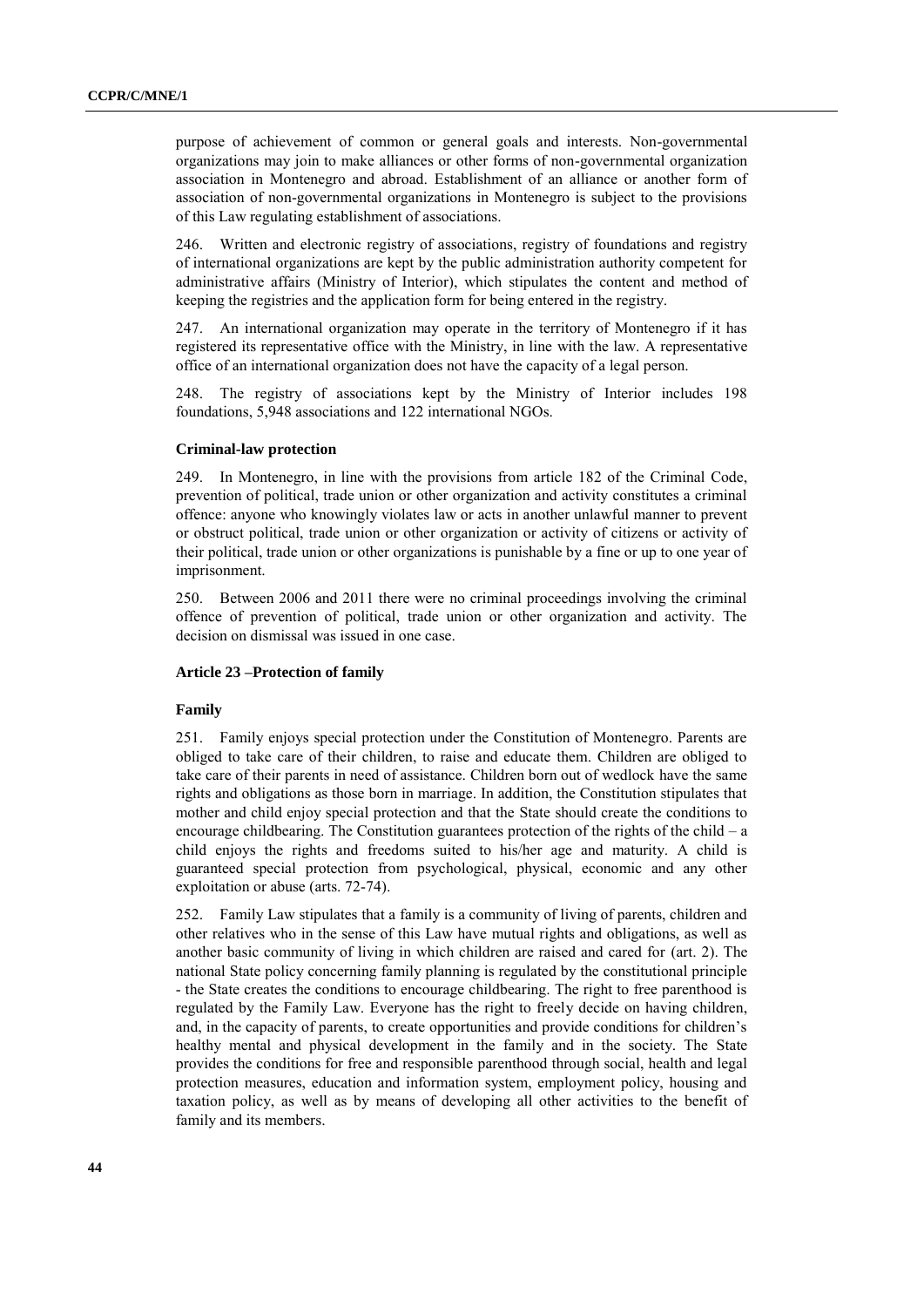# **Marriage**

253. Family Law defines marriage as a legally regulated community of living between a man and a woman. The Law stipulates that a longstanding community of living between a man and a woman (common-law marriage) is equal with marriage with regard to the right to mutual support and other property relations. The Constitution renders equal the rights and obligations of children born out of wedlock and those born in marriage.

254. Free consent to marriage is one of the principal individual and civil constitutional freedoms, provided special protection under the Constitution of Montenegro and the key international documents on human rights. The Constitution stipulates that marriage may be entered into only with free consent of the woman and the man. Family Law also stipulates that marriage is based on the free decision of the man and the woman to enter into marriage, on their equality, mutual respect and mutual support.

255. Entering into valid marriage requires the following: consent of the future spouses, difference in sex, entering into marriage in order to form a community of living, and absence of any marriage impediments. Marriage impediments are the facts or circumstances envisaged by law which impede valid marriage. By means of stipulating marriage impediments, the society protects important social interests, as well as interests of each individual. The facts that impede conclusion of a valid marriage in Montenegrin marital law are: married status, mental illness and incapacity to make judgments, being underage, kinship and lack of will.

256. Between 2006 and 2011 there were no criminal proceedings for the criminal offence of bigamy from article 213 of the Criminal Code.

257. Entering into marriage results in certain rights and responsibilites of the spouses in respect of which both spouses are equal. The principle of equality of spouses consists of application of the constitutional principle of equality of spouses and is manifested in full equality between husband and wife with regard to acquisition, exercise and protection of their rights and responsibilites in marriage.

# **Criminal-law protection**

258. The Criminal Code includes the group of criminal offences against marriage and family, namely: bigamy; concluding a void marriage; allowing conclusion of unlawful marriage; customary marriage with juvenile; abduction of minor; change of family status; neglect and abuse of minor; domestic violence; ommission to provide maintenance; breach of family obligations, and incest (arts. 213-223).

259. Protection from domestic violence is implemented in line with the Law on Protection from Family Violence (Official Gazette of MNE 46/2010). The Law stipulates the right to assistance and protection for those suffering violence in the family, the institutions involved in protection, the forms and methods of providing assistance and protection, the measures of protection issued to prevent and suppress violence, remove the consequences of perpetrated violence, apply efficient measures for reform of perpetrators and remove the circumstances that are conducive to or foster perpetration of additional violence. In the procedures related to protection, the authorities and institutions involved in protection are required to act urgently, taking into account that the victim's interest and well-being constitute a priority in the procedures, especially if the victim is a child, an elderly person, a person with disabilities or a child incapable of taking care of him/herself.

**Table 25, annex – Statistics on the criminal reports to the Police Directorate for the criminal offence of doemstic violence, 2006-2011**

**Table 26, annex – Court cases involving the criminal offence of domestic violence (art. 220), 2006 -2011:** 

**Matrimonial disputes**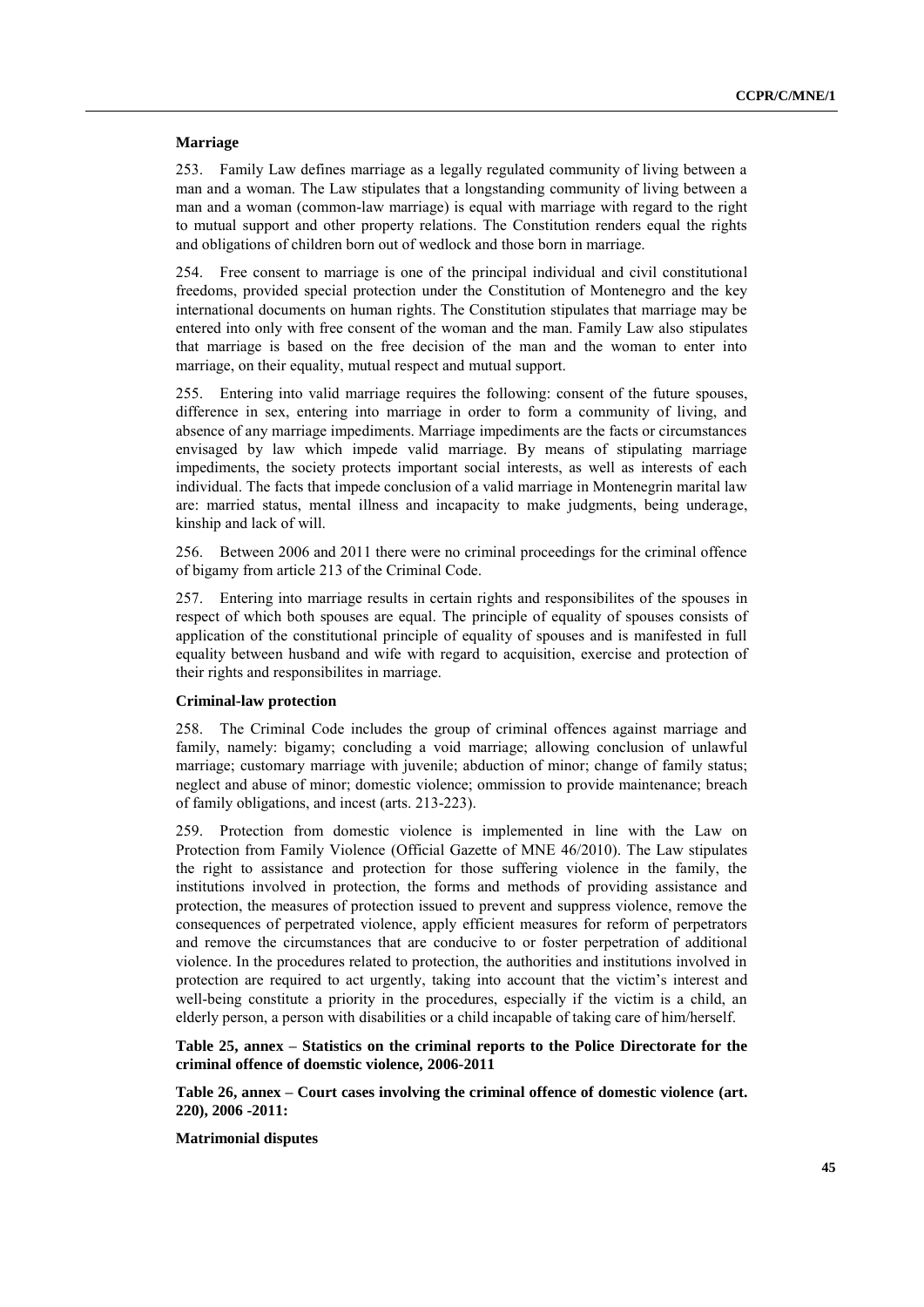260. The procedure in the divorce dispute is laid down in the Family Law. The procedure in a matrimonial dispute is initiated by an action. The procedure for divorce by mutual consent is initiated by a joint proposal of the spouses (proposal for divorce by mutual consent). If one of the spouses files the action for divorce and the other one, at the latest by the conclusion of the main hearing, explicitly states that he/she does not contest the grounds for the action, it is considered that the spouses filed the proposal for divorce by mutual consent.

261. Family Law prescribes mediation procedure in divorce disputes upon one of the spouses files the action, in line with the Law on Mediation and Family Law. According to the data of the Mediation Centre of Montenegro the number of procedures for mediation in family matters between 2008 and 2010 was 1,420.

262. In 2008, there were 1,742 divorce proceedings before Montenegrin courts (530 earlier cases and 1,212 cases from 2008). In 2010, there were 1,356 divorce proceedings before Montenegrin courts (249 earlier cases and 1,107 cases from 2010).

# **Table 27, annex – Marriages and divorces, 2005-2009<sup>13</sup>**

# **Article 24 –Protection of children**

263. The Constitution of Montenegro stipulates special protection for the family. Parents are obliged to take care of their children, raise and educate them. Children born out of wedlock have identical rights and obligations as those born in marriage. Article 74 of the Constitution guarantees to the child enjoyment of the rights and freedoms suited to his/her age and maturity, and guarantees to the child special protection from psychological, physical, economic and any other exploitation or abuse. In line with article 69, paragraph 2, of the Constitution, a child, pregnant woman, elderly person or person with disability is entitled to health care from public revenues, unless they exercise such right on other grounds.

264. Article 5 of the Family Law stipulates that everyone is required to be guided by the best interests of the child in all activities related to the child, and that the State is required to respect and enhance the rights of the child and take all necessary measures to protect the child from neglect, abuse and exploitation.

265. The Law on Civil Registries (Official Gazette of Montenegro 47/08 and 41/10) defines registration of a child's birth i.e. place of a child's registration in the registry of births in Montenegro (art. 18), the method of applying for entry of a child in the birth registry (art. 19), deadline for applying for entry of a child in the birth registry (art. 20), deadline for deciding on the child's name (art. 21). Protection of the child is implemented in line with the Law on Personal Name (Official Gazette of Montenegro 47/08), whose article 6 stipulates as follows: a child's personal name is determined by mutual agreement of the parents; in the event that one of the parents is unknown, deceased or unable to exercise parenthood rights, the personal name is determined by the other parent; a child may obtain the surname of one or both parents; if the parents are deceased or unable to exercise parenthood rights, the personal name of the child is determined by the guardian, following the approval of the competent custodial authority; personal name of the child whose parents are unknown is determined by the competent custodial authority; if the child whose parents are unknown is adopted prior to determination of personal name, his/her personal name is determined by the adoptive parent.

266. Article 12 of the Constitution of Montenegro stipulates the existence of Montenegrin citizenship in Montenegro and that Montenegro protects the rights and interests of Montenegrin citizens.

Source: MONSTAT, Department for demography statistics and population census.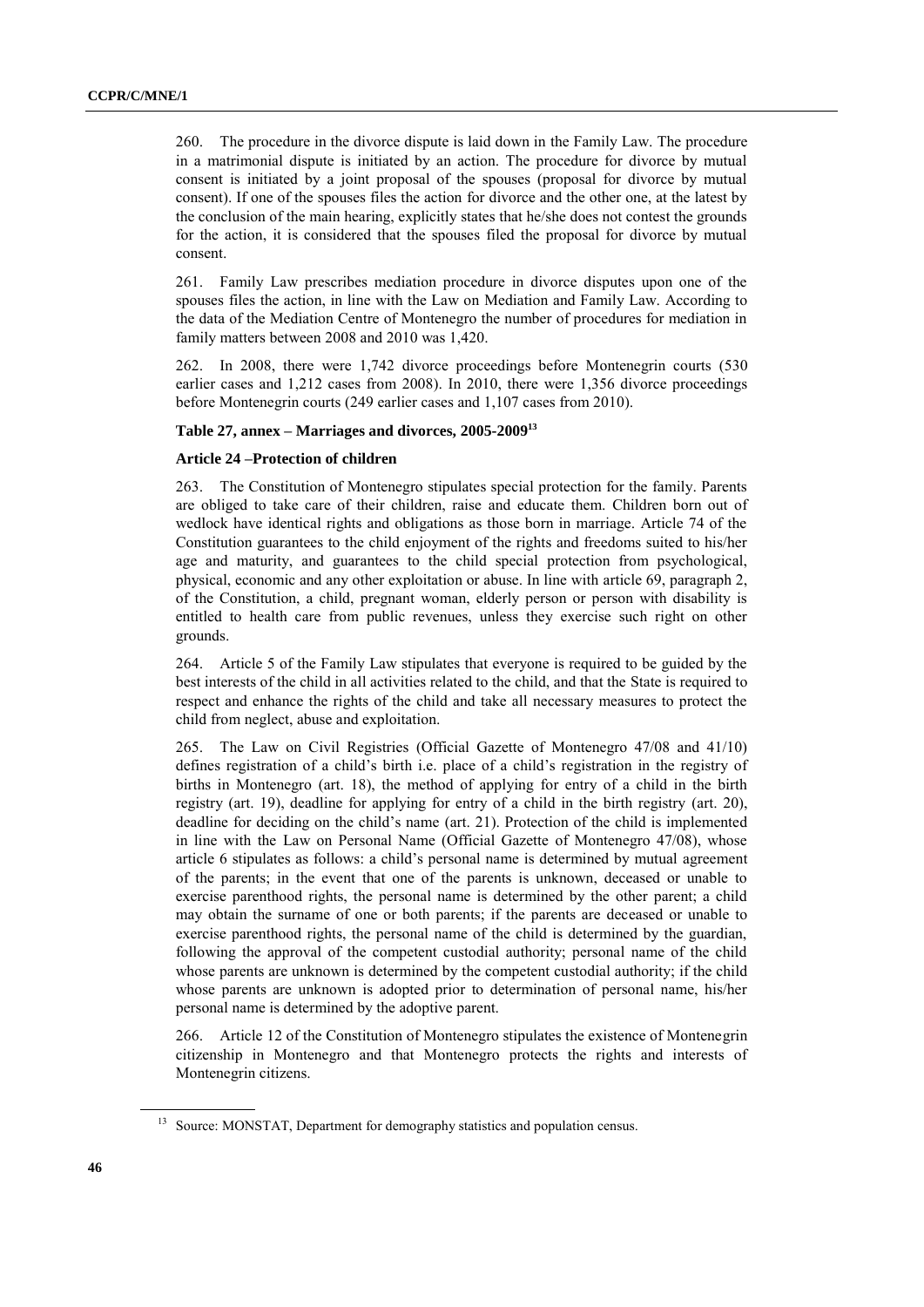267. Article 5 of the Law on Montenegrin Citizenship (Official Gazette of Montenegro 13/08, 40/10, 28/11 and 46/11) defines the requirements for a child's acquisition of Montenegrin citizenship by origin.

#### **Waiving of criminal sanctions against children**

268. The Criminal Code prescribes that criminal sanctions may not be applied against a person who, at the time of commission of the illegal act which is specified in the law as a criminal offence, was younger than fourteen years of age (a child).

# **Juvenile persons in criminal proceedings**

269. The Law on Treatment of Juvenile Persons in Criminal Proceedings (Official Gazette of MNE 64/2011) prescribes the treatment of juvenile persons as perpetrators of criminal offences and of children and juvenile persons as parties to proceedings, based on respect for human rights and fundamental freedoms, taking into account the best interests of juvenile persons, taking into account their maturity, degree of development, capabilities and personal attributes, as well as the severity of the criminal offence, in the aim of their rehabilitation and social reintegration.

# **Table 29, annex – Juvenile beneficiaries of social welfare**

#### **Article 25 – Electoral system**

270. Article 2 of the Constitution of Montenegro stipulates that sovereignty is borne by the citizen with Montenegrin citizenship and that a citizen exercises power directly and through freely elected representatives. Power that does not result from free expression of citizens' will in democratic elections in line with the law may not be established or recognized. The right to vote in parliamentary, presidential and local elections i.e. the voting right is regulated by the Constitution of Montenegro as one of the fundamental political rights and freedoms (art. 45). Under the Constitution, the right to elect and stand for election is granted to citizen of Montenegro who have turned 18 years of age and have resided in Montenegro for no less than two years. Electoral right is universal and equal and is exercised in the elections which are free and direct, by secret ballot. Electoral right enjoys legal protection in line with the law. No one is allowed, on any grounds, to hold a voter to account for their voting or ask the voter to reveal their vote or why they abstained from voting.

271. In order to protect the identity of members of minority nations and other minority national communities, the Constitution (art. 79) guarantees the rights and freedoms that may be exercised individually or collectively, including the right to authentic representation in the Parliament of Montenegro and local government councils where they constitute an important share of population, in line with the principle of affirmative action, and the right to proportional representation in public services, State authorities and local governments.

272. In addition to the Constitution, electoral right is regulated also by the Law on the Election of Councillors and Members of Parliament, Law on the Election of the President of Montenegro and the Law on the Election of Mayors.

273. The Law on the Election of Councillors and Members of Parliament (Official Gazette of RMNE 4/98, 5/98, 17/98, 14/00, 18/00, 9/01, 41/02, 46/02 and Official Gazette of MNE 48/06 and 46/11) regulates the following: method of and procedure for election of councillors for municipal, town district, Capital City and Historical Capital councils and the members of the Parliament of Montenegro; organization, membership and powers of the authority administering the elections; establishing of voting results and distribution of seats; protection of suffrage, and other issues of importance for organization and carrying out of elections.

#### **Voting in parliamentary elections**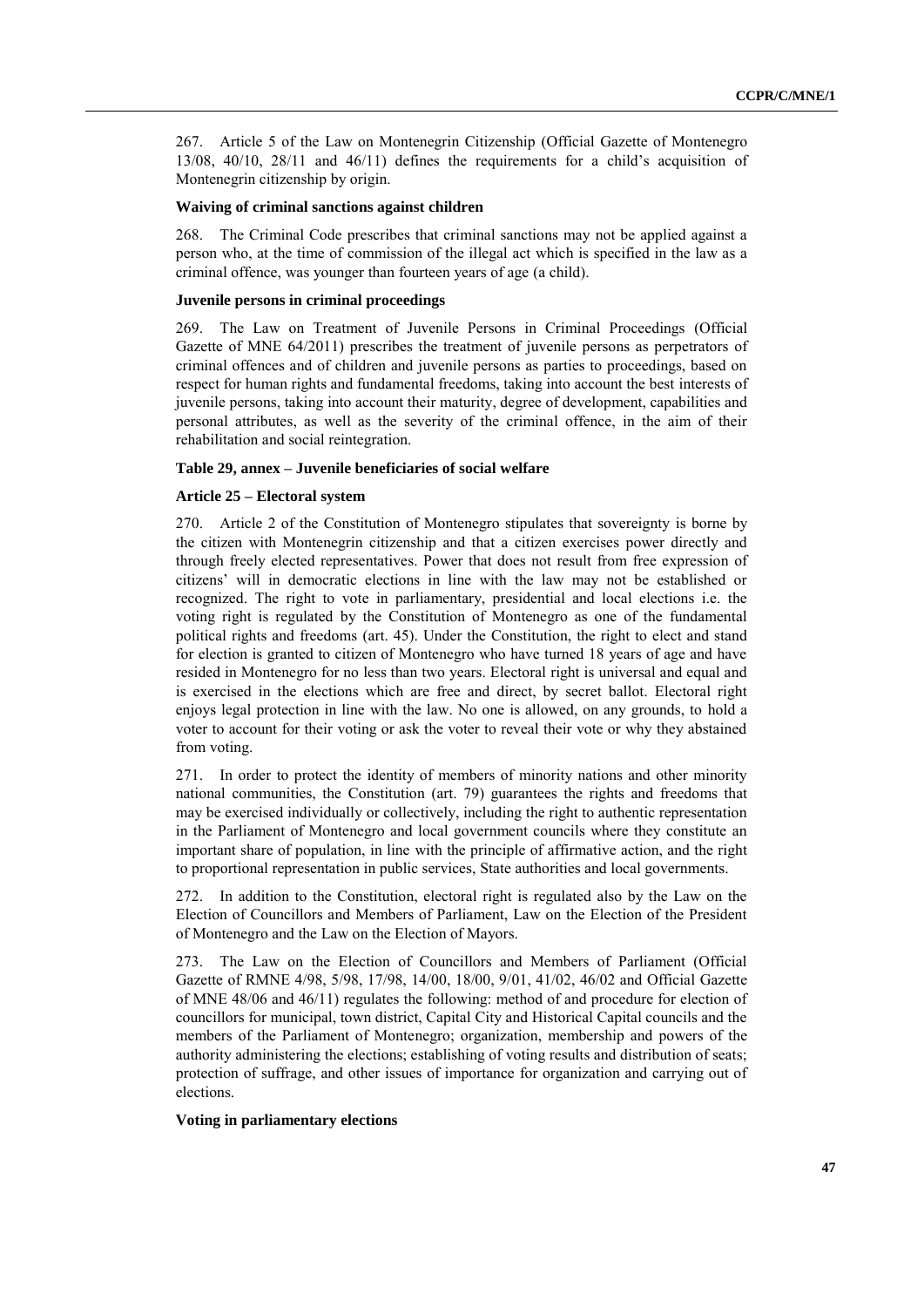274. Since the Parliament is constituted by the free will of the citizens, exercised in general, direct and free elections and stemming from the constitutional principle of citizen sovereignty, it is granted the legitimacy that makes it the central entity of the political-legal system of Montenegro. Article 83 of the Constitution of Montenegro stipulates that the Parliament consists of members who are elected directly, based on universal and equal electoral right and by secret ballot. The Parliament has 81 seats.

275. The Law on the Election of Councillors and Members of Parliament grants the right to elect and be elected to Parliament to all voters who have turned 18 years of age, have business capacity and residing in Montenegro for no less than two years prior to the polling date. The right to elect and be elected councillor is granted to all voters who have turned 18 years of age, have business capacity and residing in Montenegro for no less than two years and residing in the municipality i.e. town district as the electoral district for no less than six months prior to the polling date.

# **Voting in presidential elections**

276. Under article 96 of the Constitution, the President of Montenegro is elected on the basis of universal and equal electoral right, by means of direct and secret ballot. Any Montenegrin citizen residing in Montenegro for no less than 10 years over the past 15 years may stand for election for the President of Montenegro. The election for the President of Montenegro is called by the President of the Parliament.

# **Voting in local elections**

277. Local elections imply municipal elections of councillors for municipal councils and mayors, and are regulated by the Law on the Election of Councillors and Members of Parliament as election of councillors for municipal, town district, Capital City and Historical Capital councils. Under this Law, the right to elect and be elected is granted to voters who have turned 18 years of age, have business capacity and residence in Montenegro for no less than two years and residence in the municipality i.e. town district as the electoral district for no less than six months prior to the polling date.

#### **Organization and management of electoral rolls**

278. The matter of organization of electoral rolls is regulated by the Law on Electoral Rolls (Official Gazette of MNE 40/08). The Law defines that the electoral roll is a public document that records the citizens of Montenegro who possess voting right and serves only for the purpose of elections. Entry in the electoral roll is a requirement for exercising the right to vote. The Law also regulates the procedure to change the electoral roll (entry, deletion, change, amendment, or correction). A change in the electoral roll may occur ex officio or upon voter's request. The change is implemented based on the data from civil registries, other official records and official documents i.e. data or corrections or documents delivered by the voter as the applicant.

# **Publication of electoral roll**

279. The Law envisages the obligation of publishing the electoral roll in the media, to be performed by the authority competent for keeping the electoral roll, within three days from the date of the elections being called, with a notification that insight in the electoral roll may be obtained and change requested.

#### **Closing the electoral roll**

280. The electoral roll is closed at the latest 25 days prior to the polling date. The electoral roll is closed by means of a decision. Following the closing of the electoral roll, changes may be effectuated only based on the decision of the chief administrator i.e. the court handling the administrative dispute, at the latest 10 days prior to the polling date.

## **Inspection**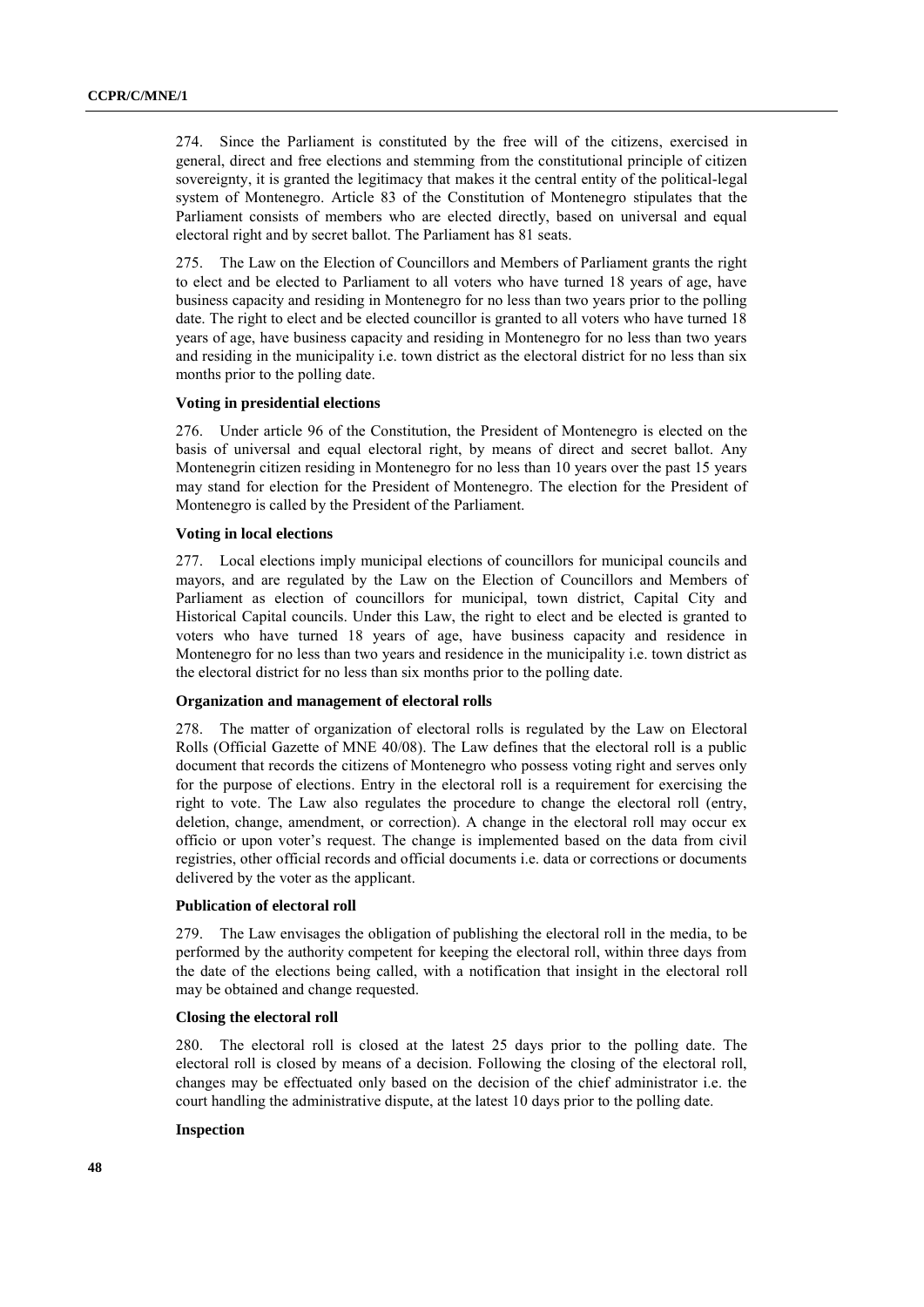281. The Law on Electoral Rolls regulates the matter of inspection of implementation of regulations pertinent to management of electoral rolls. Inspection is performed by the ministry competent for administrative affairs, which is required, following an application by a voter, parliamentary party or presenter of an approved electoral list, to carry out inspection within the deadline set by the Law. Any breach of the regulations pertinent to management of electoral rolls is punishable, under this Law, by up to one year of imprisonment and by misdemeanour fines in the cases identified in the Law.

# **Article 26 – Equality before the law**

282. The Constitution of Montenegro, as the supreme legal instrument of national legislation, prohibits any direct and indirect discrimination on any grounds (art. 8). The same article also enables adoption of regulations and introduction of special measures aimed at creating the conditions for the achievement of national, gender and overall equality and protection of persons placed in a disadvantaged position on any grounds; such regulations and measures are not to be considered discrimination (positive discrimination, affirmative action). Such special measures have a limited temporal effect i.e. they may be applied only until the achievement of the aims of their application. Article 17 of the Constitution guarantees equality of all persons before the law, regardless of any distinction or personal attribute; this represents one of the paramount qualities of the constitutional order of Montenegro. The Constitution guarantees to all persons the right to equal protection of their rights and freedoms (art. 19). The Constitution explicitly prohibits causing or instigating hatred or intolerance on any grounds (art. 7). Restriction to the exercise of certain human rights and freedoms during proclaimed state of war or emergency must not be implemented on the grounds of sex, nationality, race, religion, language, ethnic or social origin, political or other belief, property or any other personal attribute (art. 25). Article 50 of the Constitution defines that the court of jurisdiction may prevent dissemination of information and ideas in the media solely if this be required to, inter alia, prevent propaganda for racial, national and religious hatred or discrimination. In addition, the Constitution bans activity of political and other organizations whose activity is aimed at causing national, racial, religious and other hatred and intolerance.

283. The Criminal Code includes the group of criminal offences against individual and civil rights and freedoms, the most relevant ones in the given context being: violation of the right to use of language and alphabet; violation of equality; violation of the freedom of expression of national or ethnic affiliation; violation of the freedom of worship and practice of religious ceremonies. The group of criminal offences against humanity and other rights protected by international law in the Criminal Code includes the criminal offence of racial and other discrimination.

284. The Law on Prohibition of Discrimination (Official Gazette of MNE 46/2010) is the general anti-discrimination law adopted in July 2010, which specified the concept of discrimination and the concepts of direct and indirect discrimination. Instigation to discrimination is characterized as discrimination; protection of the persons who report discrimination is also defined. The Law defines special forms of discrimination and highlights more severe forms of discrimination. The Law defines the Ombudsman (Protector of Human Rights and Freedoms) as the institutional mechanism for prevention and protection against discrimination.

285. The Law on Minority Rights and Freedoms Official Gazette of RMNE 31/06, Official Gazette of MNE 38/07, 2/11 i 8/11) guarantees to members of minorities equality with other citizens and enjoyment of equal legal protection. In addition, this Law prohibits any indirect and direct discrimination on any grounds, including race, colour, sex, national affiliation, social origin, birth or similar status, religion, political or other belief, property, culture, language, age and mental or physical disability.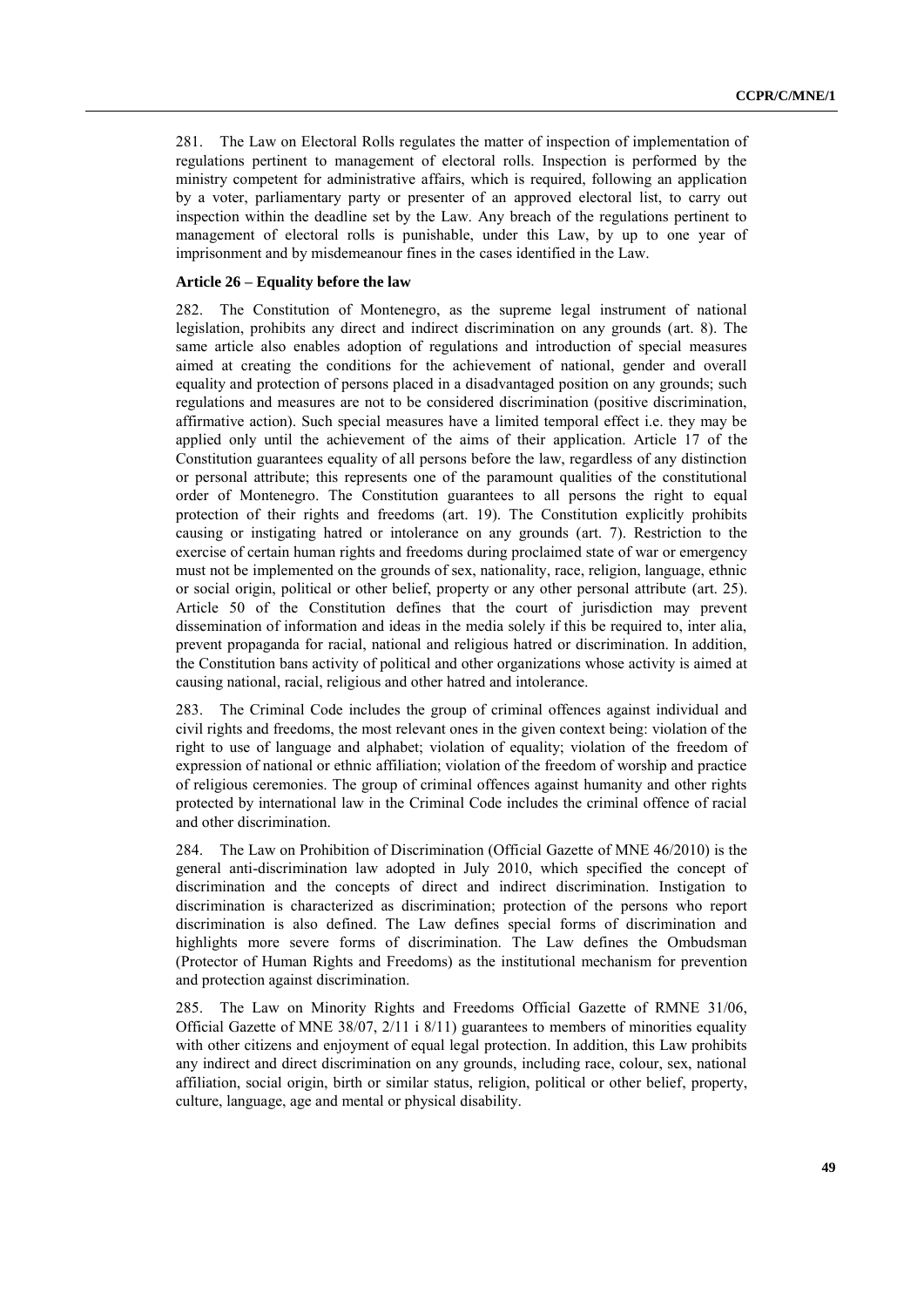286. The Law on Employment (Official Gazette of RMNE 5/02 and Official Gazette of MNE 21/08) envisages equality of unemployed persons in the exercise of the right to employment, regardless of national affiliation, race, sex, language, religion, political or other belief, education, social origin, property or any other personal attribute.

287. The Labour Law prohibits direct and indirect discrimination against persons seeking employment, as well as those employed, with regard to sex, birth, language, race, religion, skin colour, age, pregnancy, health condition i.e. disability, nationality, marital status, family obligations, sexual orientation, political or other belief, social origin, property, membership in political and trade union organizations or another personal attribute (art. 5). Pursuant to Article 10 of the Labour Law, in case of discrimination, a person seeking employment or an employed person may initiate the procedure before the competent court, in line with the law.

288. The Law on Social Welfare and Child Care (Official Gazette of RMNE 78/2005) envisages equality of all citizens in the exercise of the rights pertinent to social welfare and child care, regardless of national affiliation, race, sex, religion, social origin or any other personal attribute.

289. The Law on Health Care (Official Gazette of RMNE 39/2004 and Official Gazette of MNE 14/2010) stipulates that citizens are equal in the exercise of the right to health care, regardless of national affiliation, race, sex, age, language, religion, education, social origin, property or any other personal attribute.

290. The Law on Gender Equality (Official Gazette of RMNE 46/2007) defines and regulates the method to safeguard and exercise the rights pertinent to gender equality and creation of equal opportunities for the participation of women and men in all areas of social life.

291. Laws from the field of education, as well as the set of laws from the field of the media, also include non-discriminatory approach in the exercise of rights from these areas.

292. For strategic documents of relevance for the anti-discrimination policy; for educational-promotional measures to suppress discrimination, and for institutional set-up in the area of protection against discrimination, see annex.

# **Article 27 – Rights of minorities to culture, religion and language**

# **Legislative framework for the protection of minority rights**

293. In addition to fundamental human rights and freedoms, in the aim of protecting overall national identity, the Constitution and laws of Montenegro grant special rights to minorities. Articles 79 and 80 of the Constitution guarantee to members of minority nations and other minority national communities the rights and freedoms that may be exercised inidividually or collectively, and prohibit assimilation of members of minority nations and other minority national communities; also, the State is required to protect members of minority nations and other minority national communities from all forms of forced assimilation.

294. The Constitution guarantees special – minority rights, as described in the General Information section of this report.

295. Constitutional guarantees are elaborated in a series of special laws, especially the Law on Minority Rights and Freedoms, which regulates to detail the set of minority rights and the mechanisms for their protection. The Law is concerned with preservation of national identity of minorities i.e. protection of minorities from assimilation, as well as with enabling effective participation of minorities in public life.

296. According to the results of the Census of Population, Households and Dwellings in 2011, the population of Montenegro is 620,029. When asked about their national i.e. ethnic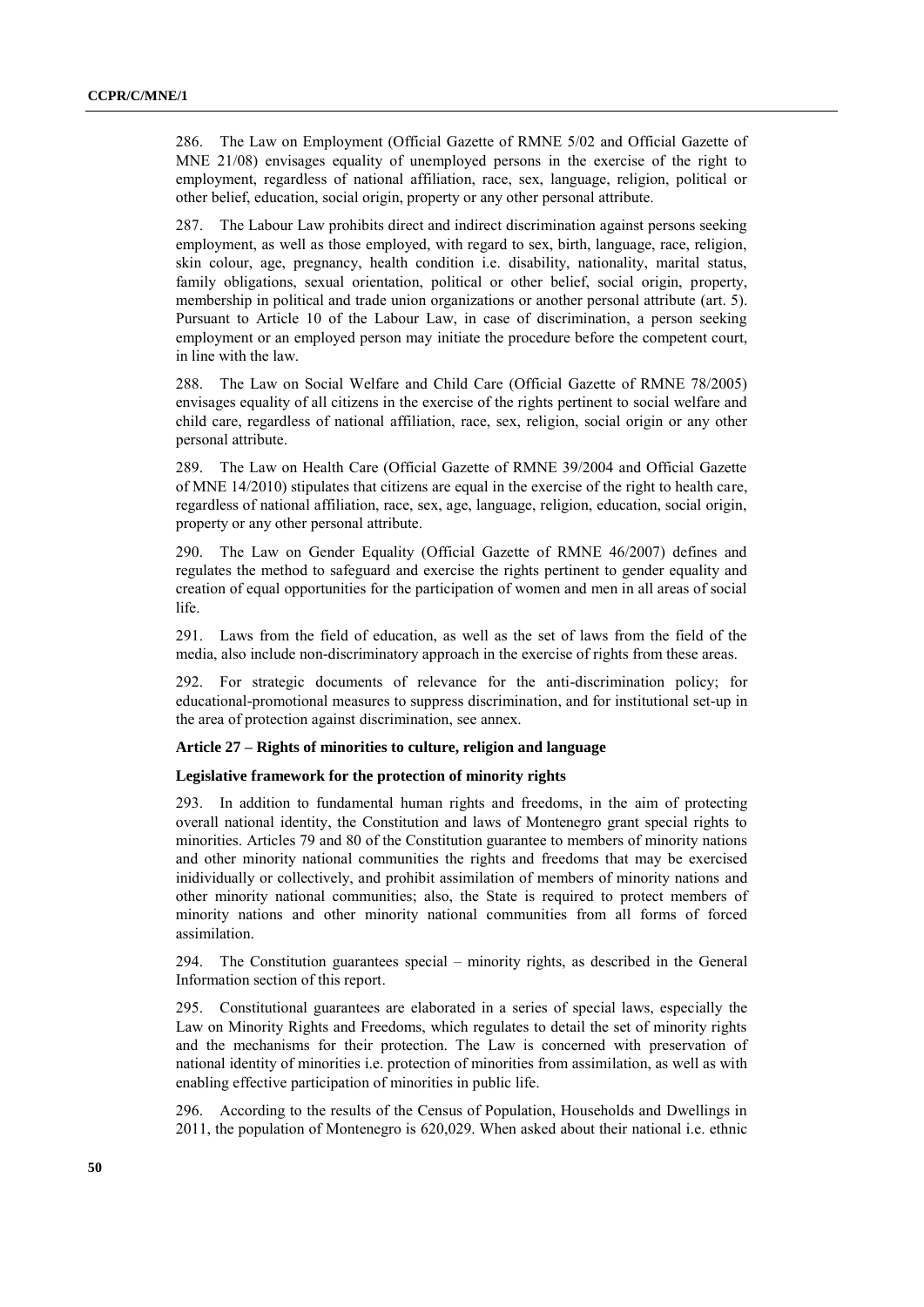affiliation, 4.87 per cent citizens responded that they were not willing to declare". The breakdown of population in Montenegro by national i.e. ethnic affiliation is as follows: Montenegrin 44.98 per cent; Serb 28.73 per cent; Bosniac 8.65 per cent; Albanian 4.91 per cent; Muslim 3.31 per cent; Croatian 0.97 per cent; Bosnian 0.07 per cent; Bosniac-Muslim 0.03 per cent; Montenegrin-Serb 0.30 per cent; Egyptian 0.33 per cent; Gorani 0.03 per cent etc.

297. Within the group of the criminal offences against human and civil rights and freedoms, the Criminal Code (art. 158-182) envisages criminal sanctions for the criminal offences that deprive or restrict the rights of minorities, primarily the following: violation of the right to use of language and alphabet; violation of equality; violation of freedom of expression of national or ethnic affiliation; violation of freedom of worship and practice of religious ceremonies.

298. Between 2006 and 2011 there were no criminal proceedings for the criminal offence of violation of equality from article 159 of the Criminal Code; there were four court proceedings concerning the criminal offence of violation of freedom of worship and practice of religious ceremonies from article 161 of the Criminal Code.

# **Areas of minority rights protection**

299. For areas of minority rights protection, (see: annex).

# **List of key international instruments in the filed of human rights that Montenegro is party to**

300 Montenegro is party to major international instruments in the area of human rights, including the following:

- International Covenant on Civil and Political Rights (including the Optional Protocol);
- Optional Protocol to the International Covenant on Civil and Political Rights aimed at elimination of capital punishment;
- International Covenant on Economic, Social and Cultural Rights;
- Convention against Torture and Other Cruel, Inhuman or Degrading Treatment or Punishment (CAT) (including the Optional Protocol);
- International Convention on the Elimination of All Forms of Racial Discrimination (ICERD)
- Convention on the Elimination of All Forms of Discrimination against Women (CEDAW) (including the Optional Protocol);
- Convention on the Rights of the Child;
- Optional Protocol to the Convention on the Rights of the Child on the Involvement of Children in Armed Conflicts;
- Second Optional Protocol to the Convention on the Rights of the Child on the Sale of Children, Child Prostitution and Child Pornography;
- Convention on the Rights of Persons with Disabilities (including the Optional Protocol);
- Convention on the Prevention and Punishment of the Crime of Genocide;
- Slavery Convention, with amendments;
- Convention for the Suppression of the Trafficking in Persons and of the Exploitation of the Prostitution of Others;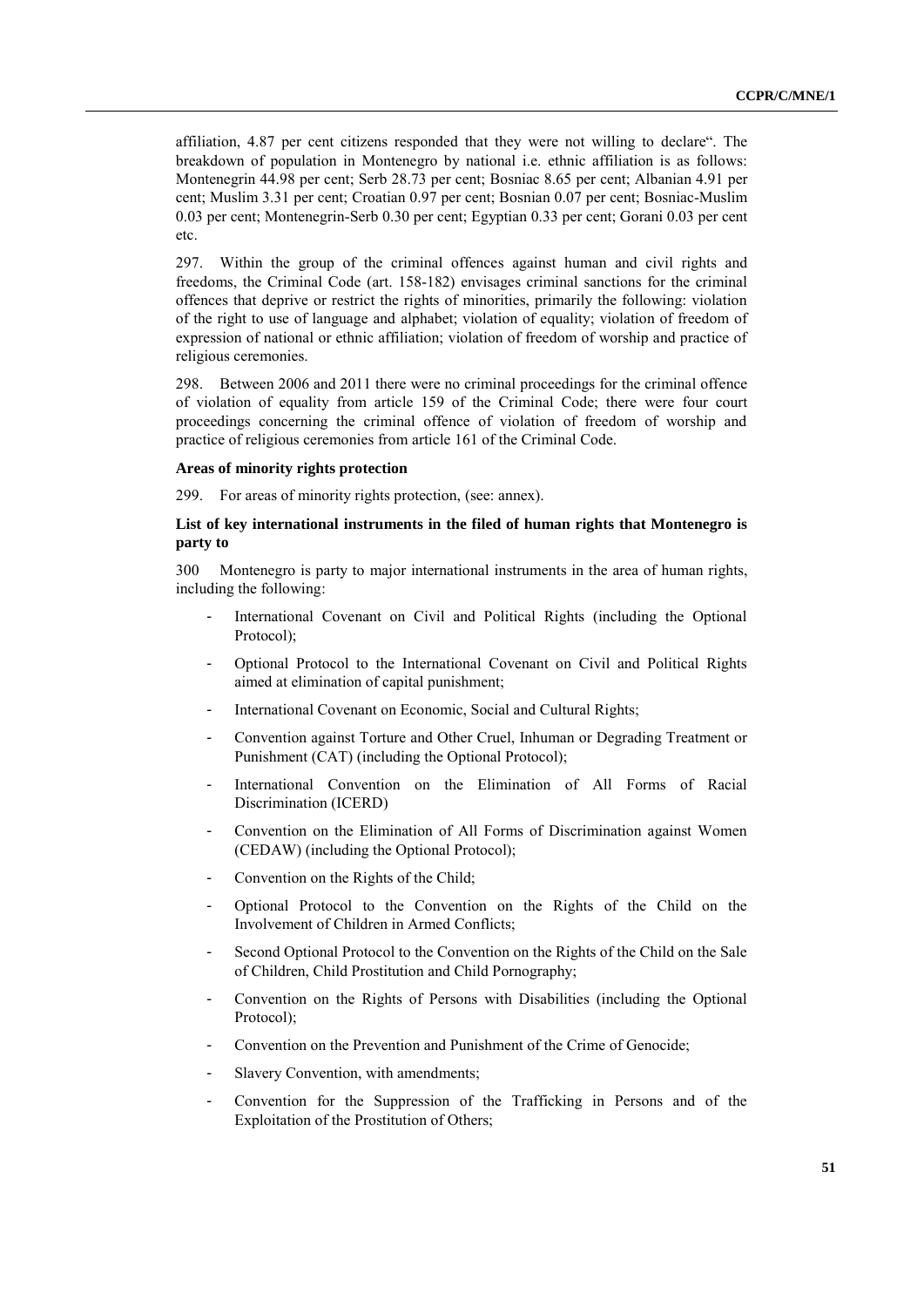- Convention Relating to the Status of Refugees (including its Protocol)
- Convention Relating to the Status of Stateless Persons;
- Convention on the Non-Applicability of Statutory Limitations to War Crimes and Crimes against Humanity;
- International Convention on the Suppression and Punishment of the Crime of Apartheid;
- International Convention against Apartheid in Sport;
- Convention against Transnational Organized Crime (including the Protocols);
- Rome Statute of the International Criminal Court.

301. By deposit of the instruments of succession, Montenegro became signatory to the International Convention on the Protection of the Rights of All Migrant Workers and Members of Their Families. In addition, Montenegro was one of the first countries to sign the International Convention on the Protection of All Persons from Enforced Disappearance and the Optional Protocol to the International Covenant on Economic, Social and Cultural Rights.

302. Montenegro is a party to 69 Conventions of the International Labour Organization, including the eight key Conventions.

303. Montenegro is actively cooperating with the Council of Europe (CoE) and the Organization for Security and Cooperation in Europe (OSCE) in the area of protection of human and minority rights and fundamental freedoms, as well as in the promotion of the rule of law and further democratization of the society. Montenegro ratified a number of Council of Europe conventions concerning human and minority rights, including the key ones, namely: the European Convention for the Protection of Human Rights and Fundamental Freedoms, the Framework Convention for the Protection of National Minorities and the European Charter for Regional or Minority Languages.

304. By being a party to most important human rights treaties, Montenegro is demostrating evident support to the achievement of their aims, while actively participating in the development and implementation of new standards in the promotion and protection of human rights.

# **IV. Summary**

305. As State party to the International Covenant on Civil and Political Rights (Official Gazette of SFRY – International Treaties 7/71), Montenegro is obliged, under article 40 of the Covenant, to prepare and deliver to the Human Rights Committee the initial rReport on the Implementation of the International Covenant on Civil and Political Rights. The report represents the first opportunity for this State party to present to the Committee the degree to which its laws and practices are aligned with the ratified Covenant.

306. The initial report on Implementation of the International Covenant on Civil and Political Rights, in line with the United Nations Guidelines, contains the constitutional and legislative framework for the implementation of the rights from the Covenant, provides a detailed overview of the adopted legislative and practical measures to bring into force the rights from the Covenant, and outlines the system for the enjoyment of rights guaranteed by the International Covenant on Civil and Political Rights. The report includes information on judicial, administrative and other authorities competent to safeguard the rights from the Covenant. Good practice and positive examples of concrete activities implemented by the competent institutions in the field of promotion and exercies of civil and political rights are also presented.